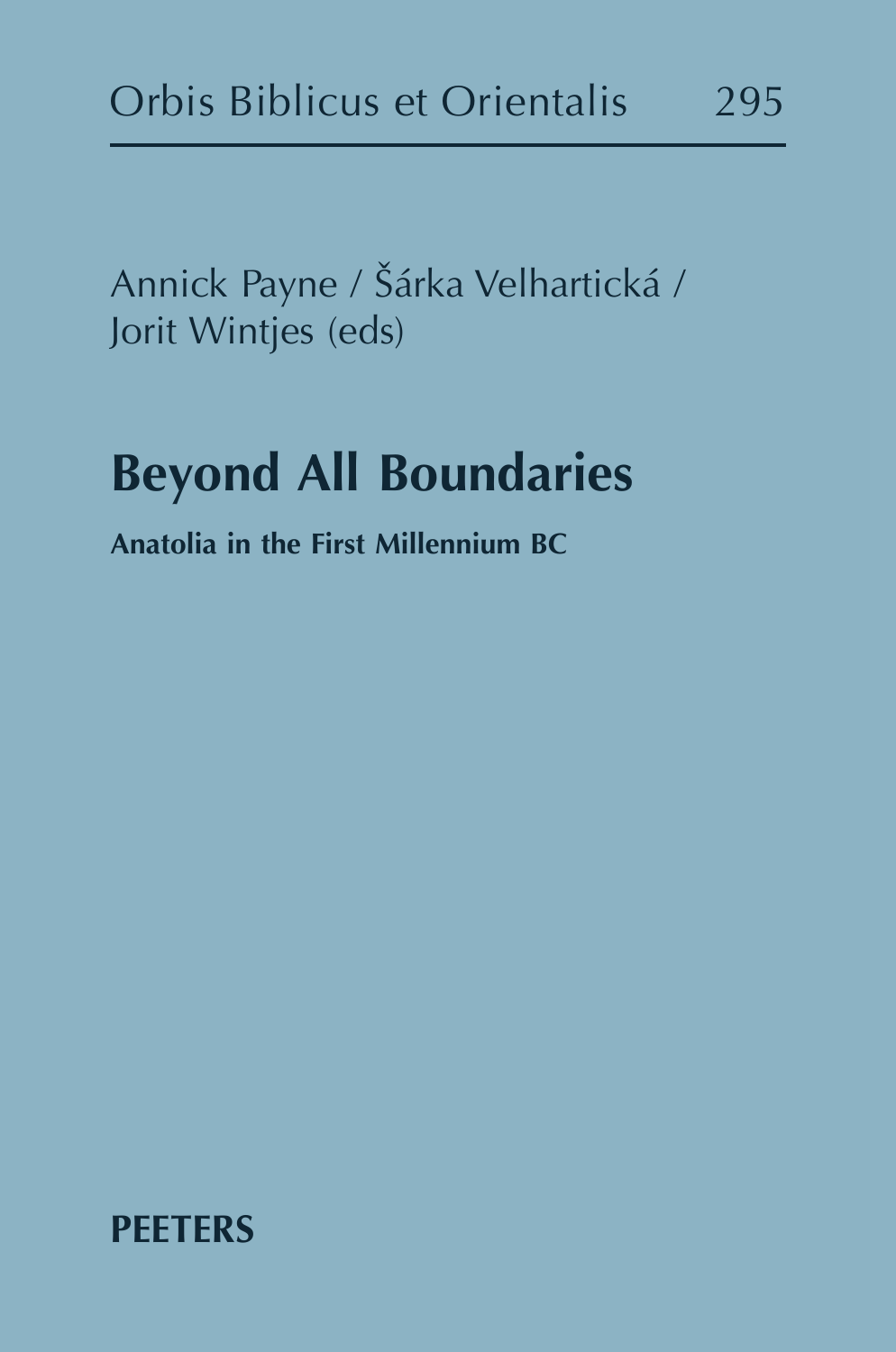**BEYOND ALL BOUNDARIES**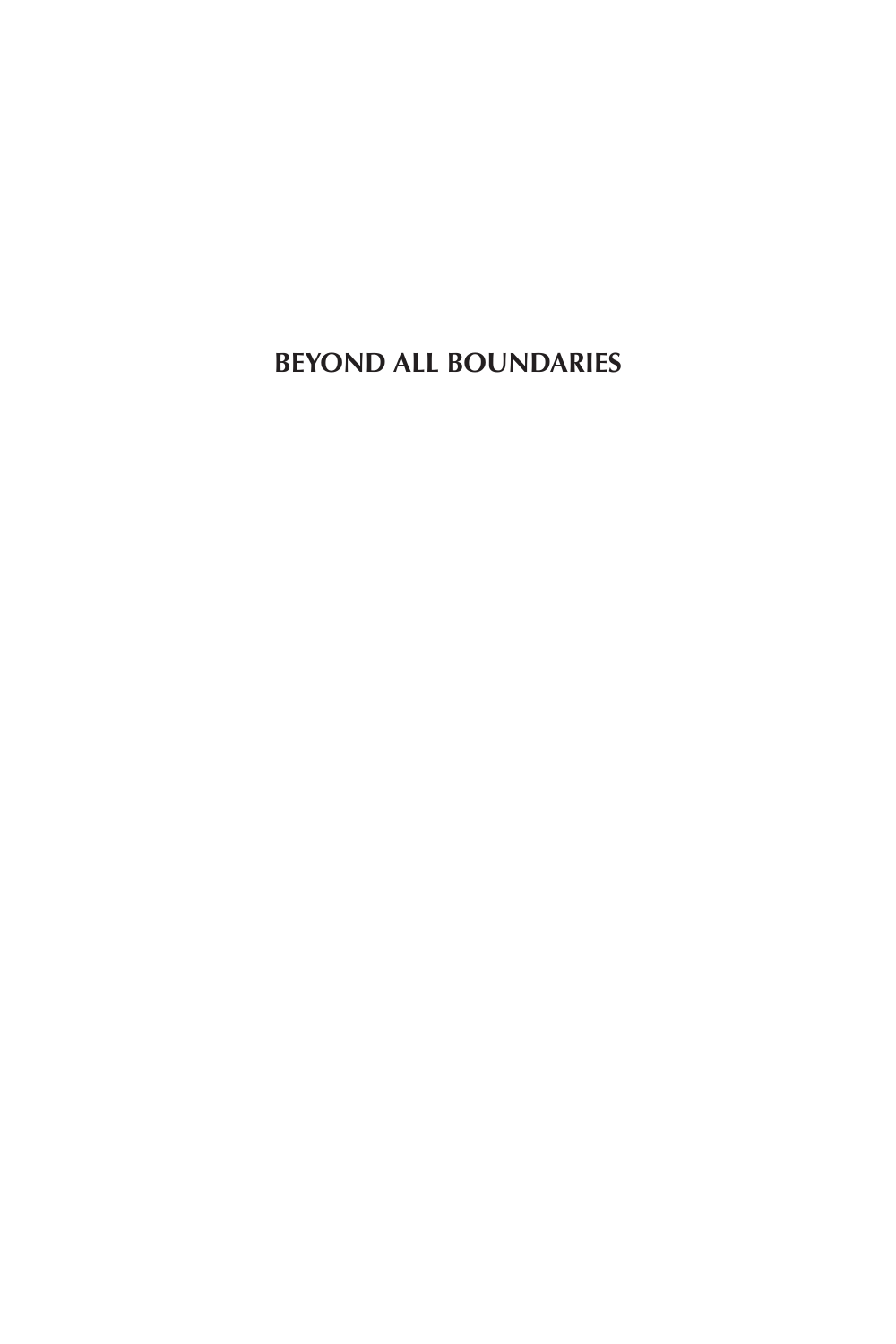#### ORBIS BIBLICUS ET ORIENTALIS

Founded by Othmar Keel

Editorial Board: Susanne Bickel, Catherine Mittermayer, Mirko Novák, Thomas C. Römer and Christoph Uehlinger

Published on behalf of the Swiss Society for Ancient Near Eastern Studies and the Bible+Orient Foundation

in cooperation with the Institute of Egyptology, University of Basel, the Institute of Archaeological Sciences, Near Eastern Archaeology section, University of Bern, the Department of Biblical Studies, University of Fribourg, the Institut romand des sciences bibliques, University of Lausanne, and the Department of Religious Studies, University of Zurich

#### *Volume editors*

*Annick Payne* is a lecturer in Ancient Near Eastern languages at the University of Bern as well as an associated researcher of its Center for Global Studies. Her research focuses on Anatolian languages and writing systems, especially Anatolian hieroglyphic and alphabetic writing. She is the epigrapher of the excavations at Sirkeli Höyük and Adana-Tepebağ. Her books include Hieroglyphic Luwian Texts *in Translation* (2012), *Hieroglyphic Luwian: an Introduction with Original Texts* (2014), *Schrift und Schriftlichkeit: die anatolische Hieroglyphenschrift* (2015) and (with J. Wintjes) *Lords of Asia Minor: An Introduction to the Lydians* (2016). Email: annick.payne@iaw.unibe.ch

*Šárka Velhartická* studied Languages and Archaeology of the Ancient Near East at the Freie Universität Berlin, and Comparative Linguistics and Ethnology at Charles University in Prague (PhD 2011). She is based at the University of Hradec Králové (Philosophical Faculty, Centre of Interdisciplinary Research). Her research topics deal mainly with preclassical Anatolia, comparative linguistics and multilingual education. Her books include *Audias fabulas veteres. Anatolian Studies in Honor of Jana*  Součková-Siegelová (2016), *Bedřich Hrozný and 100 Years of Hittitology (2015)*, *1\Z[PU=mJSH]7YmûLRH)LKYćPJO/YVaUñ7VJćm[R`JćLZRtZ[HYVVYPLU[HSPZ[PR`HRSxUVWPZUtOV* bádání (2019) and *Dopisy Bedřicha Hrozného literárním osobnostem* (2015). Email: velharticka@centrum.cz

*Jorit Wintjes* is a professor for Ancient History in the Department of History at Julius-Maximilians-Universität Würzburg. He holds an MA in contemporary history (1998) and a PhD (2004) as well as a *Habilitation* (2013) in Ancient History from this institution. He also works as a guest lecturer at the German armed forces staff academy (*Führungsakademie*) in Hamburg. His research interests include the history of ancient Lydia, Roman military history, 19th c. military history and the history of wargaming. His books include *Das Leben des Libanius* (2005), (with A. Payne) *Lords of Asia Minor: An Introduction to the Lydians* (2016), *Das Kriegs* $z$ *piel des Wilhelm von Tschischwitz* (2019) and *Die Römische Armee auf dem Oceanus. Zur römischen Seekriegsgeschichte in Nordwesteuropa* (2020). Email: jorit.wintjes@uni-wuerzburg.de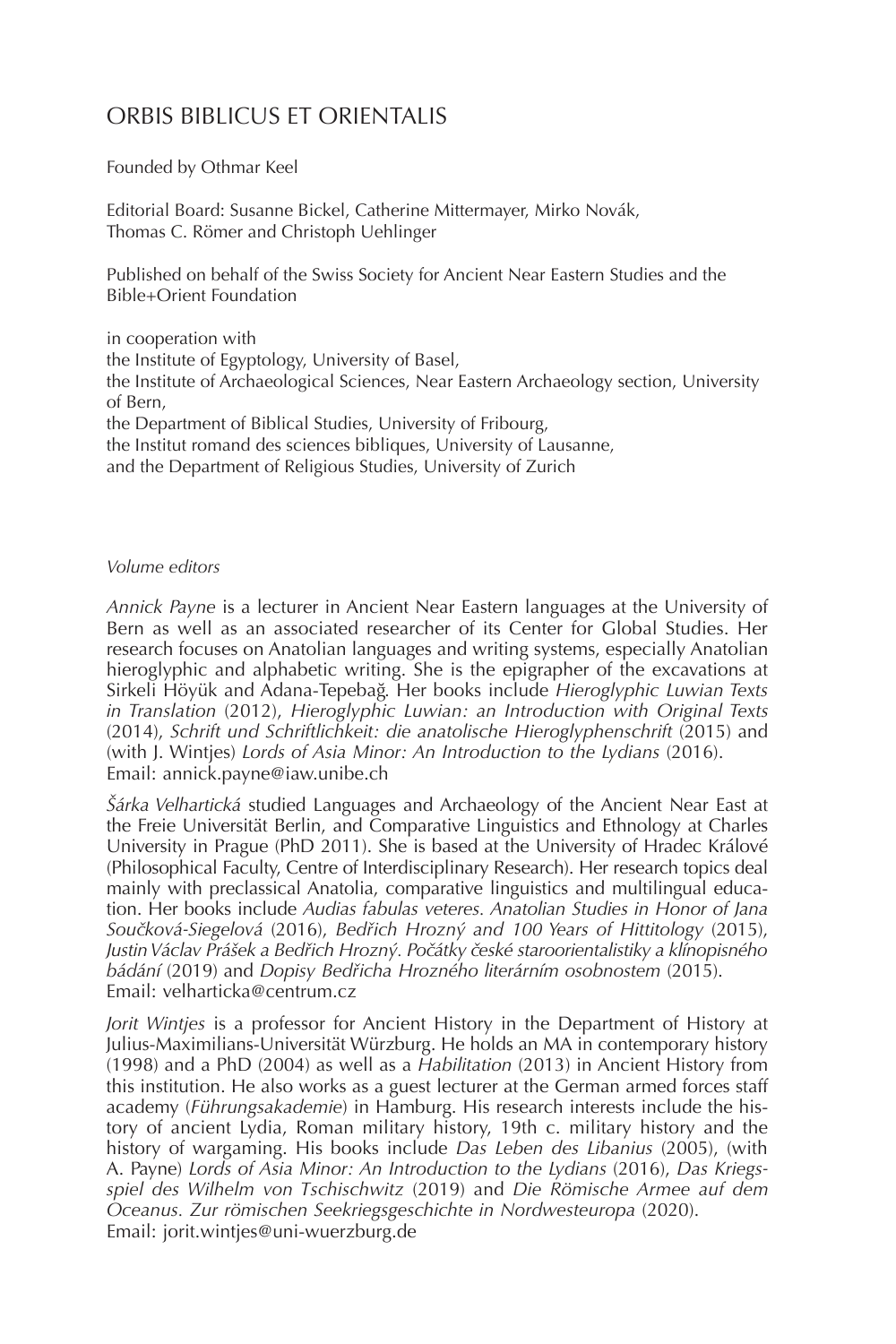# **Beyond All Boundaries**

### **Anatolia in the First Millennium BC**

edited by

Annick Payne, Šárka Velhartická and Jorit Wintjes

**Peeters Leuven - Paris - Bristol, CT 2021**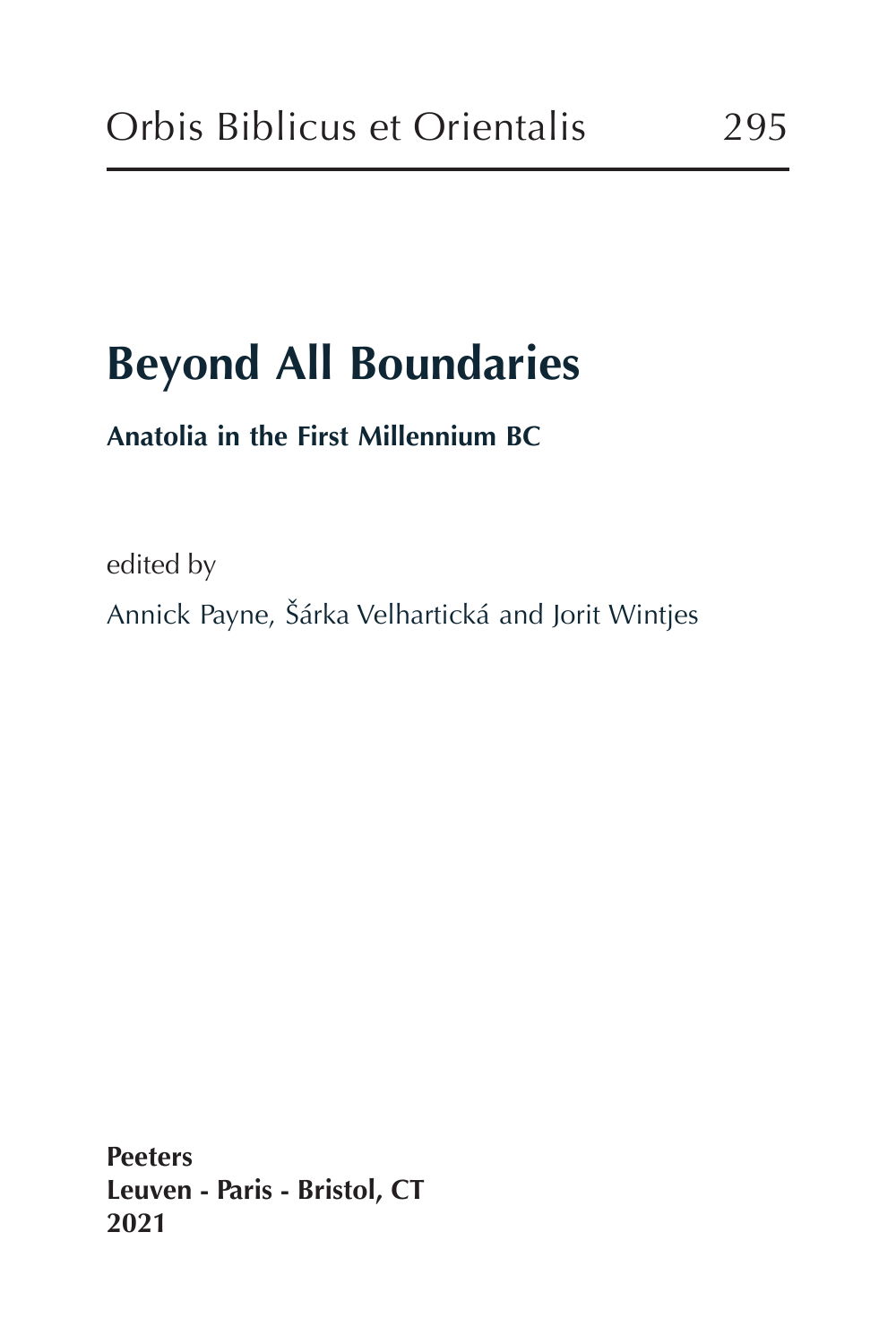*Orbis Biblicus et Orientalis* publishes monographs, multi-author volumes and conference proceedings in the fields of Biblical Studies (Hebrew Bible and Septuagint), Ancient Near Eastern Studies and Egyptology broadly understood (including archaeology, history, iconography and religion). The editorial board and affiliated institutions reflect the series' high academic standards and interdisciplinary outlook. Manuscripts may be submitted via a member of the editorial board. They are examined by the board and subject to further peer review by internationally recognized scholars at the board's discretion. The series is committed to worldwide distribution, notably through open access publication (Gold or Green). Past volumes are archived at the digital repository of the University of Zurich (www.zora.uzh.ch).

Senior editor: Christoph.Uehlinger@uzh.ch



The open access publication of this book has been facilitated by the Swiss Academy of Humanities and Social Sciences.

A catalogue record for this book is available from the Library of Congress.

ISBN 978-90-429-4884-6 eISBN 978-90-429-4885-3 D/2021/0602/188 © 2021, Peeters, Bondgenotenlaan 153, B-3000 Leuven, Belgium

No part of this book may be reproduced in any form or by any electronic or mechanical means, including information storage or retrieval devices or systems, without the prior written permission from the publisher, except the quotation of brief passages for review purposes.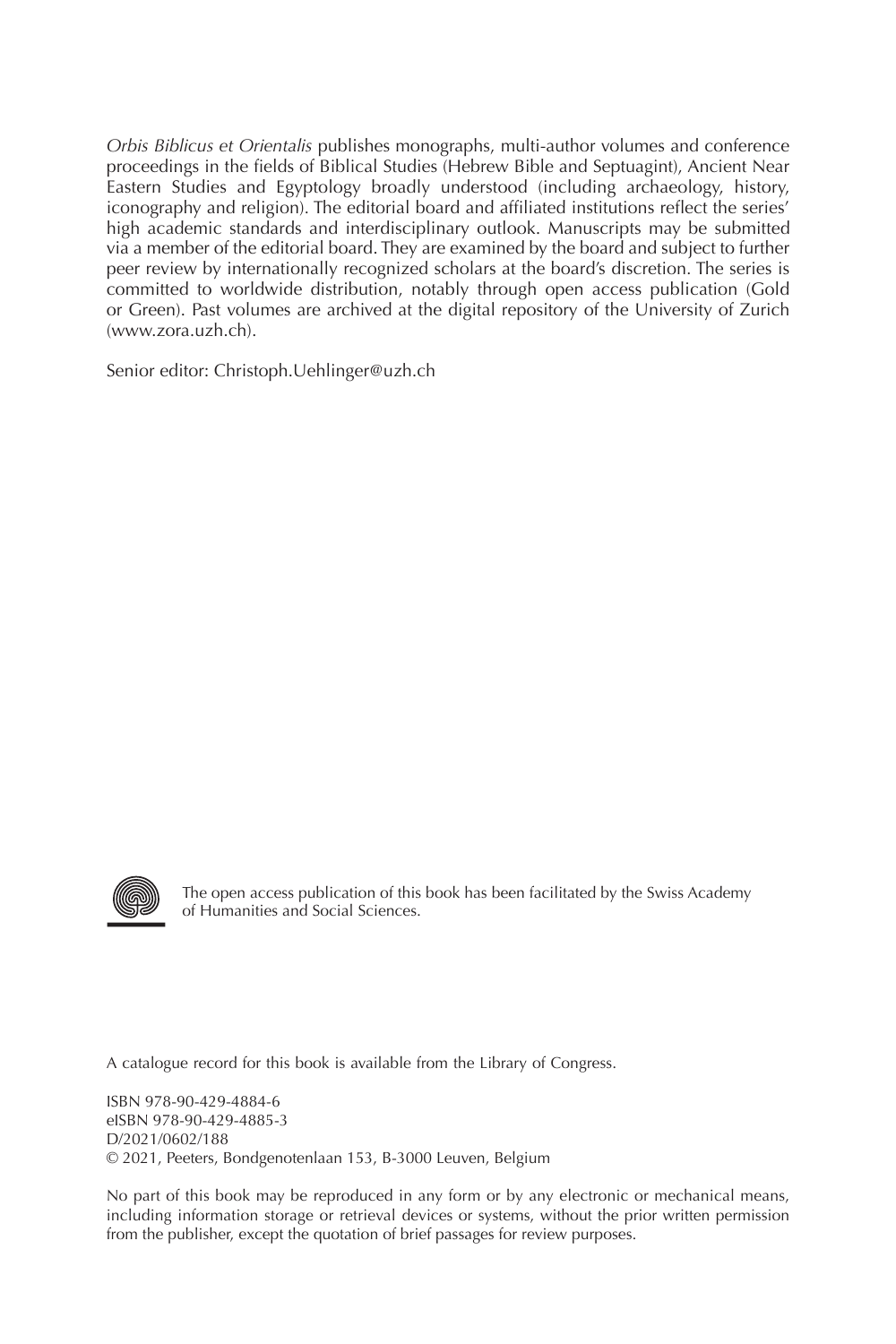#### TABLE OF CONTENTS

|                                                                                            | IX  |
|--------------------------------------------------------------------------------------------|-----|
| Marks on arrowheads from the Konya Ereğli Museum<br>Signs of native Anatolian production?  |     |
|                                                                                            | 1   |
| Debating Anatolian Hieroglyphic in Victorian England<br>A fresh look at an old question    |     |
|                                                                                            | 25  |
| Un soldat phrygien qui parle grec dans l'armée perse<br>Timothée de Milet, Perses, 140-161 |     |
|                                                                                            | 44  |
| Argaios: A Bronze Age mountain-god in Greco-Roman<br>Anatolia                              |     |
|                                                                                            | 71  |
| Zur Interpunktion in lykischen Inschriften                                                 | 102 |
| Linguistic and archaeological criteria for dating                                          |     |
| Lycian tombs and tomb inscriptions                                                         |     |
| A critical re-evaluation of former approaches                                              |     |
|                                                                                            | 119 |
| Art history within Anatolian studies<br>An approach to Lycian images                       |     |
|                                                                                            | 148 |
| An inscribed amulet or stamp seal from Sirkeli Höyük                                       | 174 |
|                                                                                            |     |
| The population, the language and the history of<br>Yadiya/Sam'al                           |     |
|                                                                                            | 189 |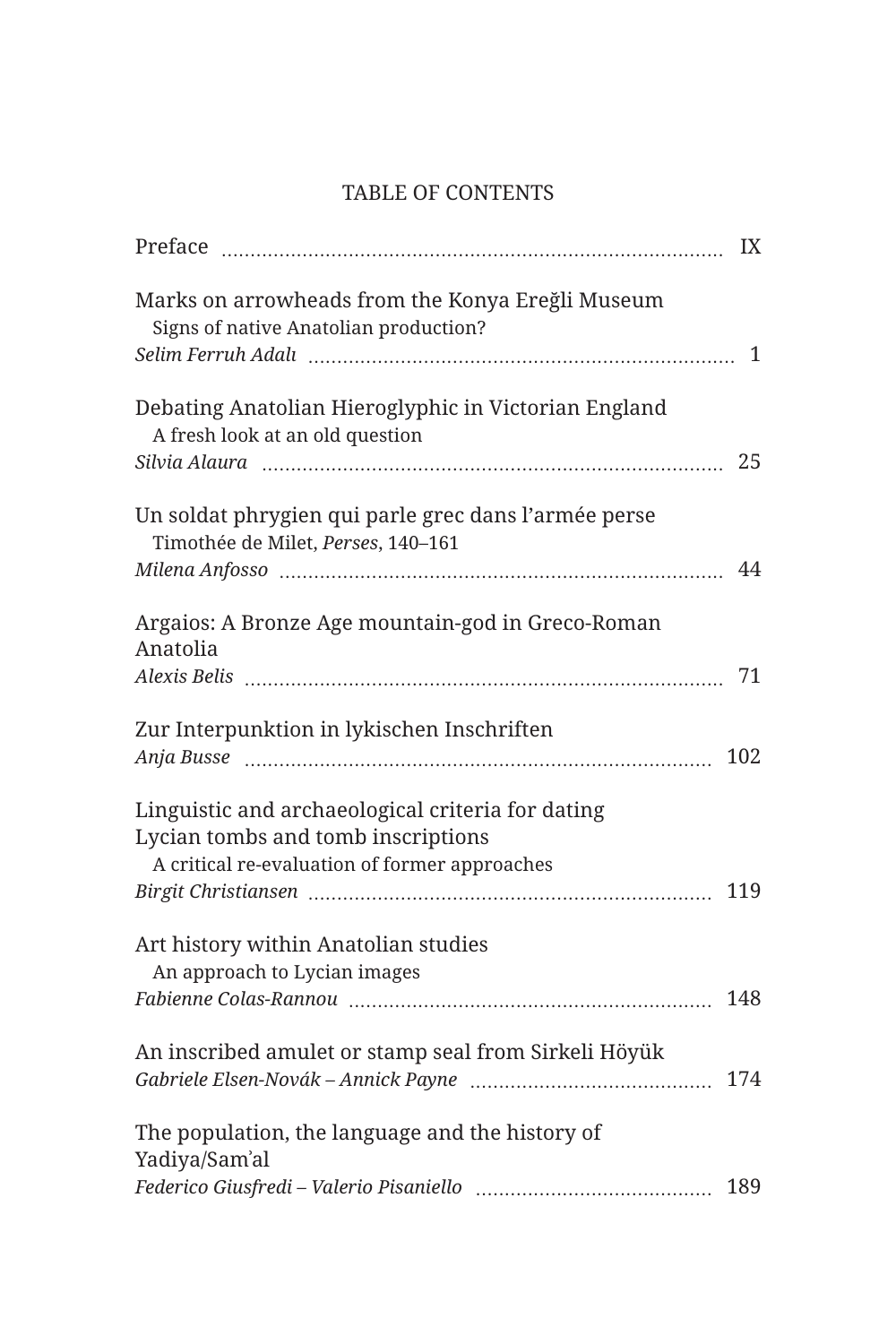| VI                                                                                                                  | Table of contents                                        |     |
|---------------------------------------------------------------------------------------------------------------------|----------------------------------------------------------|-----|
| Kroisos, König des Landes Mira?<br>Das Königreich Lydien und Ephesos - eine besondere<br>Beziehung und ihre Ursache |                                                          |     |
|                                                                                                                     |                                                          |     |
| Between Amorges and Tissaphernes<br>Lycia and Persia in the Xanthos Stele                                           |                                                          |     |
|                                                                                                                     |                                                          | 257 |
| The bestowing of wreaths on the tombs of<br>Merehi and Pajawa                                                       |                                                          |     |
|                                                                                                                     |                                                          | 279 |
| references to the Bronze Age legacy                                                                                 | The settlement dynamics of Larisa (Buruncuk) and their   | 297 |
|                                                                                                                     |                                                          |     |
| Pisidian toponymy<br>Method and results                                                                             |                                                          |     |
|                                                                                                                     |                                                          | 319 |
|                                                                                                                     | The Anatolian words for 'son' and the semantics of muwa- |     |
| Bilingual texts in first-millennium Anatolia                                                                        |                                                          |     |
|                                                                                                                     |                                                          | 349 |
| Les monuments lithiques de Phrygie<br>Archéologie d'un paysage                                                      |                                                          |     |
|                                                                                                                     |                                                          | 379 |
| Azatiwada, Awariku from the "House of Mopsos",<br>and Assyria                                                       |                                                          |     |
| On the dating of Karatepe in Cilicia                                                                                |                                                          |     |
|                                                                                                                     |                                                          | 397 |
|                                                                                                                     | Überlegungen zu lydisch ora-, Monat' und dem Vokal o     | 467 |
|                                                                                                                     |                                                          |     |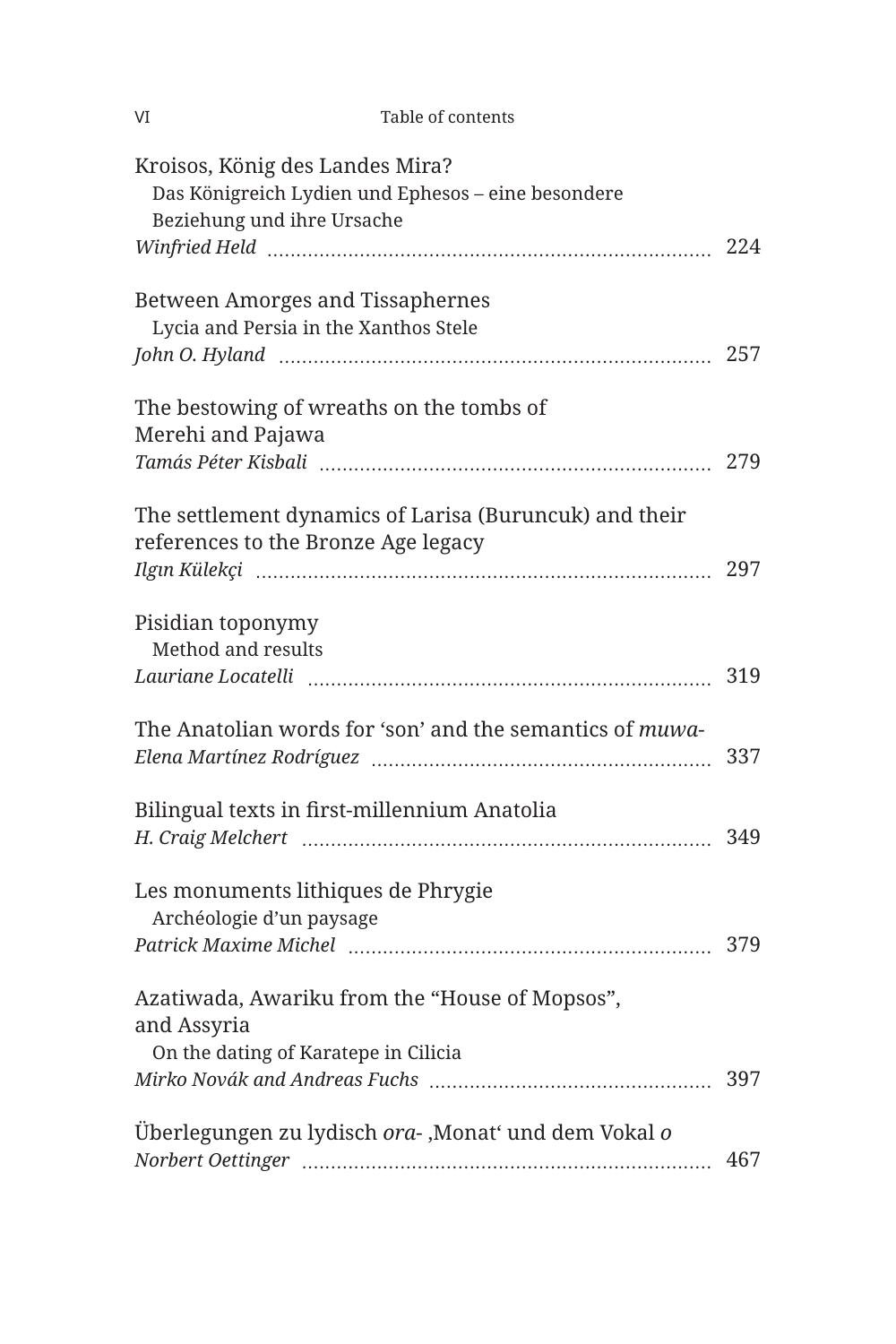| Table of contents                                                       | VII |
|-------------------------------------------------------------------------|-----|
| Signs beyond boundaries                                                 |     |
| The visual world of Azatiwataya                                         |     |
|                                                                         | 476 |
| La Lycie et l'historiographie grecque                                   |     |
| Ménecratès de Xanthos et Alexandre Polyhistor                           |     |
|                                                                         | 517 |
| When the Great King encounters white marble                             |     |
| A material perspective on Western Anatolia                              |     |
|                                                                         | 535 |
| Geminate consonants in Lycian                                           |     |
| A twofold interpretation                                                |     |
|                                                                         |     |
| News from Side                                                          |     |
|                                                                         |     |
|                                                                         |     |
| From Phrygian to Greek                                                  |     |
| The decline of the Phrygian alphabet in 1 <sup>st</sup> -millennium BCE |     |
| Anatolia                                                                |     |
|                                                                         | 590 |
| A rhetoric of accumulation                                              |     |
| The multi-ethnic identity of Halikarnassos in antiquarian               |     |
| and public discourse                                                    |     |
|                                                                         | 604 |
| Rhotacism in 1 <sup>st</sup> -millennium BC Anatolia                    |     |
| Comparative Luwian and Lydian phonology                                 |     |
|                                                                         |     |
| Caves as cult places in Cilicia                                         |     |
|                                                                         | 651 |
|                                                                         |     |
| 401 BC - The year the Neo-Hittite statehood ended                       |     |
|                                                                         | 675 |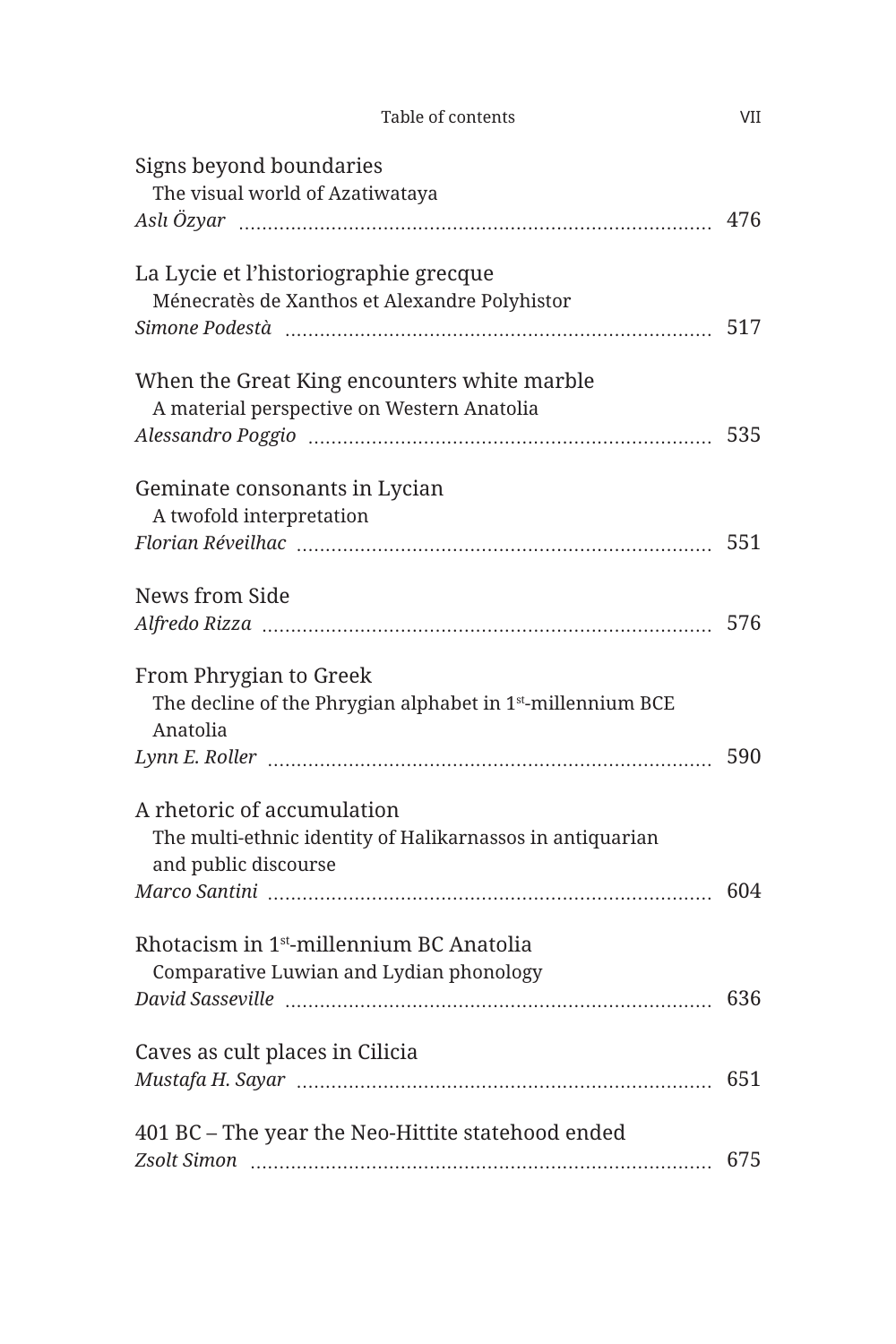| <b>VIII</b>                                                    | Table of contents                                  |     |
|----------------------------------------------------------------|----------------------------------------------------|-----|
| Phrygian onomastic notes<br>Near Eastern and Aegean interfaces |                                                    | 689 |
| research during the 1930s                                      | Towards a historiography of Anatolian hieroglyphic | 702 |
|                                                                |                                                    | 729 |
|                                                                |                                                    | 737 |
|                                                                |                                                    |     |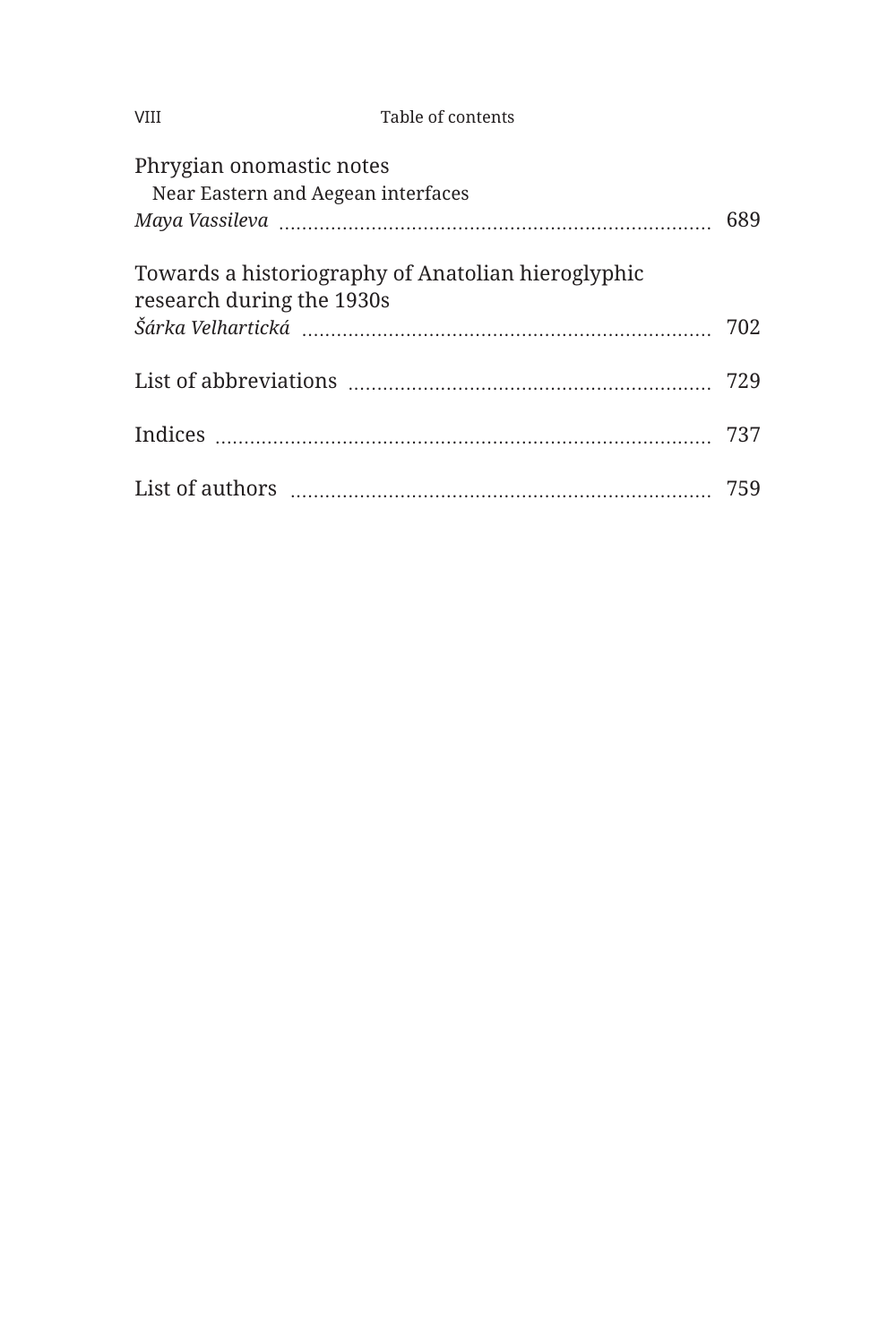#### THE POPULATION, THE LANGUAGE AND THE HISTORY OF YADIYA/SAMʾAL<sup>1</sup>

#### Federico Giusfredi – Valerio Pisaniello

**Abstract:** In this contribution, we will examine the historical, cultural and linguistic data from the multicultural and multilingual city of Yadiya/ Samʾal during the Early Iron Age. We will also examine the peculiarities of the variety of Aramaic that was used in the Samʾalian documents, and argue that it was influenced both in its lexicon and in its grammar by the presence of other languages spoken in the region.

**Keywords:** Zincirli, Samʾalian, Aramaic, Luwian

#### 1 THE SITE

#### 1.1 The archaeological setting

The Iron Age kingdom of Yadiya<sup>2</sup> or Samʾal, often referred to using the modern name of its capital city, Zincirli Höyük, is a West-Semitic political formation of the Early Iron Age.

Yadiya/Samʾal was a city-state with a small(?) annexed territory, in the fashion typical of the small principalities of Syria and Southern Anatolia that flourished between the end of the Dark Age (around the  $11<sup>th</sup>-10<sup>th</sup>$  century BCE) and the full development of the Neo-Assyrian Empire (in the  $9<sup>th</sup>-8<sup>th</sup>$  centuries BCE). While several political formations of this kind usually exhibited either a Luwian or a Semitic prevalent identity (reflected e.g. by the selection of the royal onomastics and/or

<sup>1</sup> This paper is part of the project PALaC, that has received funding from the European Research Council (ERC) under the European Union's Horizon 2020 research and innovation programme (grant agreement n° 757299). F. Giusfredi has written the sections 1, 2, 6 and 7, while V. Pisaniello is the author of the sections 3, 4 and 5.

<sup>2</sup> The form *Y'DY* has been analysed in different fashions by different scholars, with Yaudi being the traditional rendering, now to be abandoned, as we will argue below in section 1.2.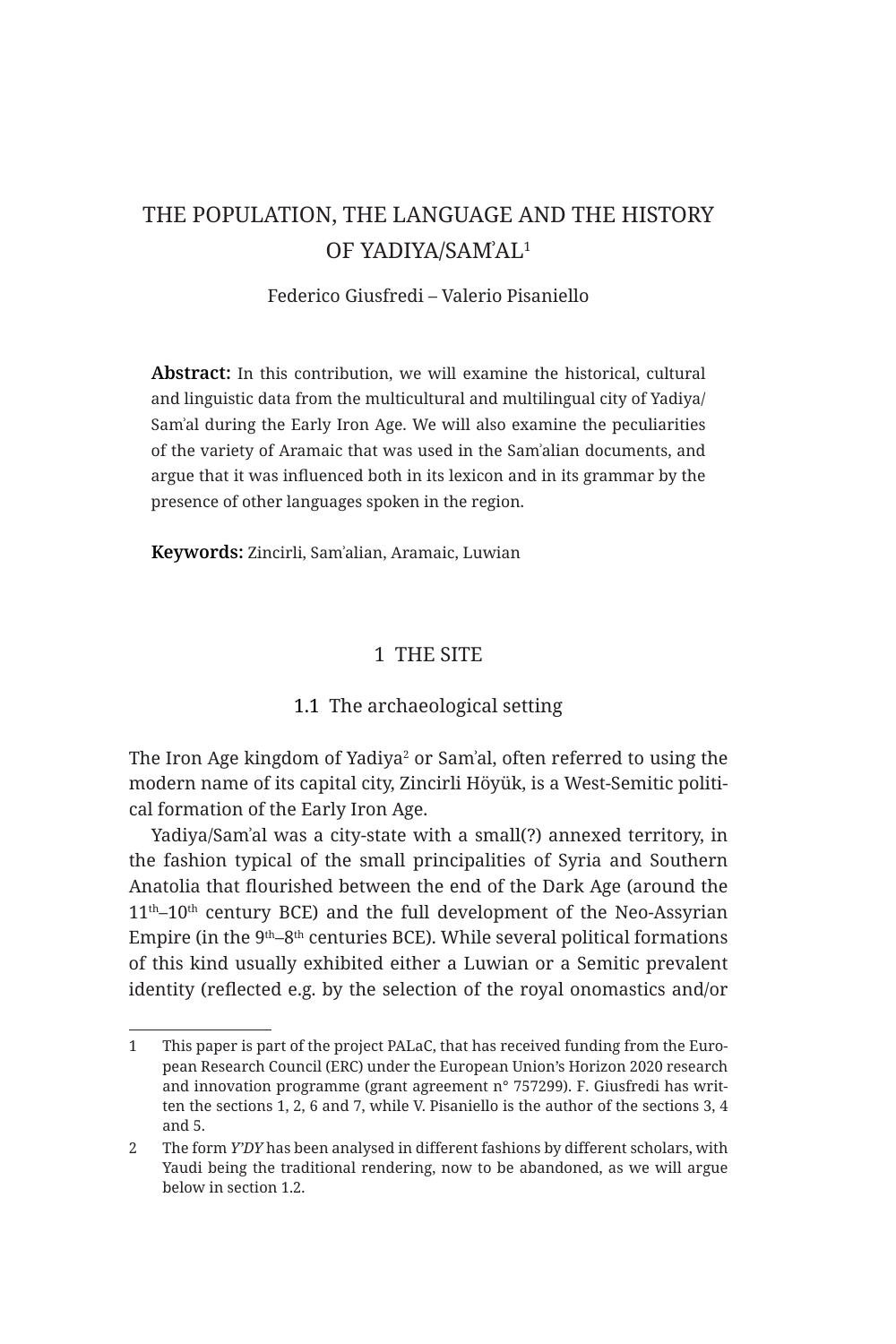190 Federico Giusfredi – Valerio Pisaniello



Fig. 1. The geographical position of Zincirli (© Valerio Pisaniello).

by the language employed in the sources), the case of Yadiya is very peculiar, in that both the historical and the linguistic and epigraphic data point to a complex pattern of demographics, with an Anatolian and a Semitic component co-existing with each other.

Before the Iron Age, the sources about Zincirli are virtually absent, even though it was certainly part of an area of Hittite influence and even of direct domination at least during the final part of the Late Bronze Age. The tell itself covers a 40ha area not far from the border between Turkey and Syria; stratigraphy identified both Bronze and Iron Age levels of occupation, but the Early Iron Age phase is the one that is best documented not only through archaeological finds, but also through epigraphic materials discovered already during the first excavations in the 19th century (cf. von Luschan 1893). A history of the excavations in Zincirli is provided by Schloen and Fink (2009), who directed the new excavation by the Chicago Oriental Institute.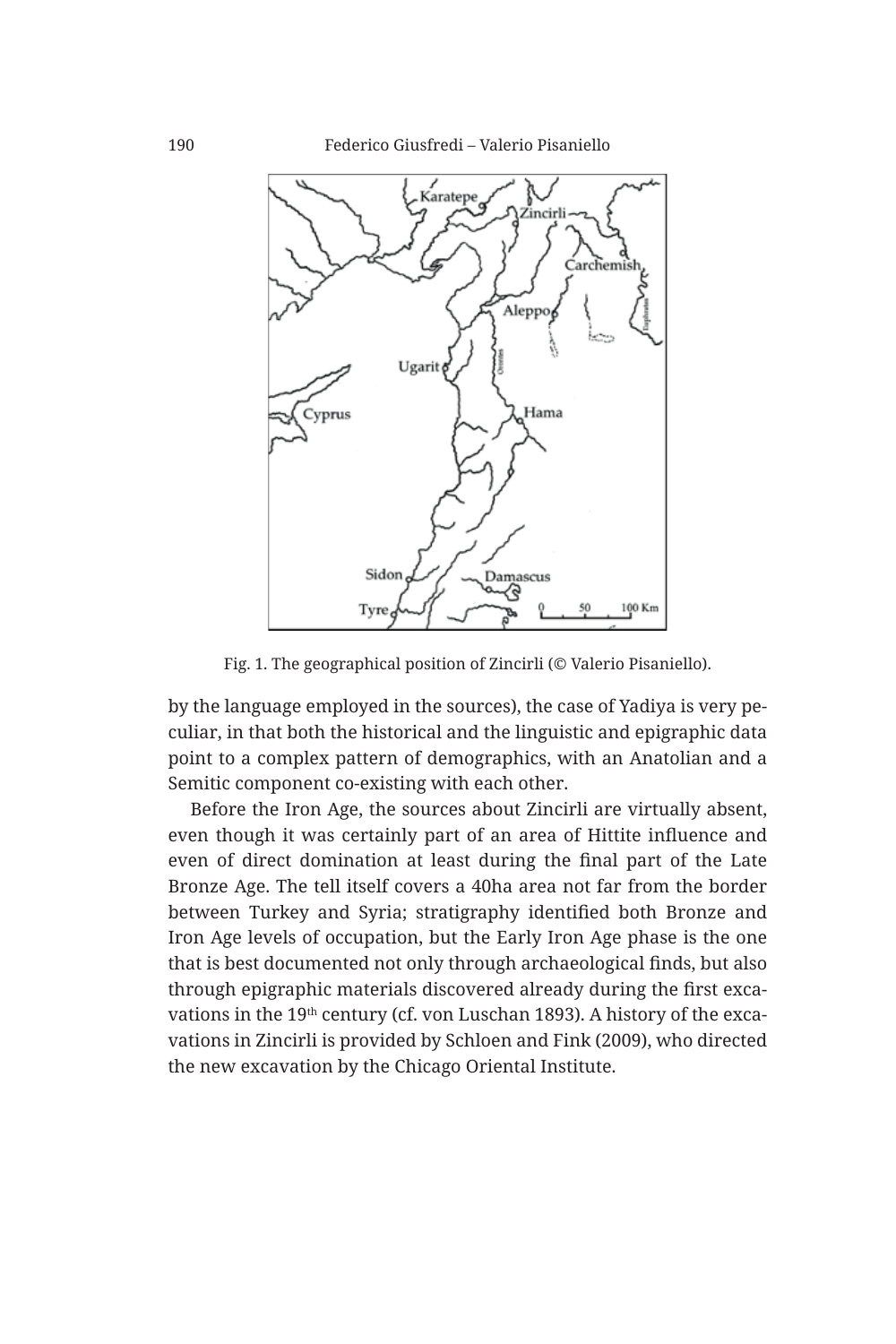#### 1.2 The ancient names of Zincirli

The capital city of the small kingdom under discussion coincides with the modern site of Zincirli Höyük. In antiquity, as already mentioned, it seemed to go by at least two different names. This is no isolated case in the multi-ethnic and multilingual setting of Iron Age Syria, especially in those cases in which a mixed-population area had both a Luwian and a Semitic toponym. A very well-known case of this kind of double denomination is Masuwari/Til Barsip (HLuw. *ma-su-wa/i+‹ra/i›-na*(URBS), Akk. URU.DU<sub>s</sub>-*bar-si-ip*)<sup>3</sup>, capital city of Bit Adini (modern Tell Ahmar), a kingdom held by rulers who also bore personal names that, when recognizable, seem to be Semitic but were written with Anatolian hieroglyphs in Luwian texts (e.g. <sup>I</sup> *ha-mi-ya-ta*-, probably 'Ammi-Addu *vel sim*.).

The situation in ancient Zincirli was similar, but not identical (and, superficially, it may even appear to be the opposite). The main difference with respect to the famous case of Tell Ahmar is represented by the fact that in Zincirli the language and script of the epigraphs composed by the rulers are generally Semitic (with some exceptions that we will mention in due course), while the names used by the rulers, for a large portion of the history of the Samʾalian dynasty or dynasties, were Luwian. However, this situation and the one in Tell Ahmar are but two different possible outcomes of a similar multicultural precondition.

The most striking feature that makes the situation of Zincirli similar to that of Tell Ahmar is, however, the very existence of two competing geographical names that are employed to refer to the kingdom. The two names, here, are:

*Samʾal:* Old Aramaic *šmʾl*, Neo-Assyrian *sa-am-ʾa-la*-° (both as a toponym and as demonym). It is employed by the Assyrians to refer to the kingdom, but also by the last local King, Bar-Rākib, in his texts composed in Standard Old Aramaic.

*YʾDY*, attested in the documents written in Samʾalian, but also in the Phoenician inscription KAI 24 by Kulamuwa. In general, it is the form employed by all the local rulers who bore Luwian names.

<sup>3</sup> TELL AHMAR 3, § 1; RIMA III A.0.102.2: 31.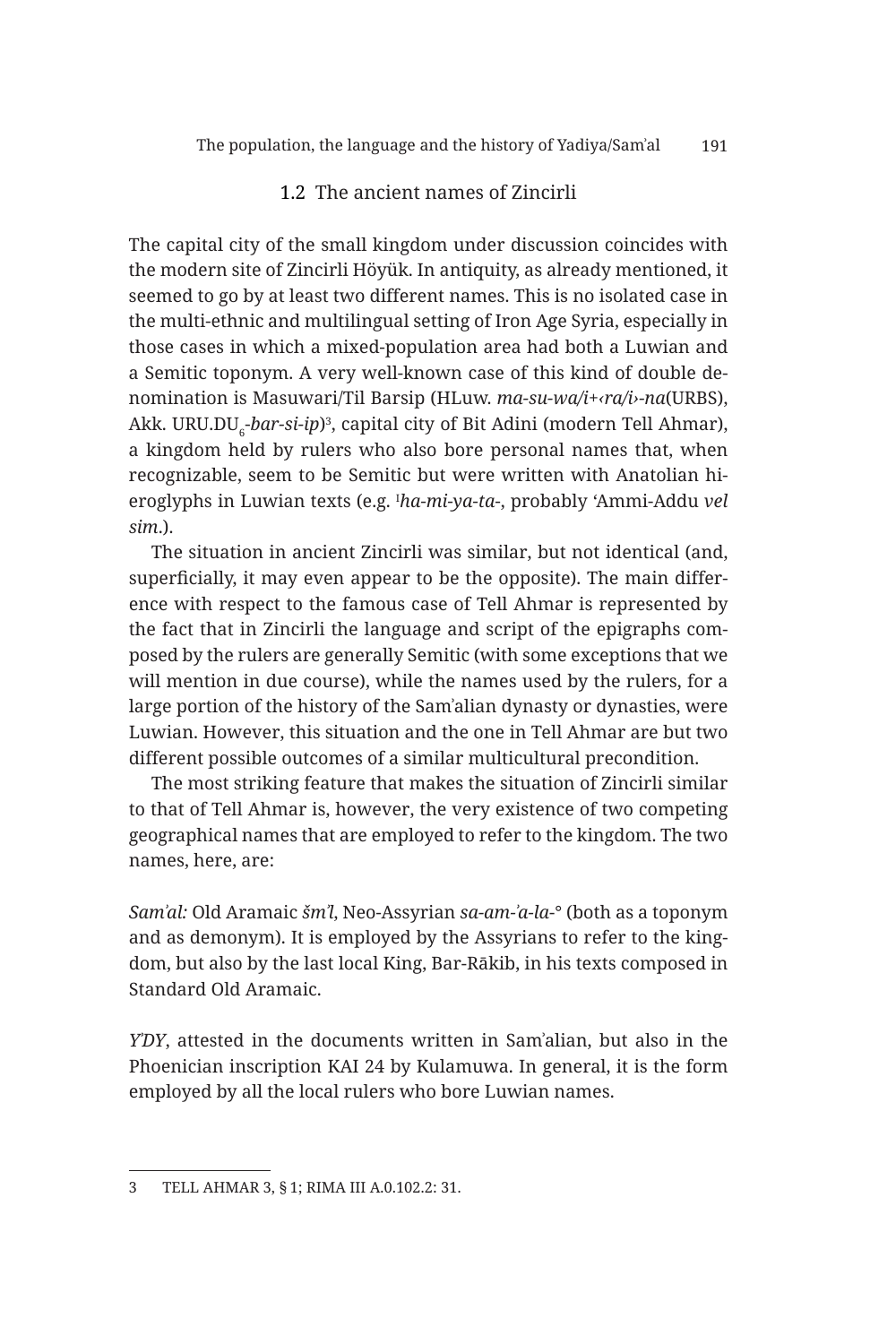We wish to argue that this double denomination in antiquity may have reflected the double identity of the kingdom's demographics, with Yadiya being *possibly* a Luwian denomination and Samʾal being a Semitic name, employed both by some rulers and by the Assyrians.

Of course, the linguistic analysis and the meaning of *šmʾl* are fairly clear. It means "left" (possibly indicating the North, as suggested by Tropper 1993: 7, based on comparable Semitic material). An analysis of Yadiya as an Anatolian – or at least pre-Aramaic – name is less straightforward. As a matter of fact, even the vocalization is highly tentative. It was proposed by Landsberger (1948), who clearly demonstrated that the traditional reading Yaudi was mistaken and based on an erroneous identification with Akkadian URU *Ya-u/u<sub>2</sub>-du*, which actually referred to the kingdom of Juda. Rather than suggesting that the name was indeed etymologically Anatolian, we will limit ourselves to observing that its employment coincided with the phase during which the local rulers employed Luwian names and wrote their texts in Samʾalian. Yadiya, or whatever the exact vocalization was, was in all likelihood a local denomination of the area that predated the Aramaic occupation, and which was abandoned by King Bar-Rākib along with the custom of bearing a Luwian throne-name and using the local vernacular in official inscriptions.

#### 2 THE HISTORY OF YADIYA/SAMʾAL IN THE EARLY IRON AGE

#### 2.1 The early phases:  $10^{th}$  and early  $9^{th}$  centuries

The earliest phase of the Iron Age history of the kingdom is unknown. While the not too distant site of Carchemish was already an important Luwian kingdom during the Dark Age, mentioned by Tiglatpileser I as a city of "Great Hattu" at the beginning of the  $11<sup>th</sup>$  century BCE, there is no mention of Samʾal in any of the available sources, or, at least, none has been discovered so far.4 According to Trooper (1993: 10), the establishment of a first Aramaic dynasty on the throne of Zincirli can be dated more or less to the final quarter of the 10<sup>th</sup> century BCE, with the reign of king *GBR* (KAI 24: 2; we will generally refrain from vocalizing personal and place names unless the vocalization is comparatively proven; however, this name is often normalized as Gabbār). All we know about

<sup>4</sup> For the annalistic texts by Tiglatpileser I, see RIMA I A.0.87.1–2001.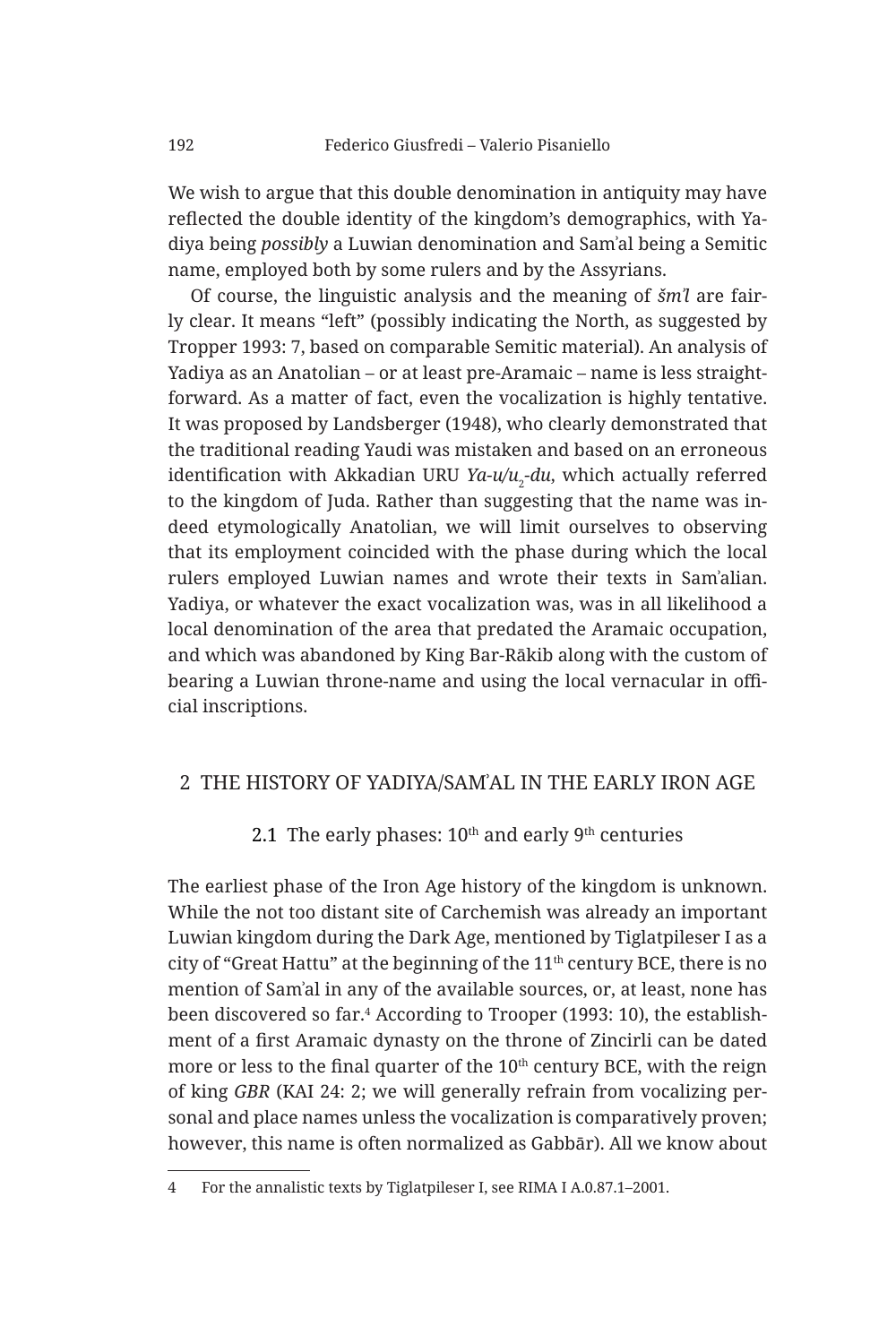*GBR* is that he was a king (*MLK*) and that he was unable to accomplish anything (*WBL P*[ʿ*L*]), at least according to his fourth successor *KLMW* (Kulamuwa, or Kilamuwa), who mentioned him in his own Phoenician inscription (KAI 24). *GBR*'s first two successors were no better at getting things done: neither *BMH* nor *ḤYH*<sup>5</sup> achieved anything. The third successor, *ŠʾL*, brother of the author of the inscription, was also a disappointment, so *KLMW* can proudly claim to be the one who did what his predecessors were unable to do.

Apart from the rather typical rhetorical figure of demeaning one's own forebears (even when they are one's own kinsmen)<sup>6</sup>, *KLMW*'s accomplishments are basically two. The first is his (probably exaggerated) military success in a difficult political situation:

"The house of my father was in the midst of powerful kings, each (of whom) stretched forth (his) hand to fight (me). But I was in the hand of the kings like a fire that consumed the beard and like a fire that consumed the hand. The king of the Danunians was more powerful than I, and I hired against him the king of Assyria." (KAI 24: 5–8).

The second accomplishment is, if possible, even more impressive (and less unlikely than the alleged hiring of the king of Assyria as a mercenary!):

"In the presence of earlier kings, the *mškbm* used to bed down like dogs. But I was a father to everyone, I was a mother to everyone, I was a brother to everyone. And whoever had never owned a sheep, I made him the owner of a flock; and whoever had never owned an ox, I made him the owner of cattle, the owner of silver, and the owner of gold; and whoever had never seen a tunic from his youth, in my days was clothed in byssus. And I took the *mškbm*

<sup>5</sup> This is the first name attested also in an Assyrian source. A Samʾalian Hajjanu is indeed mentioned by Salmanassar III as a tributary ruler in RIMA III A.0.102.2: 53.

<sup>6</sup> The lack of information as regards the relationship between the first three rulers is no legitimate reason to doubt that they were in fact related, so Tropper's claim (1993: 11) that *ḤYH* was the first ruler to found a dynasty is impossible to either prove or disprove. The adoption of the cult of Rākib-El as dynastic god is no compelling argument either (and there is no way of proving that this had already happened before *KLMW*'s reign).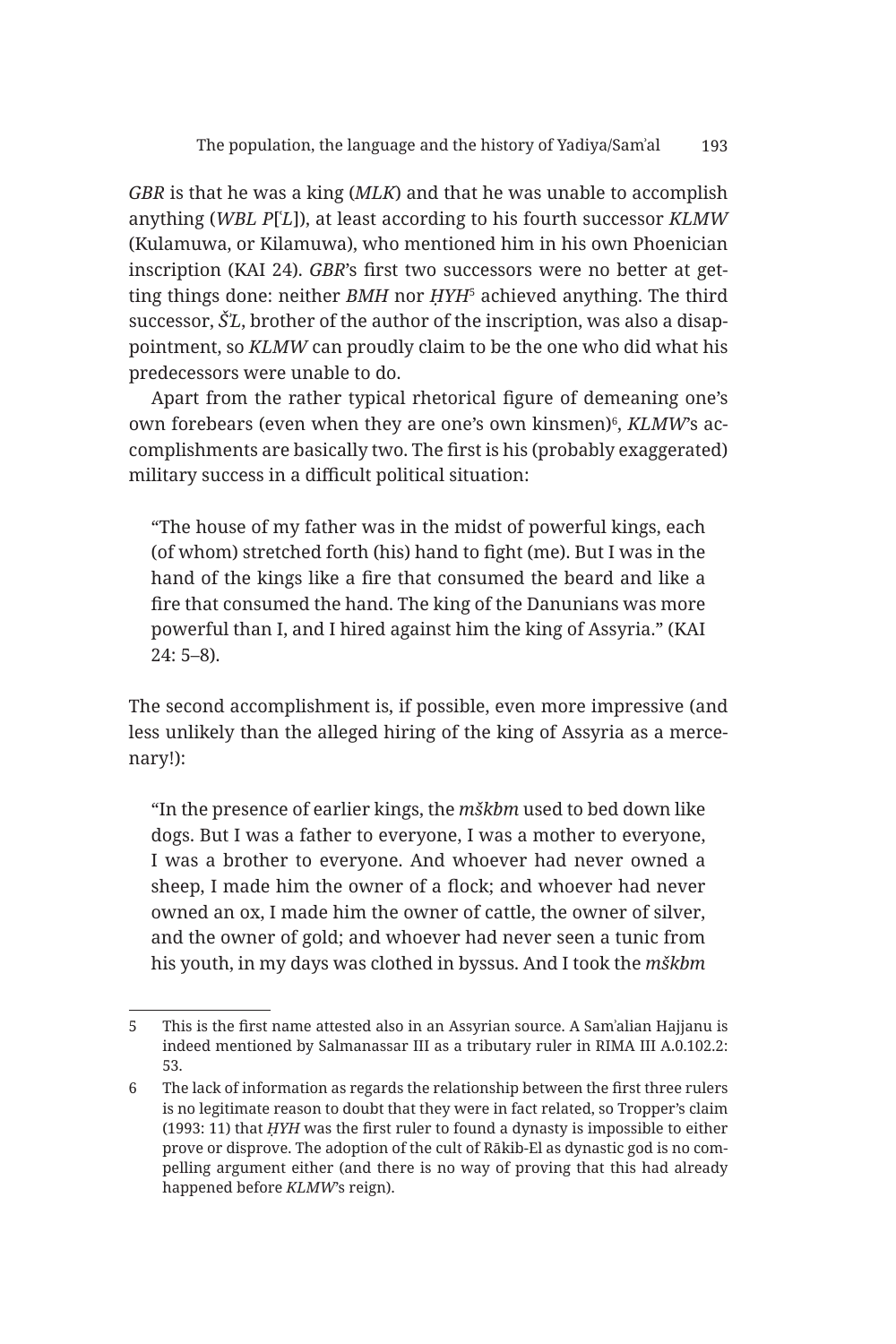by the hand, and *they set (their) emotions (*lit. "soul"*) (about me) as the emotions of an orphan towards a mother*. 7 And whoever of my sons shall sit (upon the throne) in my place, if he shall damage this inscription, the *mškbm* shall no longer respect the *b'rrm*, and the *b'rrm* shall no longer respect the *mškbm*." (KAI 24: 9–15).

The presence of two distinct demographic groups inside a kingdom that was located at the interface between the documentarily Luwian areas of Carchemish and Gurgum and the Aramaic and Assyrian regions of Northern Mesopotamia and Central Syria is intriguing, and even more so if one considers that, while the first four rulers of the city bore Aramaic names and left no texts, starting with *KLMW* the kings that left epigraphic materials wrote in West Semitic languages (Phoenician, Old Aramaic, Samʾal Aramaic) but bore Luwian names, with the sole exception of the last one, Bar-Rākib, who, however, owned a seal written in Anatolian Hieroglyphs (Hawkins 2000: 576).

Dare we assume that *mškbm* and *bʿrrm* corresponded to Luwians and Aramaeans? And if so, which was which? The *mškbm* were, according to *KLMW*'s own narrative, somewhat disadvantaged at the time of his forbears, so that he claims to have made them peers to the *bʿrrm*. Based on contextual evidence, and on the linguistic analysis of both designations, Tropper suggests that the *bʿrrm* were, indeed, the Aramaeans, while the *mškbm* were the populations that lived in Yadiya before the Aramaeans occupied the city. All in all, even if an identification of the *mškbm* with the Luwians remains in part speculative, it is in all likelihood correct. Scholen and Fink (2009: 3) state that the existence of rulers with Luwian names in Zincirli during the Early Iron Age reflects the influence of a Luwian élite. In order to provide a more accurate characterization, we will now briefly examine the language and content of the sources of the successors of *KLMW*.

#### 2.2 The  $9<sup>th</sup>$  and  $8<sup>th</sup>$  centuries: rulers, texts and languages

Reconstructing the dynasty of the rulers of Zincirli during after *KLMW* can be tricky. The kings who left inscriptions are three: *PNMW* (I) son of *QRL*, *PNMW* (II) son of Bar-Ṣūr and Bar-Rākib, son of *PNMW* (II). We do not know much about *QRL*, and one may legitimately wonder

<sup>7</sup> Tentative interpretation of a rather problematic clause, based on Tropper 1993: 43–44.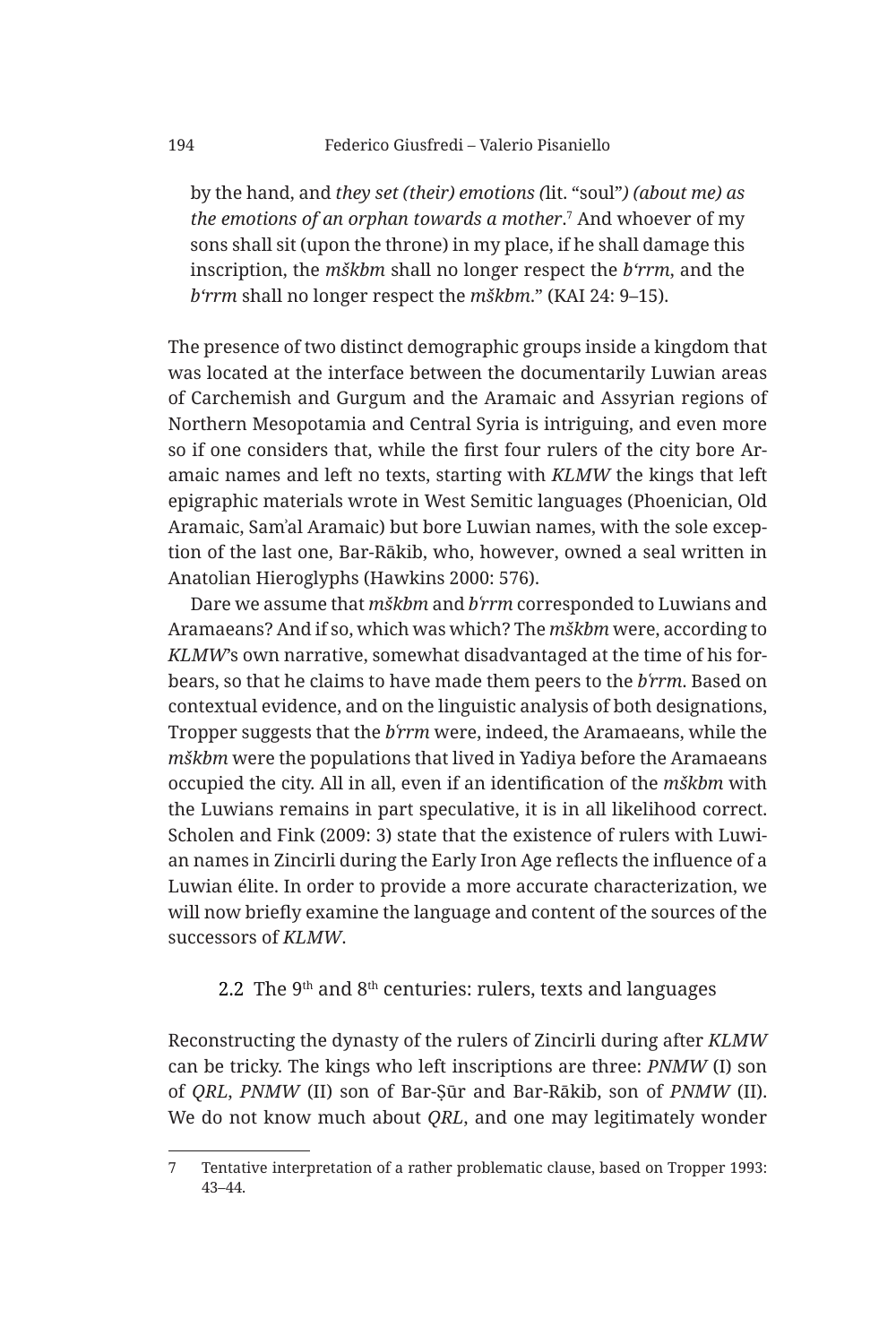whether his unusual name should be interpreted as a Luwian name like the one used by his son. A <sup>I</sup> *ha+ra/i-li-sa* is mentioned in CEKKE, an early 8<sup>th</sup> century text from the Carchemish area (and almost certainly of Carchemish provenance even if it was found in a different nearby location). This name could be normalized as *Haralli-*, *Harralli*- but also as *Harli-* and, given the tendency towards rendering the Luwian fricative /h/ as a <Q> in Neo-Assyrian (e.g. *Qatazilu* / *Hattusilis*)<sup>8</sup> , it may very well make useful material for comparative purposes. If *QRL* did indeed have a Luwian name, it would be different from the apparently compound names in -*muwa* borne by *KLMW* and the two *PNMW*'s. While this fact should not be overlooked, it is also true that if the name is indeed Luwian, all the members of the ruling dynasty, with the exception of the last, bore Luwian names in their inscriptions. As for Bar-Sūr, the name was clearly Aramaic, but the historical information contained in the Samʾal inscriptions makes it unclear whether he ever reigned. There is indeed a seal (in a private collection) possibly dated to the  $8<sup>th</sup>$  century BCE in which an ʿOzbaʿal, servant of Bar-Ṣūr, is mentioned, though it is not entirely clear if this small object comes from Samʾal (and certainly the official bears a Phoenician name). What we know for sure is that Bar-Ṣūr eventually succumbed to a usurper, who was then replaced by *PNMW* II, who had meanwhile become a loyal ally of the Assyrians. These data derived from the historical narrative contained in the Samʾalian inscription that Bar-Rākib composed for his father early in his reign:

"My father *PNMW* because of the loyalty of his father, the gods of Y'DY sent away from the destruction which was in the house of his father. [...] He (= unknown usurper) killed his father Bar-Sūr, and he killed seventy brothers of his father." (KAI 215: 1–3 *passim*)

The exact dates of the reigns of the individual rulers are difficult to establish, but a couple of fixed points exist in the generalized chronologies of the Neo-Assyrian era:

<sup>8</sup> Quoted in RIMA II A.0.101.1: iii 95; RIMA III A.0.102.2: i 37. The phonetic rendering of foreign names into Neo-Assyrian is all but regular, as shown by imperfect renderings such as *Lubarna* for *Labarna*; nevertheless, the tendency towards rendering a [h] with a q-sign is positively attested. Cf. also *Qalparunda* for *Halparuntiyas* in RIMA III A.0.102.2: ii 84; 102.6: iii 12; 102.91: 1. On these names cf. also the voices in *Qalparunda* and *Qatazilu* in PNP 3/1: 1005 and 1010.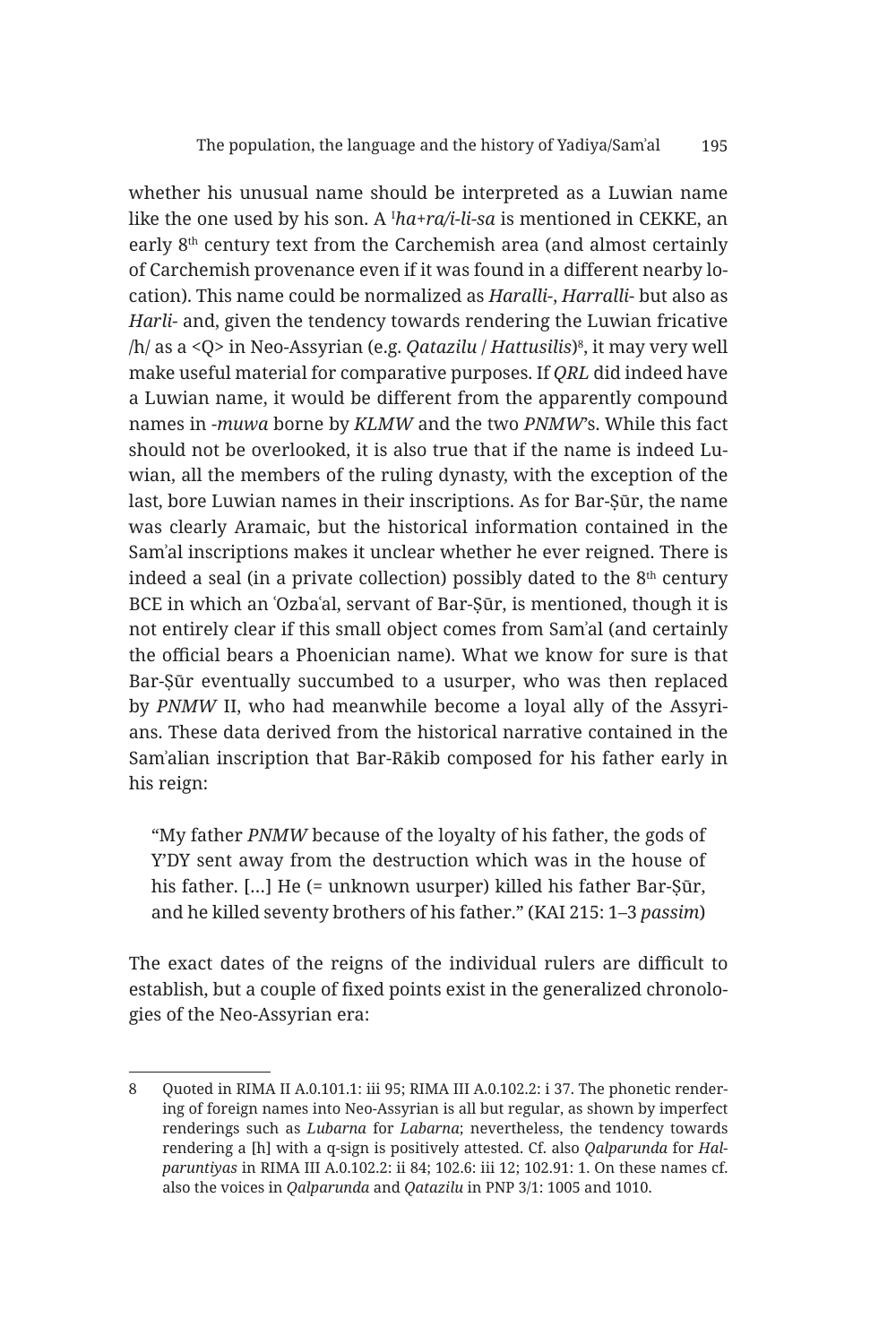| King          | Period                                   | Assyrian Annals                                                     | Absolute chrono-<br>$\log$ y events and<br>vnchronisms                    | Relationship with<br>the successor                               |
|---------------|------------------------------------------|---------------------------------------------------------------------|---------------------------------------------------------------------------|------------------------------------------------------------------|
| <b>GBR</b>    | $10$ <sup>th</sup> or 9 <sup>th</sup> c. |                                                                     |                                                                           | $\overline{\cdot}$                                               |
|               |                                          | Possibly other unmentioned rulers. 1 <sup>st</sup> dynastic change? |                                                                           |                                                                  |
| <b>BMH</b>    | $10$ <sup>th</sup> or 9 <sup>th</sup> c. |                                                                     |                                                                           | $\overline{\cdot}$                                               |
|               |                                          | Possibly other unmentioned rulers. 2 <sup>st</sup> dynastic change? |                                                                           |                                                                  |
| <b>HYH</b>    |                                          | Salmanassar III <sup>9</sup>                                        | Paid tribute<br>to Assyria in<br><b>857 BCE</b>                           | Father                                                           |
| $\check{S}'L$ |                                          |                                                                     |                                                                           | <b>Brother</b>                                                   |
| <b>KLMW</b>   |                                          |                                                                     |                                                                           | ?                                                                |
|               |                                          | Possibly other unmentioned rulers?                                  |                                                                           |                                                                  |
| <b>QRL</b>    | Ca. 800-775 BCE                          |                                                                     |                                                                           | Father                                                           |
| $PNMW$ $(I)$  | Ca. 775-750 BCE                          |                                                                     |                                                                           | Father                                                           |
| Bar-Şūr       | Did he reign at<br>all?                  |                                                                     |                                                                           | Father                                                           |
| $PMMW$ (II)   | Ca. 745-732 BCE                          |                                                                     | Dead in<br>the siege of<br>Damascus<br>(733/732)<br>$BCE$ ) <sup>10</sup> | Father                                                           |
| Bar-Rākib     | From 732 BCE                             | Tiglatpileser III <sup>11</sup>                                     |                                                                           | Assyrian<br>conquest<br>of the<br>former<br>kingdom<br>of Sam'al |

<sup>9</sup> RIMA III A.0.102.2: 53.

<sup>10</sup> A local Old Aramaic narrative of these events exists in KAI 215: 16–18 *passim*: "And my father Panamuwa died while following his lord Tiglatpileser, king of Assyria, in the campaigns […] And he (Tiglatpileser) brought my father back from Damascus to Assyria". In the Assyrian sources, *PNMW* appears mentioned as <sup>m</sup>pa-na-am-mu-u/u<sub>2</sub> as a tributary king for the year 738 BCE.

<sup>11</sup> RINAP I 14: 12; 27: 4; 32: 4; 35: iii 17; 47: rev. 8.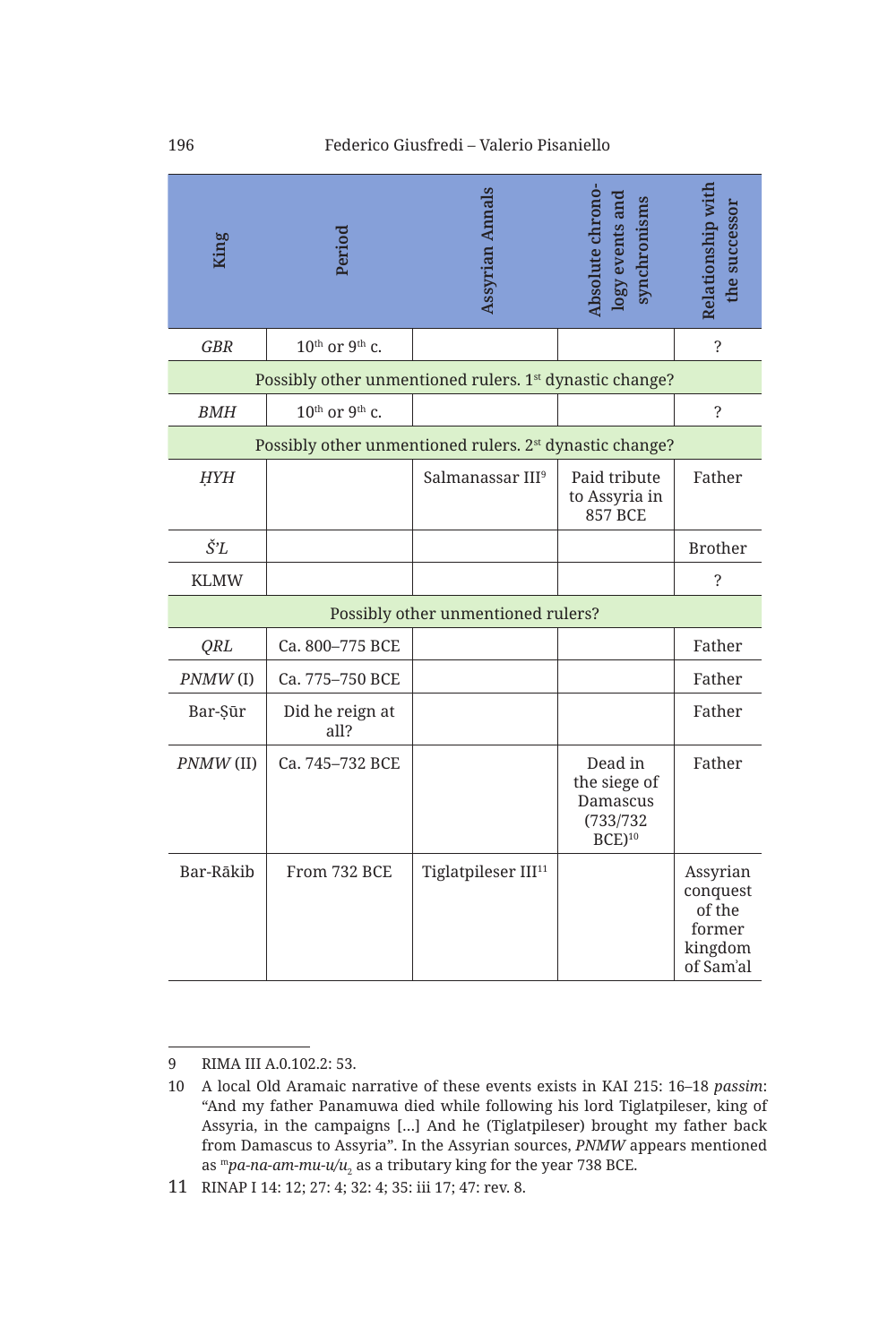As regards *KLMW*, the author of the Phoenician text KAI 24, he was the second successor of his father *ḤYH*, who was defeated by Salmanassar III in 858 BCE (the same tremendous set of campaigns that resulted in the conquest of Bit Adini and other significant kingdoms in the region). If we assumed that this defeat was the end of *ḤYH*'s reign, it would be hard to imagine that the two rulers who followed, *Š'L* and *KLMW*, ruled for the ca. 60 years until the end of the  $9<sup>th</sup>$  century, thus connecting the two known series of rulers into a single, complete sequence. One should therefore consider the possibility that one or more names are missing from the sequence of kings who ruled in Samʾal; whether they also bore Luwian names is obviously impossible to establish, though any new epigraphic findings would naturally help us clarify the events of those decades and be more than welcome.

|            |                       | <b>Royal texts</b>         |                                                                                                                                             |
|------------|-----------------------|----------------------------|---------------------------------------------------------------------------------------------------------------------------------------------|
| King       | <b>Text</b>           | Language                   | Contents                                                                                                                                    |
| KI.MW      | KAI $24^{13}$         | Phoenician                 | Royal succession; war against<br>the <i>dnnym</i> ; social reform con-<br>cerning the two components<br>of the kingdom's demograph-<br>ics. |
|            | KAI 2514              | Sam'alian(?) <sup>15</sup> | Propitiatory dedication to<br>Rākib-El.                                                                                                     |
| ORL        |                       |                            |                                                                                                                                             |
| $PNMW$ (I) | KAI 214 <sup>16</sup> | Sam'alian                  | Royal succession, pacification<br>of the kingdom, construction<br>works.                                                                    |
| Bar-Şūr    |                       |                            |                                                                                                                                             |
| PNMW (II)  |                       |                            |                                                                                                                                             |

Once the dynasty has been reconstructed as fully as the sources permit, it is interesting to consider in what language the texts were composed and what were the main contents.<sup>12</sup>

<sup>12</sup> Other short Aramaic texts exist, mostly inscribed on small objects, e.g. the amulet published by DeGrado/Richey 2017, but they contain no historical information, nor is it possible to understand whether the shorter texts were written in standard Old Aramaic or Samʾalian.

<sup>13</sup> Edition in Tropper 1993: 30–49, 153–164. On the relief see now Brown 2008.

<sup>14</sup> Edition in Tropper 1993: 50–52.

<sup>15</sup> Cf. Gianto 1995: 141.

<sup>16</sup> Editions in Sachau 1893: 55–84 and Tropper 1993: 54–97.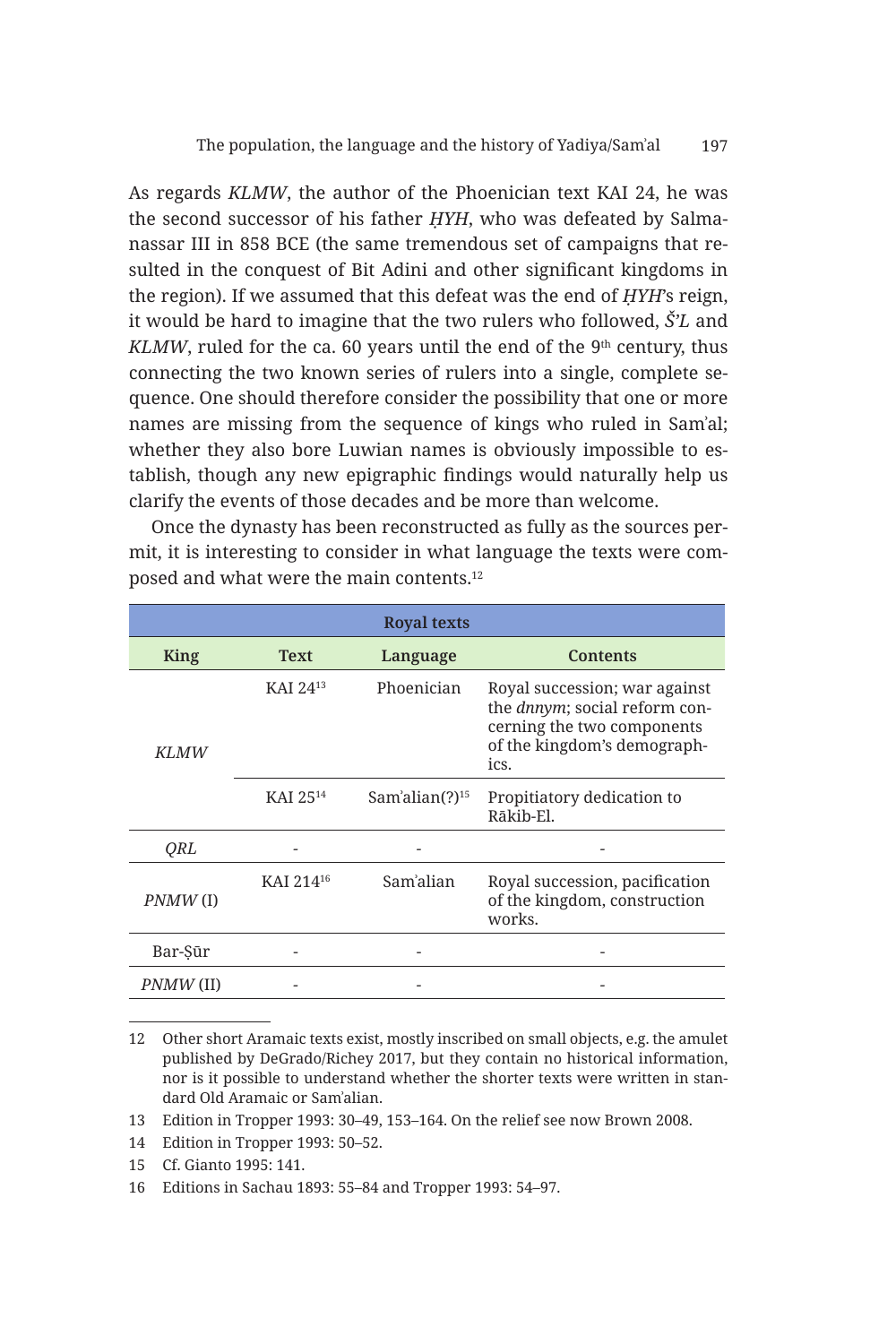| Bar-Rākib<br>for <i>PNMW</i><br>(II) | KAI $215^{17}$                | Sam'alian   | Dedication of the stela; deeds<br>of the ancestors and of the<br>father; relationships with As-<br>syria (Tiglatpileser III); invo-<br>cation of the deities (including<br>Rākib-El). |
|--------------------------------------|-------------------------------|-------------|---------------------------------------------------------------------------------------------------------------------------------------------------------------------------------------|
|                                      | KAI 216-22118                 | Old Aramaic | Royal succession, submission<br>to Assyria, self-celebration.                                                                                                                         |
| Bar-Rākib<br>(own in-                | Aramaic<br>Seal <sup>19</sup> | Old Aramaic | Name and genealogy.                                                                                                                                                                   |
| scriptions)                          | Silver bars <sup>20</sup>     | Old Aramaic | Name and genealogy.                                                                                                                                                                   |
|                                      | Golden ring <sup>21</sup>     | Luwian      | Name.                                                                                                                                                                                 |

| Non-royal texts or texts whose committent is unknown |                                     |                            |                                                                                |  |
|------------------------------------------------------|-------------------------------------|----------------------------|--------------------------------------------------------------------------------|--|
| Reign of                                             | <b>Text</b>                         | Language                   | <b>Contents</b>                                                                |  |
| $Bar-Sūr(?)$                                         | 'Ozbaʿal seal <sup>22</sup>         | Aramaic/Phoe-<br>nician(?) | Owner's name and title.                                                        |  |
| 2                                                    | Pancarl <sup>23</sup>               | Luwian                     | Funerary dedication text.<br>It may be a royal inscrip-<br>tion. <sup>24</sup> |  |
| ?                                                    | Karaburclu <sup>25</sup>            | Luwian                     | unclear                                                                        |  |
| ?                                                    | Ördekburnu <sup>26</sup>            | Sam'alian                  | Sacrifice instruction<br>(fragmentary).                                        |  |
| ?                                                    | KTMW inscrip-<br>tion <sup>27</sup> | Sam'alian                  | Funerary stela. See be-<br>low, section 5.                                     |  |
| ?                                                    | Guttmann shield <sup>28</sup>       | Aramaic(?)                 | Owner's name and title.                                                        |  |

<sup>17</sup> Edition in Tropper 1993: 98–131.

18 Editions in Tropper 1993: 132–149.

- 20 Edition in Tropper 1993: 151–152.
- 21 Edition in Hawkins 2000: 576.
- 22 Deutsch/Helzer 1995: 75–76.
- 23 Edition in Herrmann/van den Hout/Beyazlar 2016.
- 24 Note e.g. the formula at § 3: "The Storm-god raised the hand for me", which might point to a royal inscription.
- 25 Edition in Hawkins 2000: 276.
- 26 Edition in Lemaire/Sass 2013.
- 27 Edition in Pardee 2009; cf. also Masson 2010.
- 28 Krebernik/Seidl 1997; cf. also Lemaire 2001.

<sup>19</sup> Edition in Tropper 1993: 150.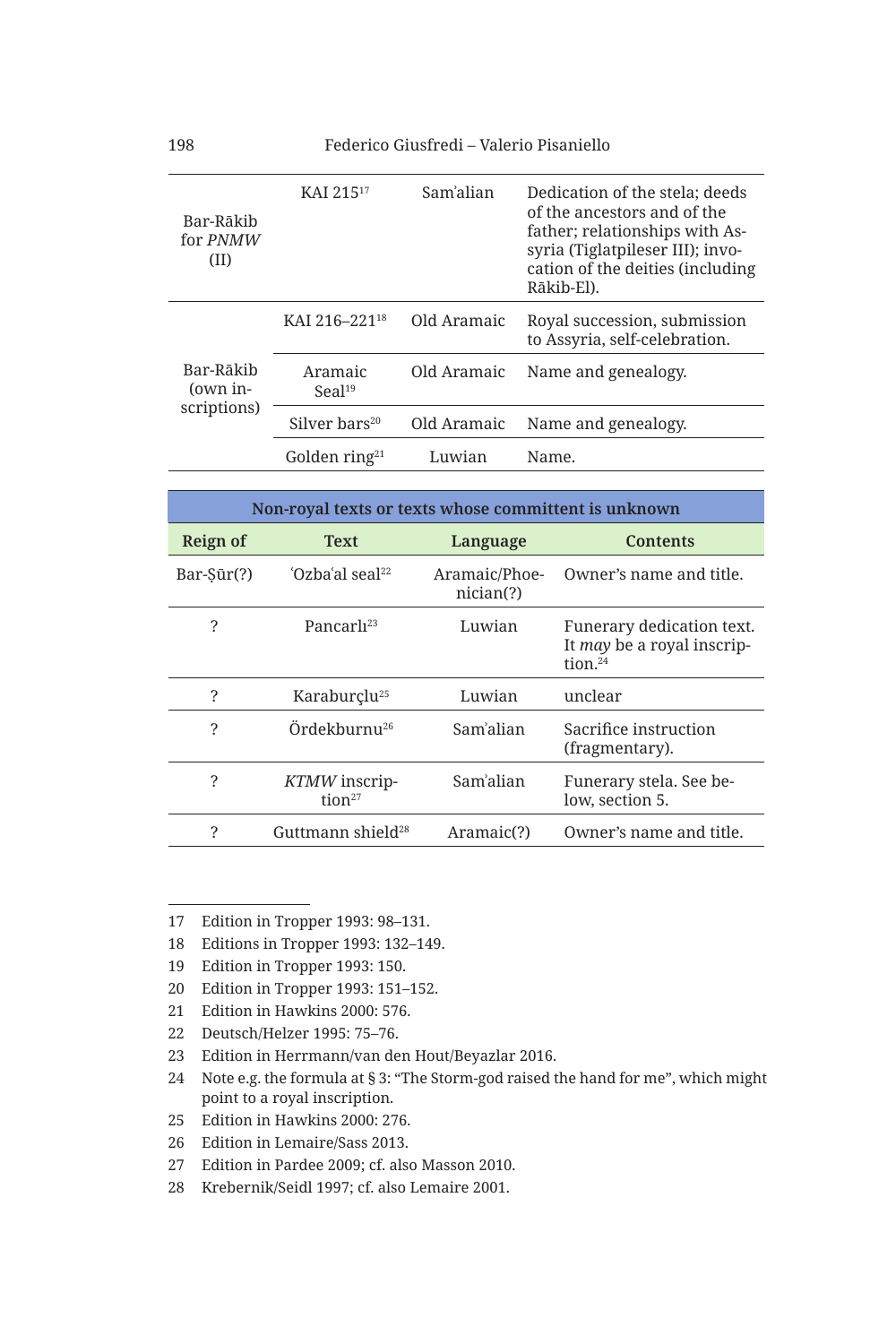#### 2.3 Converging features during the reigns of *KLMW*, *PNMW* I and *PNMW* II

While some data are definitely missing and one may not confidently assert that all the events of the history of Sam'al in the late  $9<sup>th</sup>$  and  $8<sup>th</sup>$  centuries BCE are well known, it is certainly striking how, starting with the accession of King *KLMW*, quite a few apparent novelties emerge in the form and content of the inscriptions composed by all the members of the Samʾalian dynasty, with the sole exception of Bar-Rākib, who seems to start behaving rather differently with respect to the cultural and linguistic identity of his kingdom.

We propose a list of the peculiarities that emerge during the phase under investigation:

- 1. The rulers who certainly reigned and left epigraphic documents all bear Luwian names, even though they were very likely born with Aramaic ones. Consider, for instance, that *KLMW*'s father and brother have Aramaic personal names, which means that *KLMW* was probably a throne name. On the other hand, the fact that the author of the *KTMW* non-royal inscription is an official and not a king may indicate that he was a genuine bearer of a Luwian name;
- 2. The rulers seem to consider themselves members of a consistent dynasty. Even though we do not know for sure if all the names of the kings are currently attested in the sources, all of those who reigned treat the god Rākib-El as a sort of divine protector of the ruling family (his cult is the only feature in this list that was to survive also during Bar-Rākib's reign);
- 3. While *KLMW*'s longest text is written in Phoenician (a prestige language in the North Syrian area), in his shorter text KAI 25 and then throughout the reigns of both *PNMW*'s and during the earliest phase of Bar-Rākib's, the language employed is Samʾalian, while Standard Old Aramaic was employed in all neighbouring regions starting from the  $10<sup>th</sup>$  or  $9<sup>th</sup>$  century BCE.

All these features emerge after *KLMW*'s social reform of the kingdom concerning the status of the *bʿrrm* and *mškbm* components of the kingdom's demographics, and seem to decline during Bar-Rākib's mature years, when, quite obviously, the local identity of Samʾal became less and less relevant under the *de facto* cultural and political control of Assyria.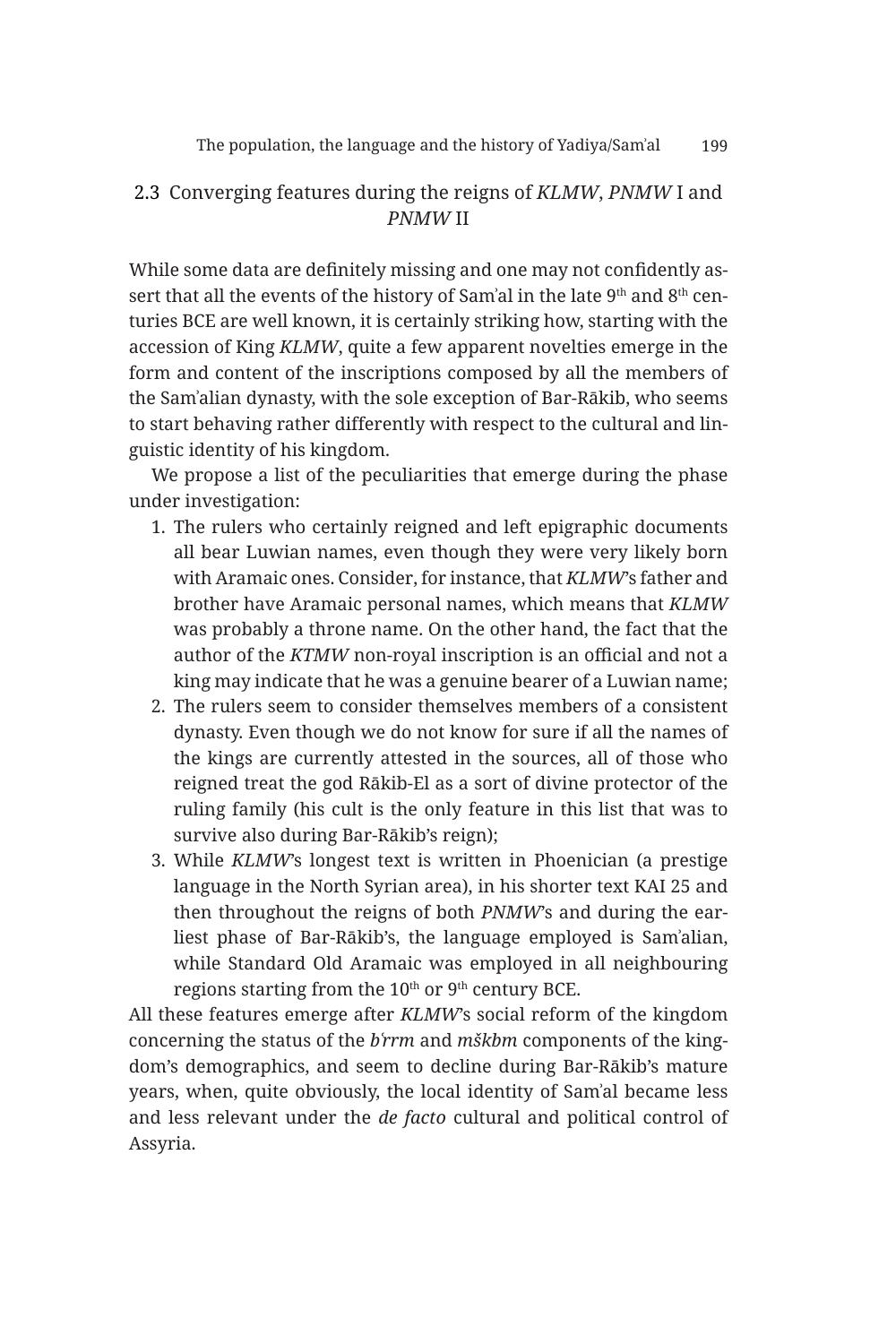In our opinion, these peculiarities of the Samʾalian documentation, combined with the evidence for a presence of a Luwian component (probably the *mškbm*) provided by the Hieroglyphic Luwian documents found in the area, indicate that the *KLMW–PNMW* dynasty did all they could to reinforce, both by the language and by the contents of their monumental texts, the specific and multicultural nature of the identity of Samʾal.

In order to complete our analysis of the problem under discussion, however, having outlined the history of the area and the contents of the sources and offered an interpretation of some problematic aspects, we will now need to proceed with a better definition of the language we labelled "Samʾalian", which represents a crucial element of the local corpus on which this study is based.

#### 3 THE LANGUAGES DOCUMENTED IN SAMʾAL: TOWARDS A LINGUISTIC HISTORY

As indicated above, at least five languages are attested in Samʾal: Phoenician, Samʾalian, Old Aramaic, the peculiar Aramaic dialect of the *KTMW* inscription, and Iron Age Luwian.

With the possible exception of the Pancarlı Höyük Luwian inscription (see below), the earliest document we know from the reign of Samʾal is the Phoenician monumental inscription of *KLMW* (KAI 24), dated to the  $9<sup>th</sup>$  century BCE, which is the only Phoenician inscription found in Samʾal so far. Associated with the reign of the same king is also a much shorter inscription, engraved on a gold sheath, possibly the handle of a sceptre. This inscription has been regarded as Phoenician by Friedrich (1951: 153) and included among the Phoenician texts by Donner and Röllig (KAI 25); it is instead probably written in Samʾalian, a Northwest Semitic language close to Aramaic, as shown by Dupont-Sommer (1947–1948)<sup>29</sup>.

<sup>29</sup> See also Hoftijzer 1957–1958: 117; Koopmans 1962: 16–18; Dion 1974: 16, and Swiggers 1982. However, there is no compelling evidence that the language of this inscription is Samʾalian instead of standard Old Aramaic. We opt for Samʾalian because that is the language we find in the inscriptions of the subsequent kings, whereas Old Aramaic does not appear before Bar-Rākib (with the possible exception of some seals). As an alternative solution, Gianto 1995: 141 suggests that the *KLMW* sceptre is bilingual: the first four lines would be in Phoenician (the translation being "*KLMW*, son of *ḤY*, has acquired this *smr* for Rakib-El"), whereas the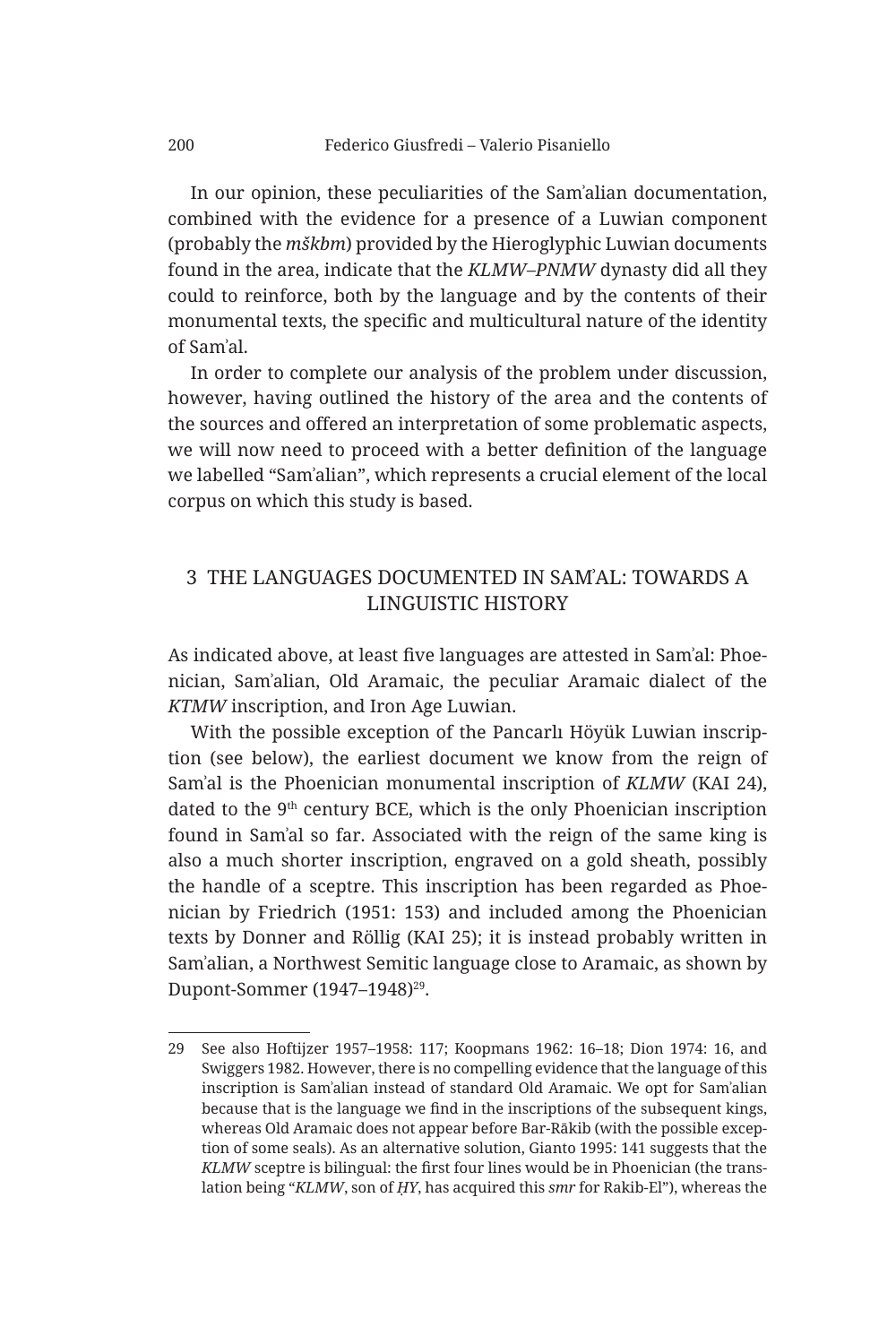(1) *smr z qn* (2) *klmw* (3) *br ḥy* (4) *lrkb'l* / (5) *ytn lh r*(6)*kb'l* (7) *'rk ḥy* "Nail/Statue that *KLMW*, son of *ḤY*, made for Rākib-El. / May Rākib-El grant him length of life."

We may wonder why *KLMW* chose to write his monumental, propagandistic inscription in Phoenician, while preferring the Samʾalian dialect for his sceptre. Obviously, they are two very different objects, with different functions, and the two inscriptions had a different audience; but why entrust the Phoenician language, instead of Aramaic or Luwian, with his political message? According to Lemaire, if the abandonment of the Phoenician language in favour of a local Aramaic dialect during the reign of *KLMW* reflects a political change, symbolising the submission to the Assyrians (cf. KAI 24: 7–8: "The king of the Danunians was more powerful than I, and I hired against him the king of Assyria"), then its use should reflect a preceding political situation<sup>30</sup>:

"l'emploi du phénicien comme langue écrite dans le royaume de Sam'al était ressenti par Kilamuwa comme un signe de soumission au roi de Qué et de dépendance politique et culturelle de la Cilicie. Cela suppose que le phénicien était déjà utilisé comme langue écrite officielle du royaume de Qué, à côté du hiérogly[p] hique louvite, au moins dès le milieu du IXª s. même si le hasard des fouilles et des découvertes fortuites en Cilicie n'a pas encore produit d'inscription phénicienne aussi ancienne." (Lemaire 2001: 189).

However, Brown (2008) suggests that the choice of Phoenician would not have been due to the alleged practice of writing in this language in the North Syrian region in that time – the Phoenician inscription of Azatiwada from Karatepe dates to the  $8<sup>th</sup>-7<sup>th</sup>$  century BCE, as does the still unpublished INCIRLI stela, making them somewhat later than the *KLMW* inscription – but it would have contributed to *KLMW*'s self-presentation as a mediator in a region in which several ethnic and social groups interacted, probably in conflict with each other, as seems to emerge from the text. Indeed, Brown clearly shows the complex mosaic of the *KLMW* orthostat, in which the iconography of the king borrows elements from the Assyrian, Luwian, and Phoenician traditions; the

three remaining ones, after a dividing horizontal line, are in Samʾalian.

<sup>30</sup> See also Noorlander 2012: 222–223.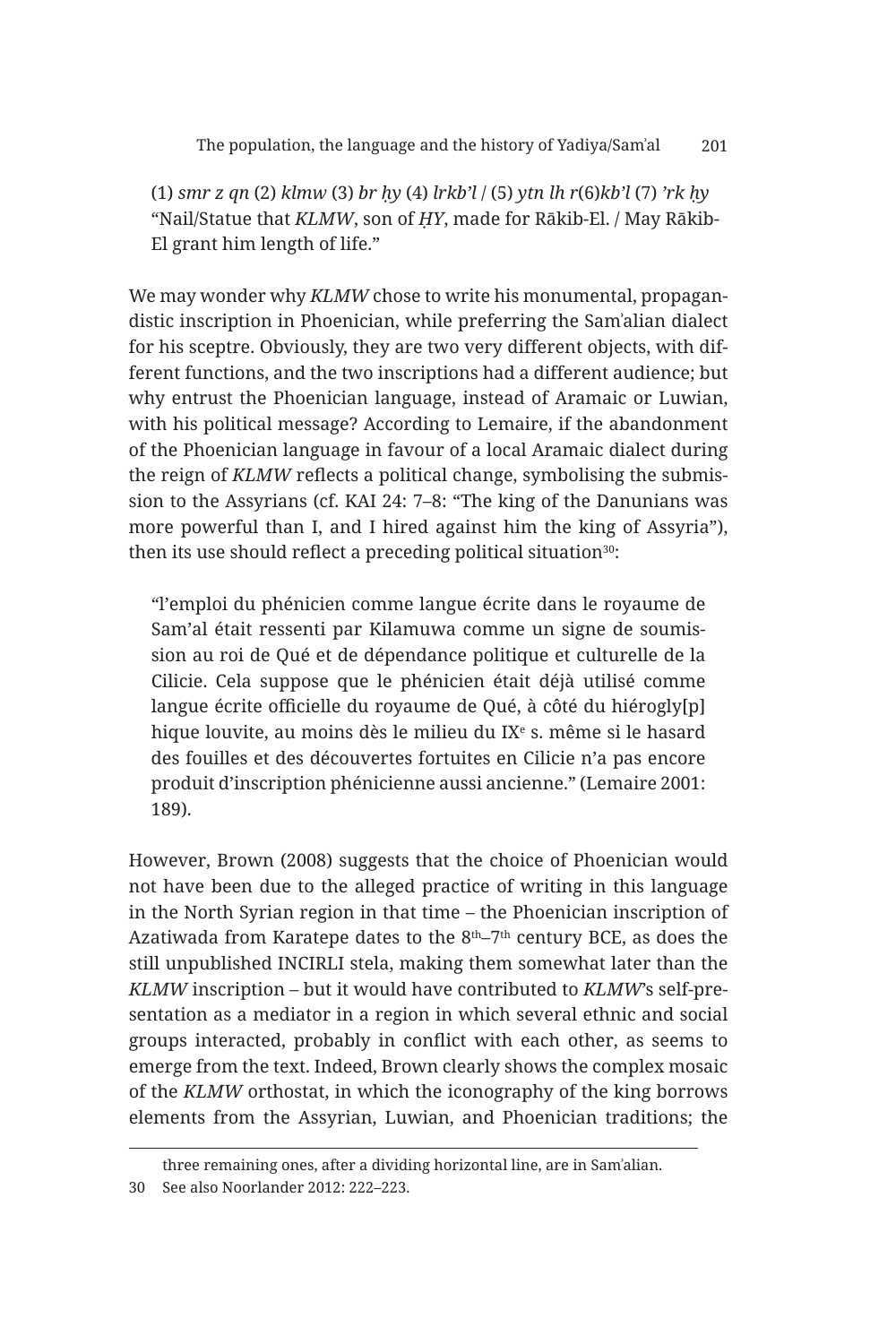language of the inscription is Phoenician, but the script is Aramaic; the king's name is Luwian, but his ancestors bear Semitic-Aramaic names: all seems to point to a clear will of the king to mediate between these different groups. This analysis could be broadly correct; however, the role that Brown assigns to the Phoenician language in this scenario is perhaps underestimated:

"The fact that a non-Assyrian ruler appears dressed almost exactly like an Assyrian king, with the pointy fez hat, is extraordinary in the visual culture of the ancient Near East in the first millennium BCE. I would suggest that, in this instance, the term «elite emulation» accurately describes the use of the image. It would have denoted, to the Assyrian ruling class, acceptance of the growing Assyrian power, and it would have also made it clear to other North Syrian rulers to which camp Sam'al belonged. In other words, it was an unambiguous visual statement reaffirming Sam'al's crucial defection from the anti-Assyrian coalition that had, until Kilamuwa's reign, resisted Assyria's designs on the North Syrian area. However, the use of Phoenician, I would suggest, tempered this statement and signaled that Kilamuwa could also look elsewhere – namely, to the Phoenician cities, which were wealthy and independent at this time and which also had a track record of resistance to the Assyrians." (Brown 2008: 345).

Hence, *KLMW* would have chosen the Phoenician language to counter-balance the Assyrian element in his propaganda, but there is one important aspect that has not been taken into account. If we look at the last two lines of the inscriptions, three gods are invoked as executioners of the curse against whoever will damage the inscription:

"(15) And whoever shall destroy this inscription, Baʿal-Ṣemed, (the god) of *GBR*, shall smash (his) head, (16) and Baʿal-Ḥammōn, (the god) of *BMH*, and Rākib-El, the lord of the dynasty, shall smash (his) head."

As noted by some scholars, the mention of three distinct deities, Baʿal-Ṣemed, Baʿal-Ḥammōn, and Rākib-El, as the tutelary deities of *GBR*, *BMH*, and the dynasty of *ḤYʾ* and his descendants, respectively, suggests a dynastic change between *GBR* and *BMH*, and between the latter and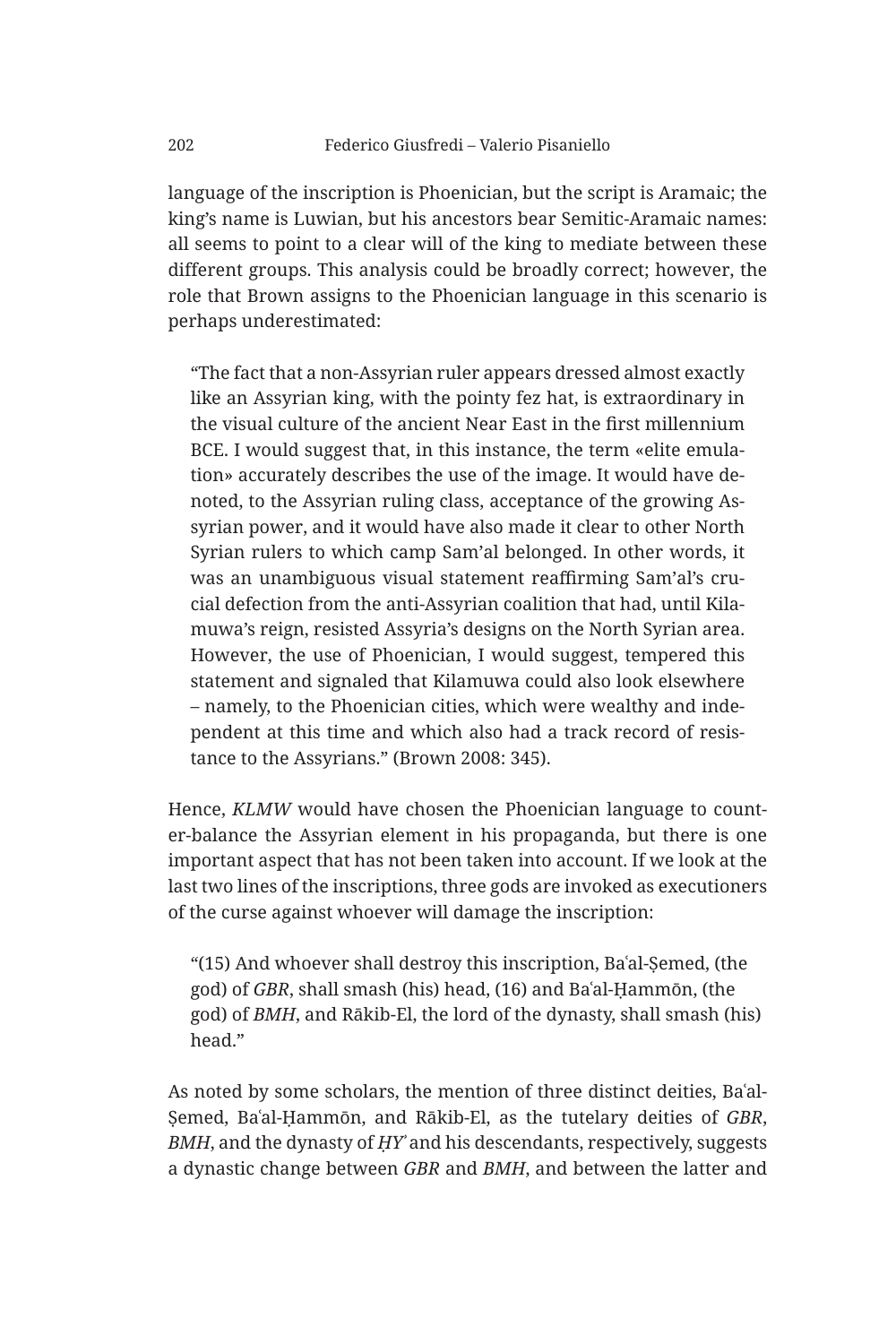*ḤYʾ*, which establishes the dynastic line of all subsequent Samʾalian kings. What is important for our discussion on the role of the Phoenician language in the *KLMW* inscription is that the tutelary deities of *GBR* and *BMH* bear Phoenician names. Therefore, we could imagine that the Phoenician element was very prominent during the reign of KLMW's predecessors, although we have no direct evidence for this.<sup>31</sup> If our assumption is correct, *KLMW*'s choice did not only depend on the necessity of mitigating the "Assyrian-ness" of his self-presentation; it could also represent a direct link to the tradition of the kings of Samʾal. Possibly, it was his final tribute to an old tradition, as Bar-Rākib would do one century later, dismissing the Samʾalian dialect from the epigraphic practice in favour of the standard Old Aramaic after honouring his father *PNMW* II with a long inscription in Samʾalian (KAI 215).

The importance of the Phoenician language in Northern Syria in the  $9<sup>th</sup>$  century BCE is also testified by the following passage in the inscription KARKAMIŠ A15b §§ 19–22, where Yariris, the regent of Carchemish, professes his writing and linguistic skills:

(§ 19) […] URBS*-si-ia-ti* ¦SCRIBA*-li-ia-ti zú+ra/i-wa/i-ni-ti*(URBS) ¦SCRIBA*-li-ia-ti-i a-sú+ra/i*(REGIO)*-wa/i-na-ti*(URBS) ¦SCRIBA*-li-ia-ti-i ta-i-ma-ni-ti-ha*(URBS) SCRIBA*-li-ti* (§ 20) 12*-ha-wa/i-'* ¦"LINGUA"*-lati-i-na* (LITUUS)*u-ni-ha* (§ 21) ¦*wa/i-mu-u ta-ni-ma-si-na* REGIO*-ni-sii-na-'* ¦INFANS*-ni-na* ¦("VIA")*ha+ra/i-wa/i-ta-hi-lá/í-ti-i* CUM*-na* ARHA *sa-ta* (DOMINUS)*na-ni-i-sa á-mi-i-sa* ¦"LINGUA"*-la-ti* SUPER*+ra/i-'*  (§ 22) *ta-ni-mi-ha-wa/i-mu* (\*273)*wa/i+ra/i-pi-na* (LITUUS)*u-na-nu-ta* "[…] in the writing of the city, in the writing of Tyre (Phoenician), in the Assyrian writing and in the Taimani (Aramaic?) writing. And I knew twelve languages. By travelling, my lord raised a son of every country for me regarding language, and he caused me to know every skill"32.

The so-called *KLMW* sceptre inscription is the earliest documentation of the Northwest Semitic language called Samʾalian (also Yaʾudic in older publications), which becomes the language of the monumental inscriptions of the Samʾalian kings until the reign of Bar-Rākib, who,

<sup>31</sup> Note that the only inscription found in the Samʾalian region possibly preceding the reign of *KLMW* is the Hieroglyphic Luwian inscription found at Pancarlı Höyük, but its attribution to a Samʾalian king is uncertain.

<sup>32</sup> Translation according to Payne 2012: 87.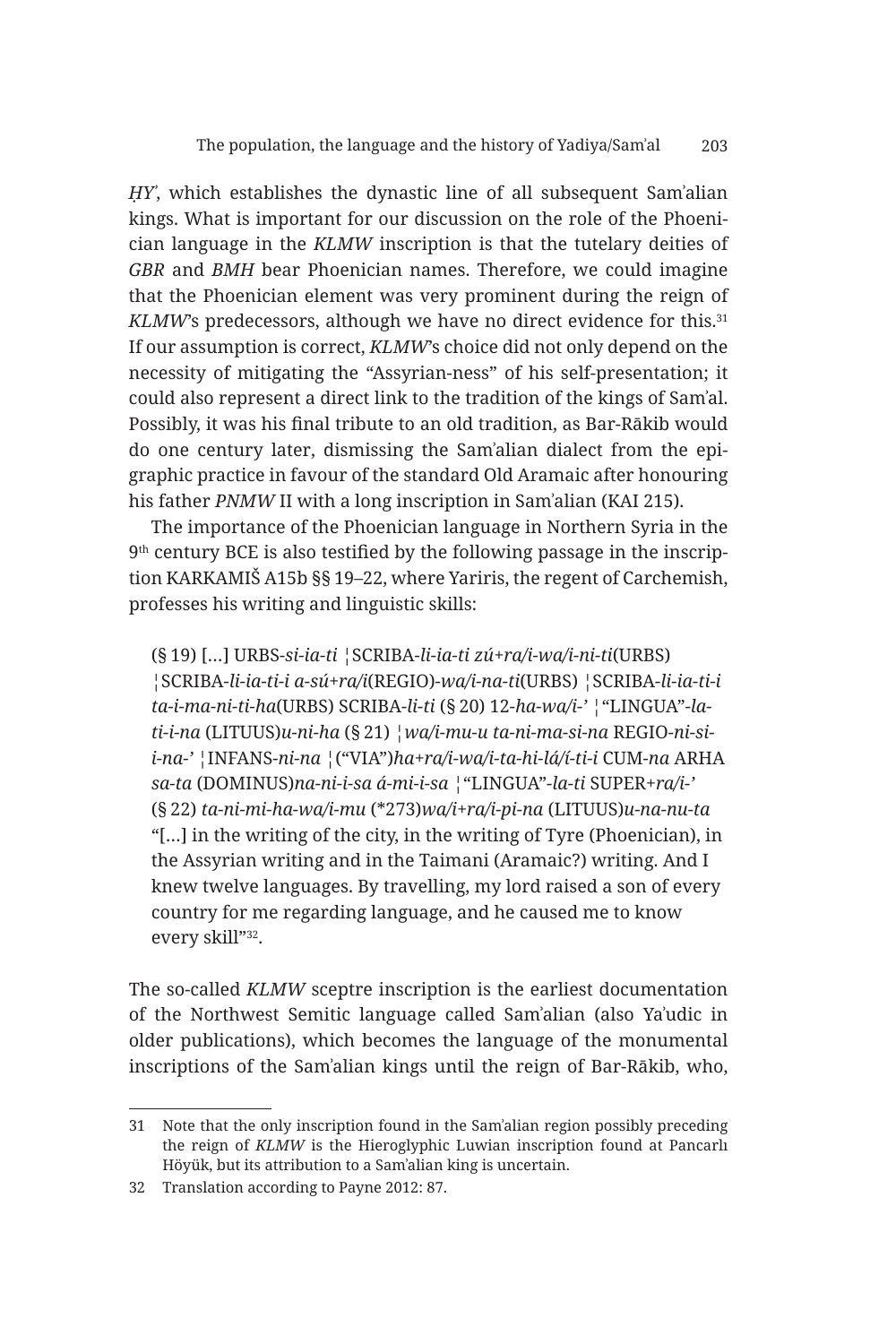as mentioned above, uses it one last time to commemorate his father *PNMW* II before switching to the standard Old Aramaic for his own monumental inscriptions. Bar-Rākib's choice concerning the monumental language should perhaps be seen together with other innovations he introduced, namely the adoption of the external denomination of the reign, Samʾal, replacing the internal one Yadiya, and the break with the Luwian dynastic name tradition, which had characterised all his predecessors (with the possible exception of Bar-Ṣūr, if indeed he ever was king). These three aspects seem to point to a specific will of Bar-Rākib to acquire a more international flavour, whereby these deletion operations of the local element were possibly aimed at closely linking his throne to the Assyrian one, to which he owed his accession after his father's death:

"Because of the loyalty of my father and because of my loyalty, my lord [Tiglatpileser, king of Assyria,] has caused me to reign [on the throne] of my father, *PNMW*, son of Bar-Sūr" (KAI 215: 19–20)<sup>33</sup>.

As far as it can be read, the Ördekburnu funerary stela is also inscribed in Samʾalian. This inscription can be dated to between 820 and 760 BCE (i.e. between *KLMW*'s and *PNMW* I's reigns) based on palaeographical criteria.34 Little can be said about the author of the text, since the inscription is badly damaged and barely legible, but the term *ḥlbbh* 'power, kingship, succession (or the like)', the mention of a *mqm mlky* '(resting) place of the kings', and the presence of Rākib-El may point to a member of the royal family,<sup>35</sup> possibly a queen, if some female symbols – two spindles – can be recognised as such in the relief surmounting the inscription.36

More difficult is the evaluation of the seal of ʿOzbaʿal, an official bearing a Phoenician name (Deutsch/Heltzer 1995: 75-76, No 74)<sup>37</sup>:

*l'zb'l*·· / *'bd brṣr*

"(Belonging) to 'Ozba'al, servant of Bar-Ṣūr."

<sup>33</sup> See also KAI 216: 4–7 and the small fragment KAI 219.

<sup>34</sup> Cf. Lemaire/Sass 2013: 126.

<sup>35</sup> Note that Rākib-El does not appear among the deities receiving offerings listed in the stela of the official *KTMW* (cf. Lemaire/Sass 2013: 128 n. 169).

<sup>36</sup> Cf. Lemaire/Sass 2013: 72–74, 128–129.

<sup>37</sup> Provenance unknown; purchased on the antiquities market in Israel (see Deutsch/Heltzer 1995: 59).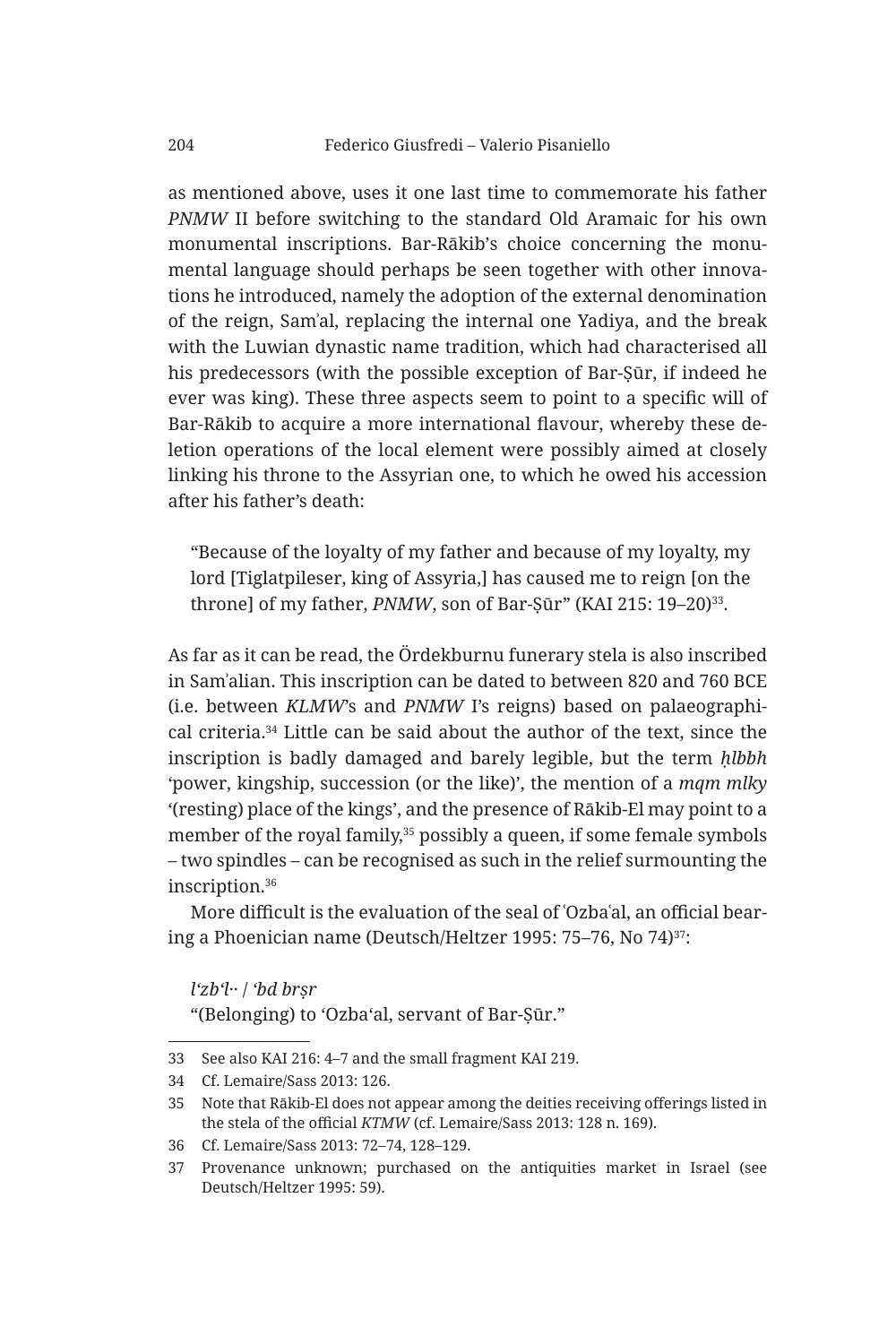The palaeography suggests a date not later than the  $8<sup>th</sup>$  century BCE, thus strongly supporting the identification of *brṣr* with the Samʾalian Bar-Ṣūr, *PNMW* II's father, who, in consequence, should be possibly regarded as a king. The structure of the inscription is fully parallel to that on the Aramaic seal of Bar-Rākib; however, from a linguistic point of view, we cannot be sure of the language of the text, because of its shortness and the lack of diagnostic elements.38

The recently found *KTMW* stela also belongs to an official (*ʿbd* 'servant'), bearing instead a Luwian name and serving under a king named *PNMW*, probably to be identified with *PNMW* II, according to the palaeography of the inscription.<sup>39</sup> The text shows at least two main peculiarities: 1) the list of deities receiving offerings reflects a local Luwian pantheon, whereas the Samʾalian gods we know from royal inscriptions do not appear; 2) the language of the inscription is neither Samʾalian nor Old Aramaic but something in between, displaying features both of the Samʾalian dialect and of the Old Aramaic (see below). The inclusion of this new language in the context of the Samʾalian corpus has been discussed by Pardee, the editor of the text:

"A possible scenario is that Samalian was the archaic dialect of Aramaic used by the royal dynasty at Zincirli, that it was maintained in use for royal inscriptions at least at the ancient cult site of Gercin down to the time of Barrakib, that the new dialect is to be identified as a second, parallel, archaic dialect or a linearly developed form of Samalian used by other strata of society, including royal officials, and that the use of standard Old Aramaic in the inscriptions of Barrakib represents a conscious adoption, at the time of submission to the Assyrians, of the more widespread dialect in current usage in the area" (Pardee 2009: 69).

We will return later to this inscription and its interpretation.

It is highly uncertain whether the bronze plate (a shield ornament) with bucranium and an alphabetic Semitic inscription belonging to the Axel Guttmann Collection of Berlin should be included in our corpus; however, according to Krebernik and Seidl (1997: 102–103), its closest parallel is an analogous bronze plate found in Zincirli. The inscription is very short:

<sup>38</sup> Cf. Lemaire 2001: 187.

<sup>39</sup> Cf. Pardee 2009: 54–57, 59.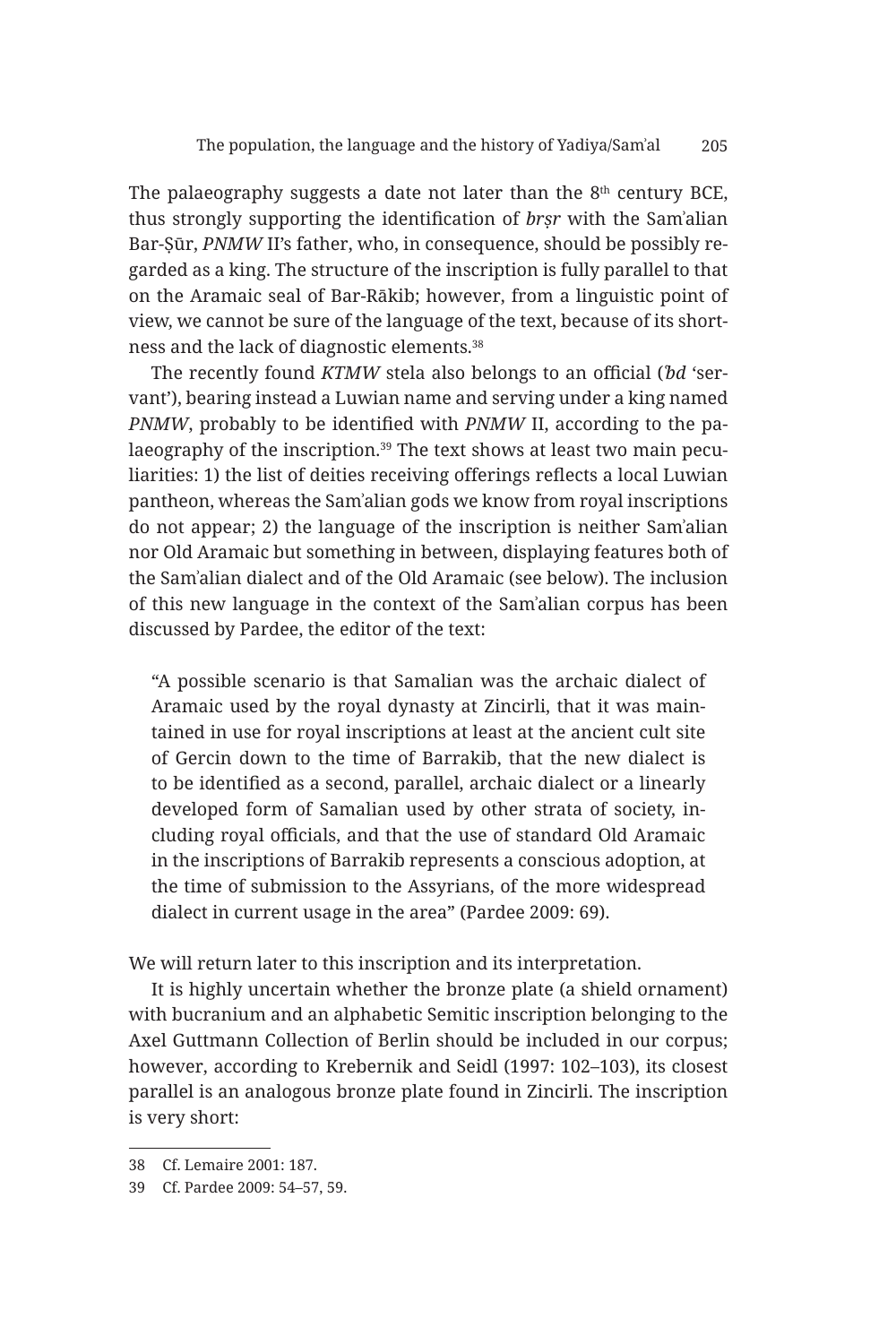['? ]⸢ *k*? ⸣ *rkdy rb mšm't* "?⸢ *k*?⸣ *rkdy*, chief of the bodyguard."

The only element that can give hints about the language of this inscription is the feminine form *mšmʿt*, derived from *šmʿ* 'to hear': if it is a singular, the form should be Phoenician, since Samʾalian and Aramaic have the f.sg.abs. ending *-h* /-ā/; if it is a plural, it could be Phoenician or Samʾalian, since Aramaic has *-n*. 40

Interestingly, according to Lemaire (2001: 187–188), it is possible to read [*l*]**⸢** *t***⸣** *rkdy* '(belonging) to Tarku(n)dî' (perhaps Tarhunazi) at the beginning of the text, thus retrieving a good Luwian name, which fits well in the Samʾalian milieu. However, as noted above we have no data on the place where this object was found, and its relevance for our discussion is questionable.

Two other small fragments, perhaps written in Aramaic, have recently been found in Zincirli, but few letters are preserved. Other inscriptions, possibly Aramaic, are found on a couple of amulets from Zincirli.41

Finally, we also have some evidence of the use of the Luwian language in the reign of Samʾal: 1) a golden seal ring bearing the name of Bar-Rākib (Hawkins 2000: 576), found in the site of Zincirli; 2) a stela with a banquet scene on the obverse discovered at the nearby site of Karaburçlu (5 km north of Zincirli), stylistically dated to the early 9<sup>th</sup> century BCE, $42$  whose text, running on the left, upper, and right sides, is too damaged to be extensively discussed; 3) the recently published inscription found at Pancarlı Höyük (1 km southeast of Zincirli), which seems to date to the  $10^{th} - 9^{th}$  century BCE (see Herrmann/van den Hout/ Beyazlar 2016: 56–60), although the name of its author, probably a ruler,43 is unfortunately lost: it could be an unknown Neo-Hittite ruler unrelated to the Samʾalian dynasties – if we assume that Samʾalian rulers did not use the Luwian language for their monumental inscriptions – or a Samʾalian king, namely *GBR* or one of his successors, thus providing data for the scribal practices in the reign before *KLMW*. <sup>44</sup> Finally, we should add to this list two so far unpublished Hieroglyphic Luwian doc-

<sup>40</sup> Cf. Krebernik/Seidl 1997: 105.

<sup>41</sup> On all these inscriptions, see Fales/Grassi 2016: 246–247, with references.

<sup>42</sup> Cf. Hawkins 2000: 276.

<sup>43</sup> Cf. Herrmann/van den Hout/Beyazlar 2016: 65.

<sup>44</sup> Cf. Herrmann/van den Hout/Beyazlar 2016: 68–69.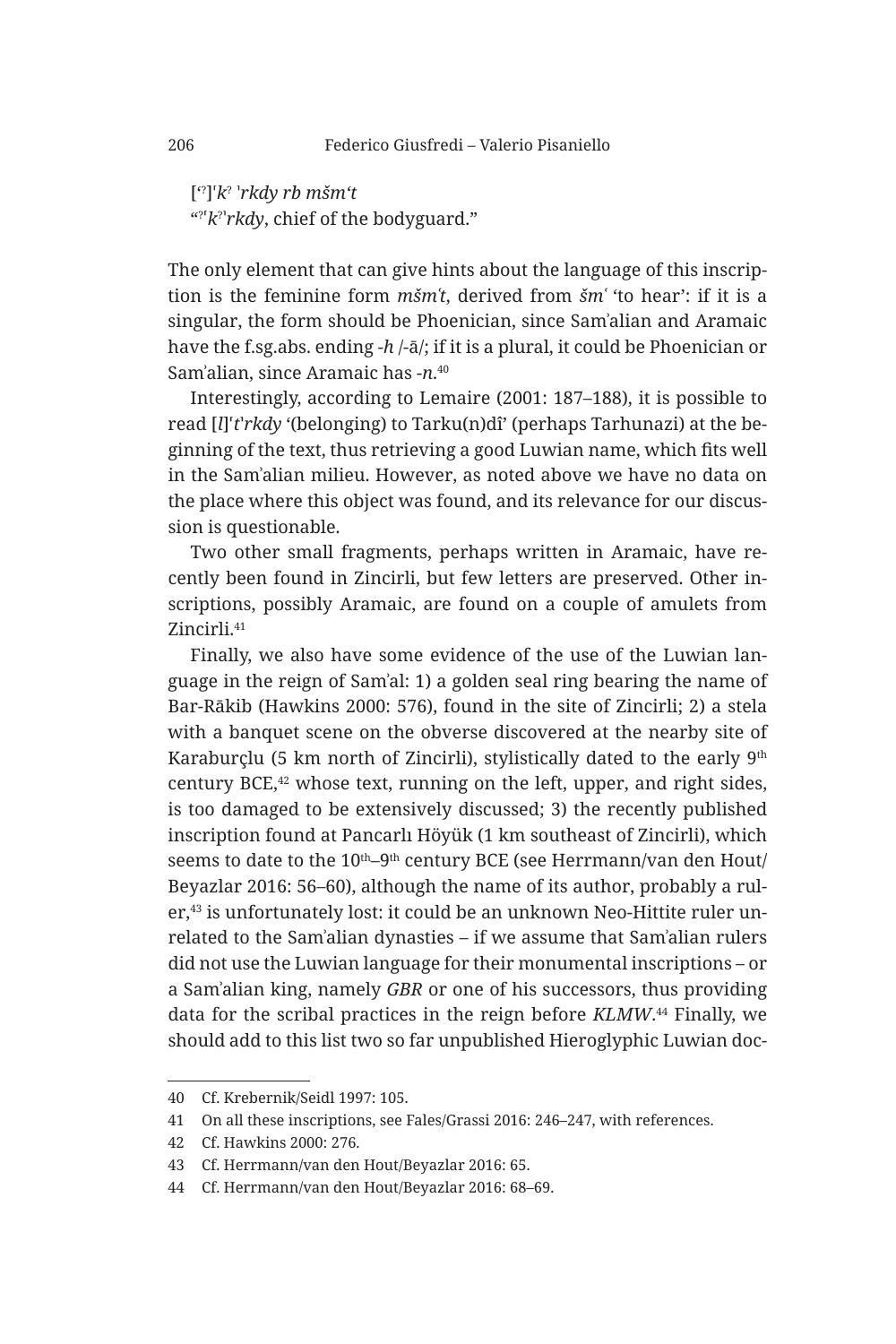uments: a seal stamp found in a  $7<sup>th</sup>$ -century domestic context<sup>45</sup> and a fragment of lead strip found in a late  $8<sup>th</sup>$ - or  $7<sup>th</sup>$ -century context, "attesting to the continued use of Luwian by some people at Samʾal for everyday purposes".46

#### 4 THE SAMʾALIAN LANGUAGE AS OPPOSED TO PHOENICIAN AND OLD ARAMAIC

Now that we have outlined the linguistic scenario of the kingdom of Samʾal based on its documents, it is worth discussing in greater detail the three main Semitic languages involved – Phoenician, Aramaic, and especially Samʾalian – briefly sketching the distinctive features of their phonology, morphology, and lexicon, before analysing the peculiar case of the *KTMW* stela.47

#### 4.1 Phonology

Here we will limit our discussion to the main phonological changes involving the Semitic languages of Zincirli, referring to Tropper (1993: 179–188) for a complete exposition.

Samʾalian shares with Old Aramaic the graphemic representation <q> for the Proto-Semitic lateral \**ṣ́* [tɬ'] (although we do not have data on the exact phonetic realization of this  $\langle q \rangle$  in the two languages),  $48$ whereas the Canaanite group has <ṣ>.

One of the changes characterising Samʾalian and Zincirli Old Aramaic, although with different modalities, is the dissimilation of emphatic consonants: in a root with *q* followed by another emphatic consonant, *q* dissimilates in the Old Aramaic of Zincirli (\**qṭl* > *kṭl*), whereas the change affects the following consonant in Samʾalian (\**qṭl* > *qtl*).49 The

<sup>45</sup> Cf. Herrmann/van den Hout/Beyazlar 2016: 65 n. 54.

<sup>46</sup> Cf. Herrmann/van den Hout/Beyazlar 2016: 68 n. 82.

<sup>47</sup> Most of what follows is based on Tropper 1993, although explicit quotation of this work in footnotes will be limited to some specific points, in order to avoid weighing down the text.

<sup>48</sup> See Huehnergard 1995: 278 and Noorlander 2012: 209–211 for a broader discussion.

<sup>49</sup> However, according to Noorlander 2012: 213 with n. 27, a root \**qtl*, directly reflected in Samʾalian (as well as Arabic and Ethiopian), may have been the original form.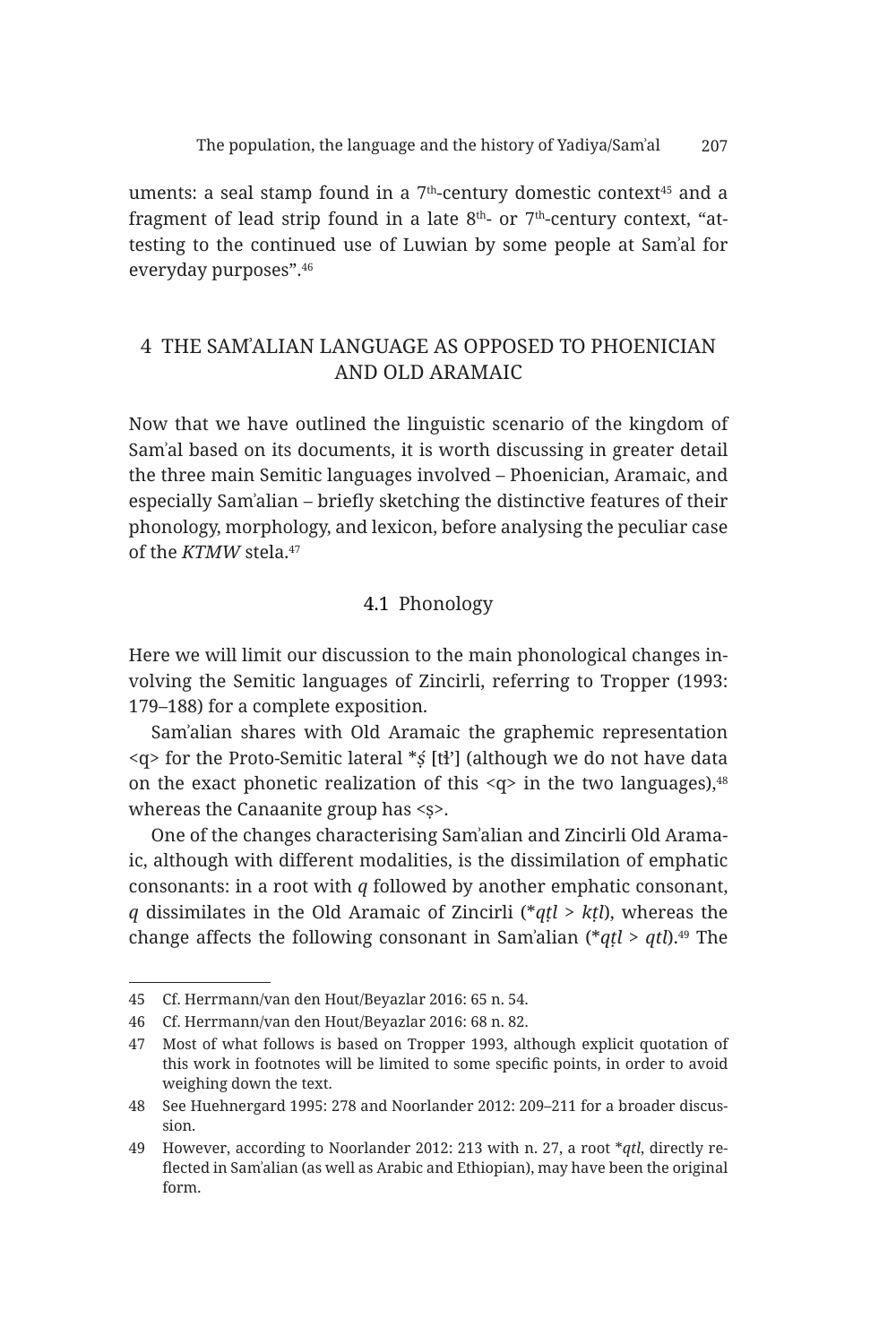dissimilation of initial *q* is the main distinctive feature of so-called "Mesopotamian Aramaic",50 which includes, beside the inscriptions of Bar-Rākib, two inscriptions from Nērab, the proverbs of Ahigar, and the Aramaic dockets on Assyrian and Babylonian cuneiform tablets.<sup>51</sup>

A regular sound law in Aramaic seems to be the change  $/n \geq r$  when it is the second element of an initial consonant cluster (#C*n*- > #C*r*-): in Zincirli, this change is seen only in *br* 'son' < \**bn* (the plural is regularly *bnn*)<sup>52</sup>, which occurs in Sam'alian, Aramaic, and also Phoenician (instead of the regular *bn*).53

Other changes involving Samʾalian consonants are: 1) the voicing /p/ > /b/ in *nbš* 'soul' (< *npš*), found in all the Semitic languages of Zincirli, in the verbal form *tʾlb*, from the root \**ʾlp* 'learn', and possibly also in *ḥlbbh* 'reign, succession', if it derives from *ḥlp* 'succeed';54 2) the change /m/ > /n/ in final position; 3) in some contexts, the loss of final *-t.*<sup>55</sup>

Only in Aramaic,  $\sqrt{ss}$  >  $\sqrt{rs}$  in the word for 'throne', *krs'* /kursi<sup>'</sup>/ < \**kussiʾ*, vs. Phoenician *ksʾ* /kussiʾ/ in *KLMW* inscription (in Samʾalian we find only *mšb* for 'throne').

Samʾalian agrees with Aramaic on the aphaeresis of the initial syllable in the numeral 'one', m. *ḥd* /ḥad/ < \**ʾaḥad*; f. *ḥdh* /ḥadā/ < \**ʾḥadat*. The

<sup>50</sup> Cf. Kaufman 1974: 8–9 and Greenfield 1978: 95.

<sup>51</sup> According to some scholars, this change in Aramaic originated from Akkadian. This is highly unlikely, however, as shown by Kaufman 1974: 122. Noorlander 2012: 213 points out that *qtl* is also attested in Arabic and Ethiopian and could have been the original form.

<sup>52</sup> Data point to a Proto-Semitic root \**bn* for the singular, \**ban* for the plural (see Testen 1985).

<sup>53</sup> Tropper 1993: 180 regards *br* in the Phoenician inscription of *KLMW* as a loanword. Huehnergard 1995: 278 points out that the occurrence of *br* only before proper names in Samʾalian (in the phrase 'son of PN'), as well as in the Phoenician *KLMW* inscription, could undermine the evaluation of *br* as a true Samʾalian word. According to Noorlander 2012: 209, it could be an areal phenomenon, although "we cannot rule out the possibility either that /bar/ was a basic kinship term in Samʾalian itself surfacing as the local dialect (and the native language of the scribe) in the Kilamuwa inscription or, perhaps, through borrowing". However, the two hypotheses are not mutually exclusive, since areal phenomena must originate in one language before spreading to the languages of the same region. Therefore, *br* could be a common Samʾalian and Aramaic innovation, spread in Phoenician at Zincirli, or an Aramaic innovation, spread both in Samʾalian and Phoenician.

<sup>54</sup> This is not a sound law, but a sporadic sound change, as per Noorlander 2012: 207 n. 10.

<sup>55</sup> See Tropper 1993: 182.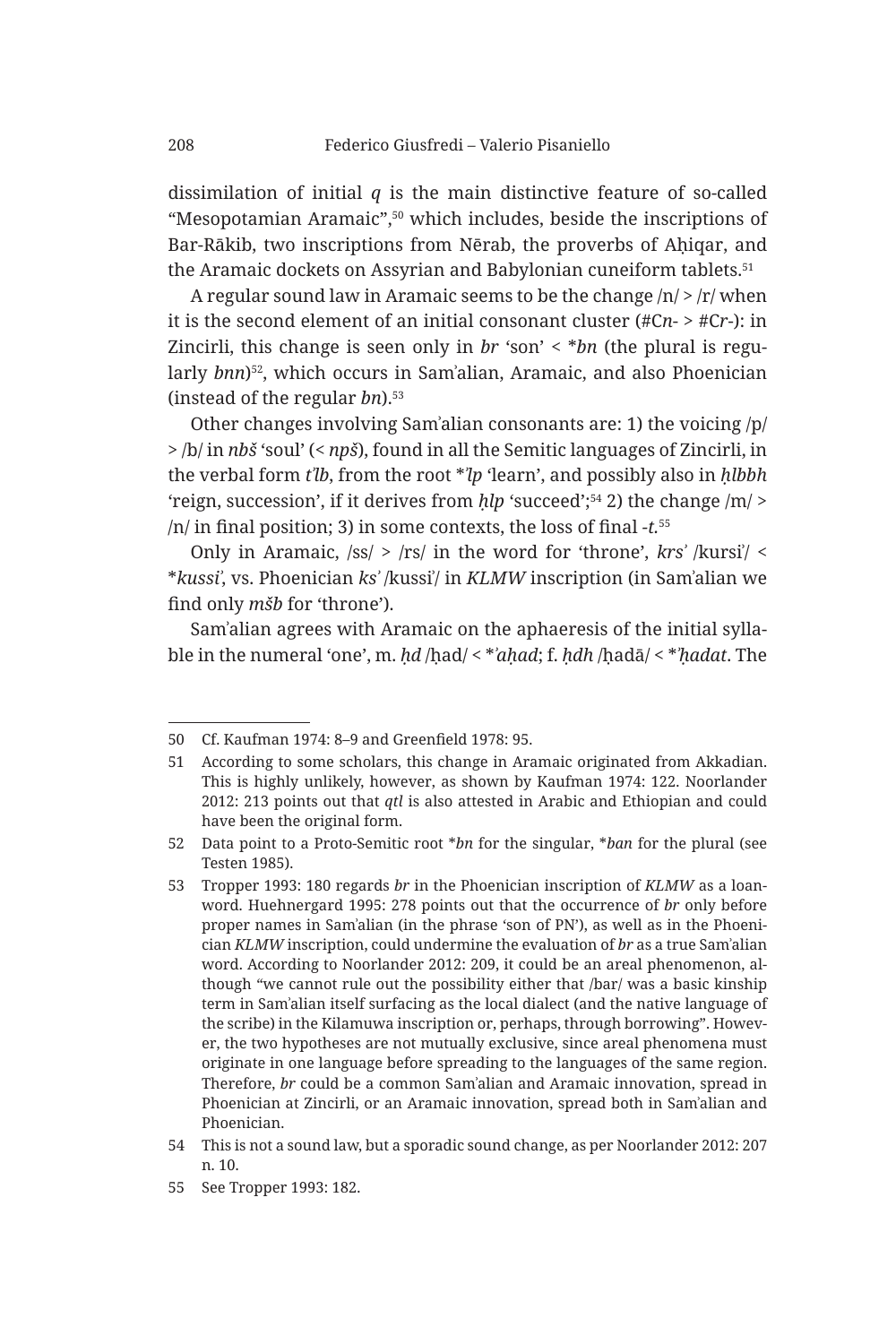same phenomenon involves, only in Samʾalian, the particle *mt* 'truly' < \**ʾmt.*<sup>56</sup>

Finally, in the Samʾalian word *'šm* 'name' we find prothesis (< \**šim*), as well as in Sfīre Old Aramaic and Classical Arabic.57

#### 4.2 Morphology

#### 4.2.1 Noun

The major features distinguishing Samʾalian from Phoenician and Old Aramaic are found in the noun morphology, the most evident ones being the total lack of the article and the preservation of the case endings in the plural, both of which are generally regarded as retentions.

As is well known, Phoenician has a prepositive article *h-*, whereas most of the Aramaic dialects have a postposed article *-ʾ* /-ā/, also referred to as emphatic state: Samʾalian does not have any article, although in some old studies one finds the claim that it is instead present, though not written.58 As for the case endings, both Phoenician and Aramaic show no case distinctions, whereas Samʾalian retains the endings *-w* /-ū/ and *-y* /-ī/ for the nominative and the oblique of the masculine plural absolute, respectively.<sup>59</sup> Hence, while Phoenician has the mimation (m.pl.abs. *-m* /-īm/) and Aramaic has the nunation (m.pl.abs. *-n* /-īn/), Samʾalian does not have either.

Furthermore, the feminine singular absolute ends in -h /-ā/ (< \*-at)<sup>60</sup> in Samʾalian as well as in Aramaic, vs. Phoenician *-t* /-at/; however, the Samʾalian feminine plural absolute has *-t*, possibly /-āt/, as in Phoenician (*-t* /-ūt/ < *-*ōt < *-*āt), unlike Aramaic, which shows *-n* /-ān/.

<sup>56</sup> See Tropper 1992.

<sup>57</sup> The feminine relative pronoun *ʾzh* /ʾiḏā/ (see § 4.2.2 below) possibly shows the same phenomenon; however, note that "La prothèse d'*alef* à un pronom dont la base est /*d*/ est abondamment illustrée en phénicien, avec toute une variété de graphies extravagantes en punique" (Dion 1974: 115).

<sup>58</sup> For a summary of this issue see Dion 1974: 135–138.

<sup>59</sup> According to Gianto 1995: 142, followed by Noorlander 2012: 224–225, these case endings are not mere archaisms, but result from the loss of the nunation (which should be traced back to Proto-Semitic), in analogy with the loss of the final *-n* in the third- and second-person plural of the imperfect, which in turn would be due to contact with Canaanite. Noorlander also adds the case of the proper name *ḥy*(*ʾ*) /Ḥayyā/, *KLMW*'s father, possibly occurring as *Ḫa-ja-a-nu* in the Assyrian sources, but the presence of *-n* in the latter could be a matter of adaptation.

<sup>60</sup> See § 4.1 for the loss of the final *-t*.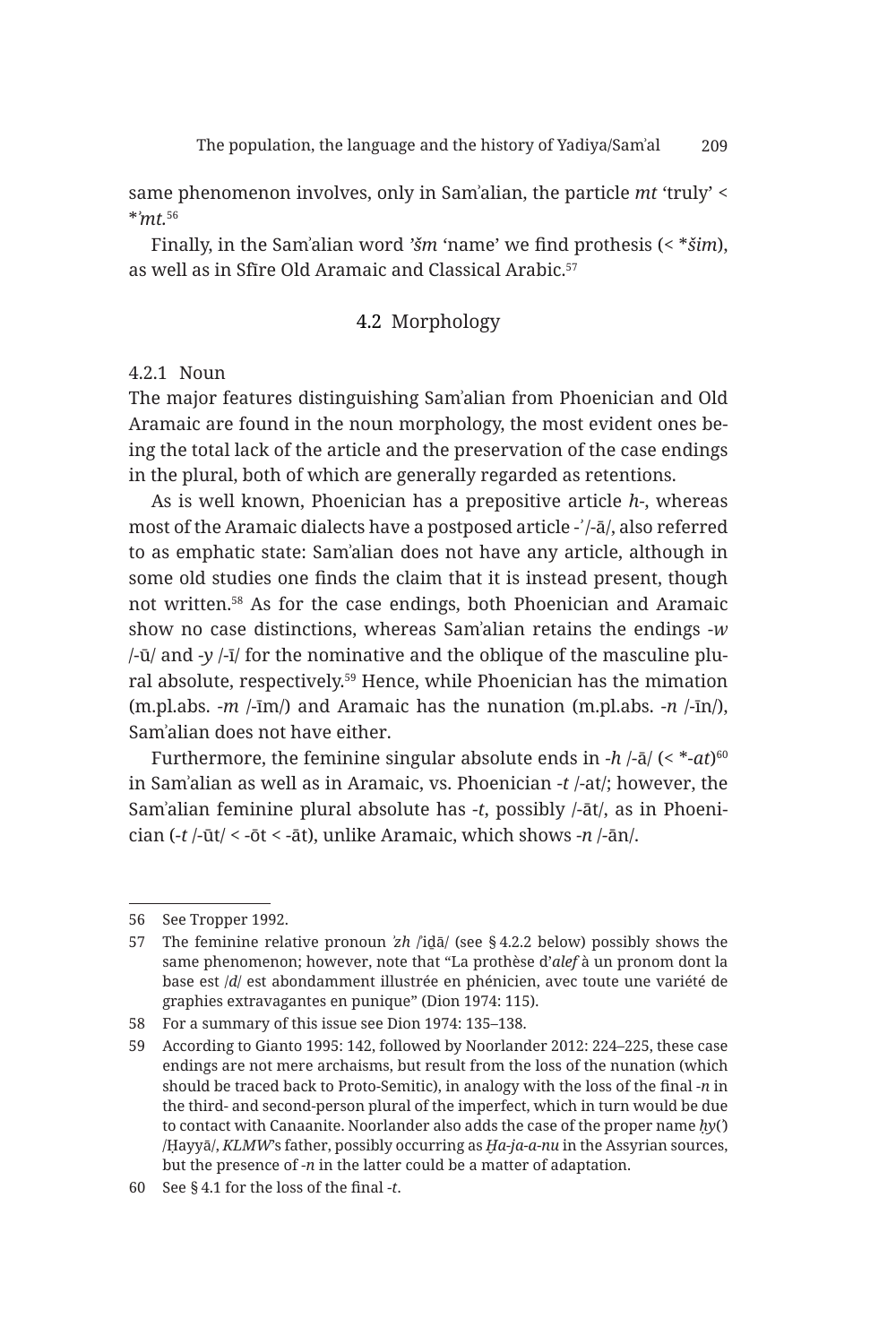#### 4.2.2 Pronoun

Samʾalian shows some peculiarities also in the pronoun system: the first-person singular independent pronoun is *ʾnk*(*y*) /ʾanōkī/ as in Phoenician (possibly /anākī/ in Sam'alian<sup>61</sup>), while Aramaic has the shorter form *ʾnh* /ʾanā/.

Conversely, in the third-person masculine singular of the suffixed pronoun Samʾalian agrees with Aramaic having *-h* both for the possessive and the accusative form, whereas Phoenician has -Ø /-ô/ (< \**-a-hū*) for the first and *-y* /-yū/ (< \**-hū*) for the latter.

The masculine singular demonstrative pronoun is *zn*(*h*) /ḏinā/ in Samʾalian and *znh* in Aramaic, but *z* /zī/ in Phoenician; the relative pronoun is *z*(*y*) /ḏī/ in Samʾalian and Aramaic, but *ʾš* in Phoenician. In addition, Samʾalian developed a feminine relative pronoun *ʾzh* /ʾiḏā/, totally absent in Phoenician and Aramaic. The relative-indefinite pronouns are *mn* 'who(ever)' and *mh* 'what(ever)' in both Samʾalian and Aramaic, vs. Phoenician *my* 'who(ever)' and *m*(*ʾ*/*h*) /mū/ 'what(ever)' (< *mō* < *mā*),<sup>62</sup> but Samʾalian also shows the compound pronoun *mz* 'whatever' (< *mh* + relat. *z*), corresponding to the Phoenician *mʾš* (< *m* + relat. *ʾš*), which, according to Tropper (1993: 278), is a calque on the Sam'alian form.<sup>63</sup>

#### 4.2.3 Verb

In the verbal domain, we find some Phoenician-Samʾalian isoglosses, such as the possible preservation of the N-stem,<sup>64</sup> totally lost in Aramaic (except for the dialect of the Deir ʿAllā inscription, which however shows several Canaanisms<sup>65</sup>); possibly the Gt-stem built with an infix

<sup>61</sup> Cf. Tropper 1993: 185–186. According to Noorlander 2012: 219–220, it could be a Phoenician loanword.

<sup>62</sup> These are also interrogative pronouns, but in Samʾal they are documented only as relatives and indefinites.

<sup>63</sup> The only Phoenician occurrence is in the *KLMW* inscription (KAI 24: 4), but it is also found in Neo-Punic (cf. Krahmalkov 2000: 266; 2001: 111).

<sup>64</sup> However, there is one single (albeit uncertain) example in Samʾalian. See also Noorlander 2012: 220–221, who also suggests the possibility of a Phoenician loanword (thus already Gianto 1995: 143). Note that the loss of the N-stem is regarded by Huehnergard (1995) as one of the distinctive features of Aramaic in respect to the other Northwest Semitic languages; therefore, the correct evaluation of the Samʾalian example is crucial to understanding the relationship between Samʾalian and Aramaic.

<sup>65</sup> KAI 312, cf. Hackett 1984: 62.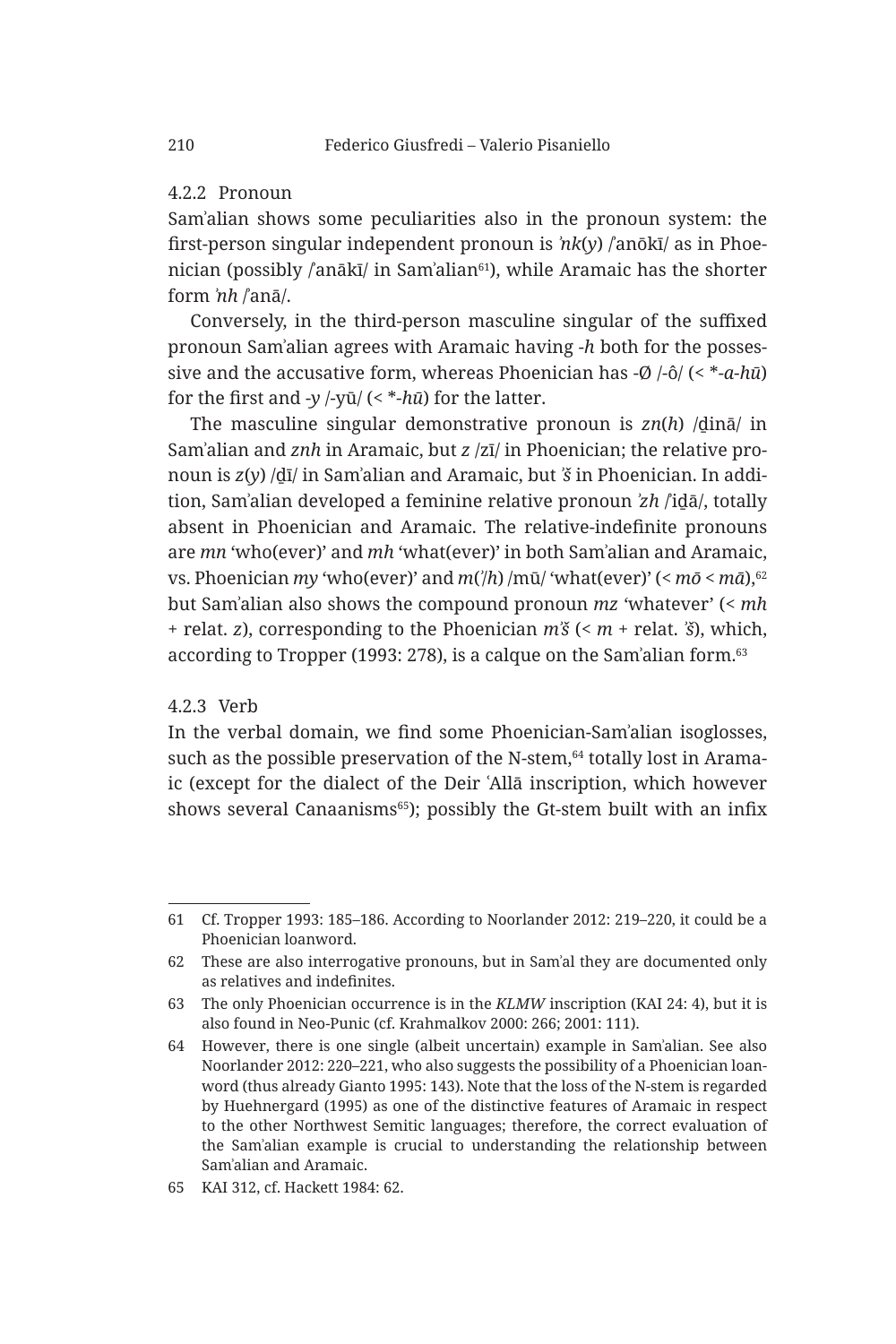*-t-*<sup>66</sup> (which seems to be an innovative feature67) whereas Aramaic has a prefix *t-* (with the exception of the Old Aramaic-Assyrian bilingual inscription from Tell Fekheriye<sup>68</sup>); the precative with the prefix *l*-, lost in Aramaic (once again apart from the Tell Fekheriye inscription); and the first-person singular perfect suffix *-t*(*y*) /-tī/, vs. Aramaic *-t* /-et/.

In other features, Samʾalian agrees with the rest of Aramaic: the third-person feminine singular and plural perfect have the shape *qtlt* /qatalat/ and *qtl* /qatalā/, respectively, whereas in Phoenician we find /qatala/ (/-at-/ only when followed by a suffixed object pronoun) and  $\alpha$  /qatalū/ (i.e. the extension of the corresponding masculine form).<sup>69</sup>

#### 4.2.4 Conjunctions and particles

Beside the copulative conjunction *w-*, Samʾalian has a conjunction *p*(*ʾ*), generally introducing a new topic, $70$  of which we find one instance in an Old Aramaic inscription of Bar-Rākib (KAI 216: 18), where it is probably an isolated Samʾalian loanword.71

In Samʾalian, the *nota accusativi* is *wt-*, attested in KAI 214: 28 and in the *KTMW* stela, l. 2 (in both cases followed by the third-person singular pronoun *-h*), whereas in Phoenician and Aramaic we find *ʾyt* (also *ʾt* in Phoenician). In later Aramaic dialects a compound particle *lwt* is sometimes found, but *wt-* never occurs alone.

Among the languages attested in Zincirli, the particle *gm* 'also, even' occurs only in Samʾalian. Outside Zincirli, this particle is found only in Hebrew and Moabite,<sup>72</sup> but not in Phoenician, which would have been a more likely source for a loanword.73

<sup>66</sup> The only example in Samʾalian is *ytmr* in KAI 214: 10, from *ʾmr* 'to say', which, according to Tropper 1993: 67–68, 212, probably reflects /yîtamVr/ < \**yiʾtamVr*. In *KLMW* Phoenician inscription (l. 10) we find *ytlk!n*, which seems to be best explained as a Gt-form of the verb *hlk* 'to go' (see Tropper 1993: 39–41).

<sup>67</sup> According to Lieberman 1986: 614–617, the original form had a prefixed *t*-affix, which, in some languages, becomes an infix through metathesis.

<sup>68</sup> KAI 309, cf. Lipiński 1994: 35.

<sup>69</sup> Cf. Krahmalkov 2001: 160–162.

<sup>70</sup> See Tropper 1993: 241–242 for a full listing of its functions.

<sup>71</sup> For a comprehensive study of this conjunction among the Semitic languages, see Garbini 1957, who suggests that it represents an Arabic innovation that then spread in the Syrian area.

<sup>72</sup> In some Aramaic dialects, *gm* occurs as a Hebraising variant of *ʾp* (cf. CAL).

<sup>73</sup> According to Dion 1974: 177, "L'usage de *gm* en yaoudien doit donc remonter à une période de communauté linguistique préhistorique avec la souche de l'hébreu et du moabite".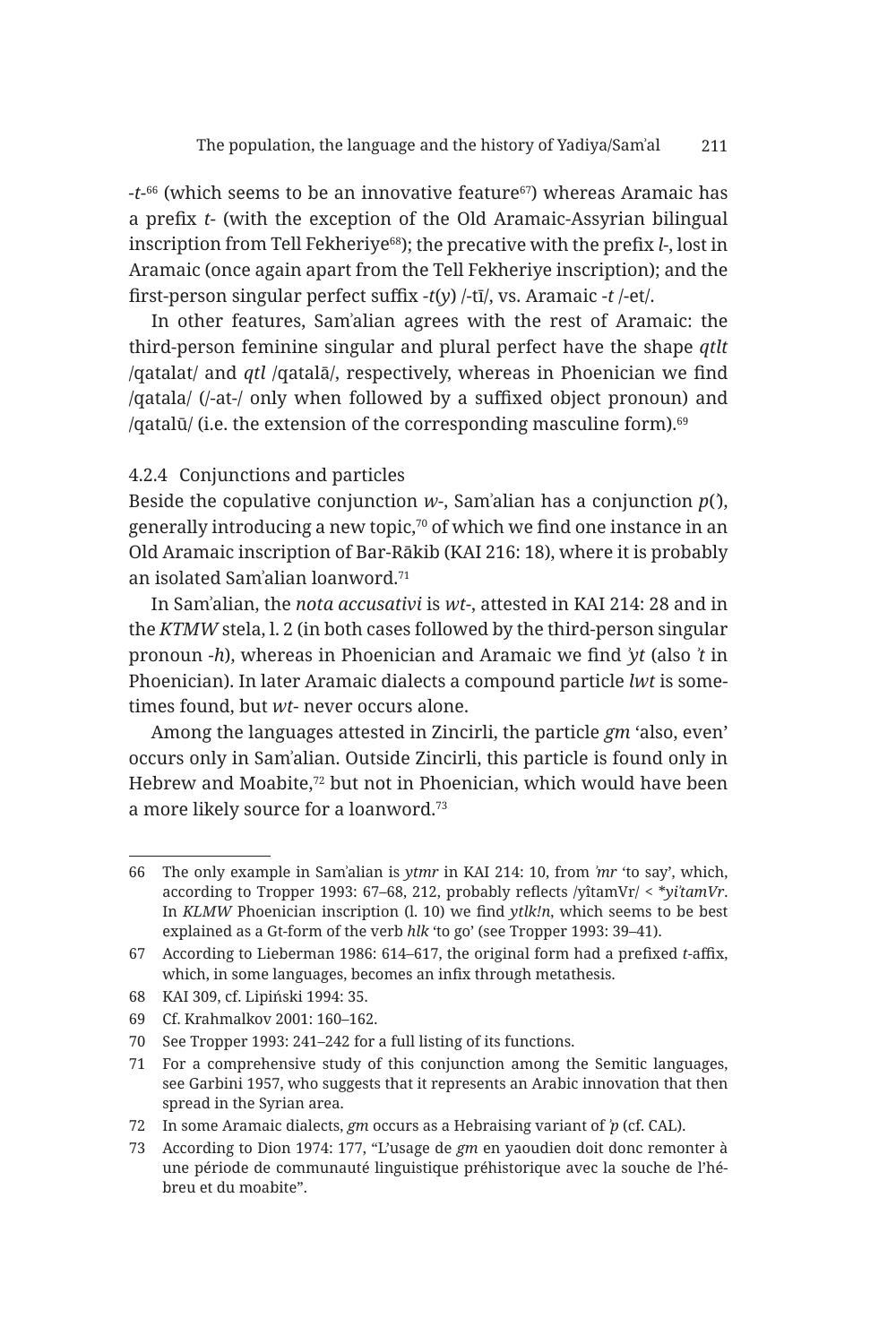#### 4.3 Semitic loanwords and calques

4.3.1 Samʾalian/Aramaic loanwords and calques in the Phoenician Kulamuwa inscription

In the Phoenician inscription of *KLMW* we find some Samʾalian or Aramaic loanwords and calques. As we have already seen, the word for 'son' is *br* instead of Phoen. *bn* and 'soul' is *nbš* instead of Phoen. *npš*.

Among the verbs, *nzq* 'to damage' and (maybe) also *šḥt* 'to crush out' can be regarded as Samʾalianisms or Arameisms, since they do not occur outside the *KLMW* inscription. As for *ḥzy* 'to see', quoted as a loanword by Tropper (1993: 278), we should note that it also occurs in a Phoenician graffito from Abydos (KI 38).

Furthermore, the Phoenician compound pronoun *mʾš* 'whatever' is possibly calqued on Sam. *mz* (see § 4.2.2) and *bmtkt* 'in the midst', occurring only in the *KLMW* inscription, could be a calque of Samʾalian *bmsh*/*t* or Aramaic *bms*<sup> $\dagger$ </sup> (vs. Phoen. *btkt* in KAI 10: 5)<sup>74</sup>.

4.3.2 Samʾalian loanwords in Bar-Rākib Old Aramaic inscriptions Some Samʾalian words are possibly found also in the Aramaic inscriptions of Bar-Rākib, but, in general, their status is more difficult to evaluate than those occurring in Phoenician.

According to Tropper (1993: 282), the noun *nbš* 'soul' is a Samʾalian loan also in Aramaic; however, it occurs elsewhere in Old Aramaic, and thus we cannot exclude the opposite path.75

Conversely, as mentioned before, the conjunction *p*, with only one occurrence in Zincirli Old Aramaic, is most likely an isolated loanword from Samʾalian.

Another possible Samʾalian influence is seen in the Aramaic verbal form *hyṭbth* 'I made it better' (KAI 216: 12, cf. Sam. *hyṭbh* 'he made it better' in KAI 215: 9), since in the later Aramaic dialects the H-stem of a I*y* verb is remodelled in analogy to the I*w* verbs.76 However, the two forms are also distinguished in other Old Aramaic inscriptions (Tell Fekheriye and Sfīre).

<sup>74</sup> Tropper 1993: 278 suggests that also the noun *lpny* 'predecessor' should be regarded as a possible calque on Aram. *qdmy*, but the latter does not appear in Zincirli Old Aramaic, and the former, although as an adjective, occurs elsewhere in the Phoenician corpus (see Krahmalkov 2000: 262).

<sup>75</sup> See Noorlander 2012: 218–219.

<sup>76</sup> See Tropper 1993: 136.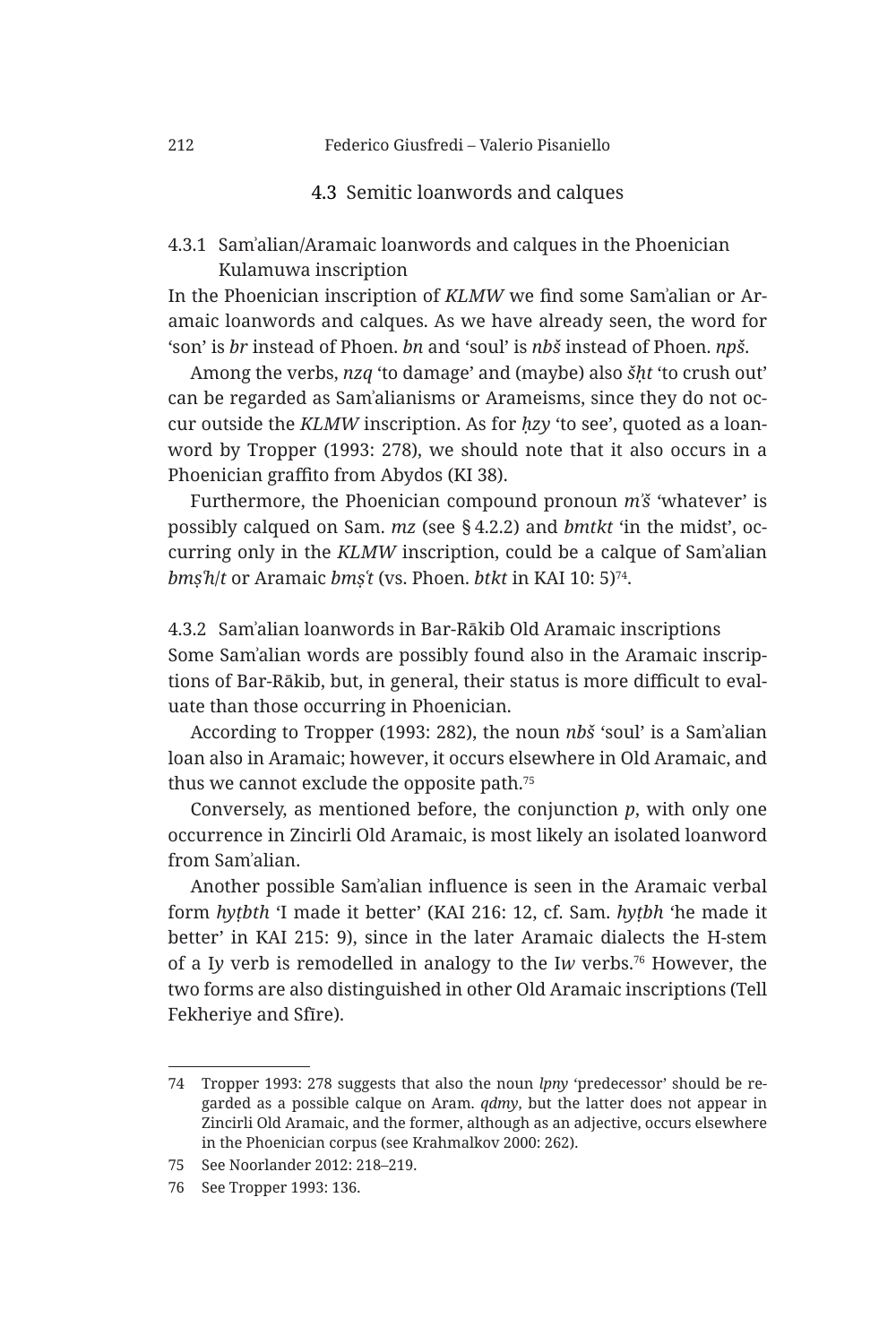More problematic is the case of Zincirli Old Aramaic *rṣt* 'I ran' in KAI 216: 8: the root does not occur in Old Aramaic, and becomes *rhṭ* in the later dialects; however, it does not actually appear in Samʾalian, because *rṣ* in KAI 215: 12 is restored after the Aramaic inscription of Bar-Rākib (the two passages are almost identical, but we cannot know for sure the form of the verb).

#### 4.3.3 Phoenician/Canaanite loanwords in Samʾalian

As we have seen, some Samʾalian forms agree more with Phoenician than Aramaic (e.g. the first-person singular independent pronoun *ʾnk*(*y*)), but, since they are in general conservative features, it is uncertain if we should speak of Phoenician influence on Samʾalian or rather if they are inherited features retained in Samʾalian.

According to Tropper (1993: 66), Sam. *mšb* 'throne' could be a Canaanite loanword, if it represents /môṯab/ < \**mawṯab*, since the change  $|aw| > |\hat{0}|$  does not seem to occur. However, as Tropper notes, other vocalizations are possible. In any case, we can exclude a Phoenician loanword, since the Phoenician word for 'throne', also occurring in the *KLMW* inscription, is *ks'*.

4.3.4 Akkadian loanwords in Samʾalian

Two Samʾalian words could be Akkadian loans: *snb* (a unit of weight), from Akk. *šinip*(*u*),77 and possibly *nš* 'oath', from Akk. *nīšu* (but highly uncertain).78

As shown by Kaufman, Sam'alian *prs* (a measure of capacity)<sup>79</sup> and *šql* 'shekel'80 should not be considered as Akkadian loanwords.

#### 5 THE *KTMW* STELA

In 2008, the expedition of the University of Chicago discovered a new inscribed stela, belonging to an official bearing a Luwian name, "*KTMW*, the servant of *PNMW*" (probably *PNMW* II, according to palaeographical criteria). The language of the inscription, as stated before, is in between Samʾalian and Aramaic, since as Samʾalian it does not have

<sup>77</sup> Cf. Kaufman 1974: 103, 152.

<sup>78</sup> Cf. Kaufman 1974: 153.

<sup>79</sup> Kaufman 1974: 80.

<sup>80</sup> Kaufman 1974: 29.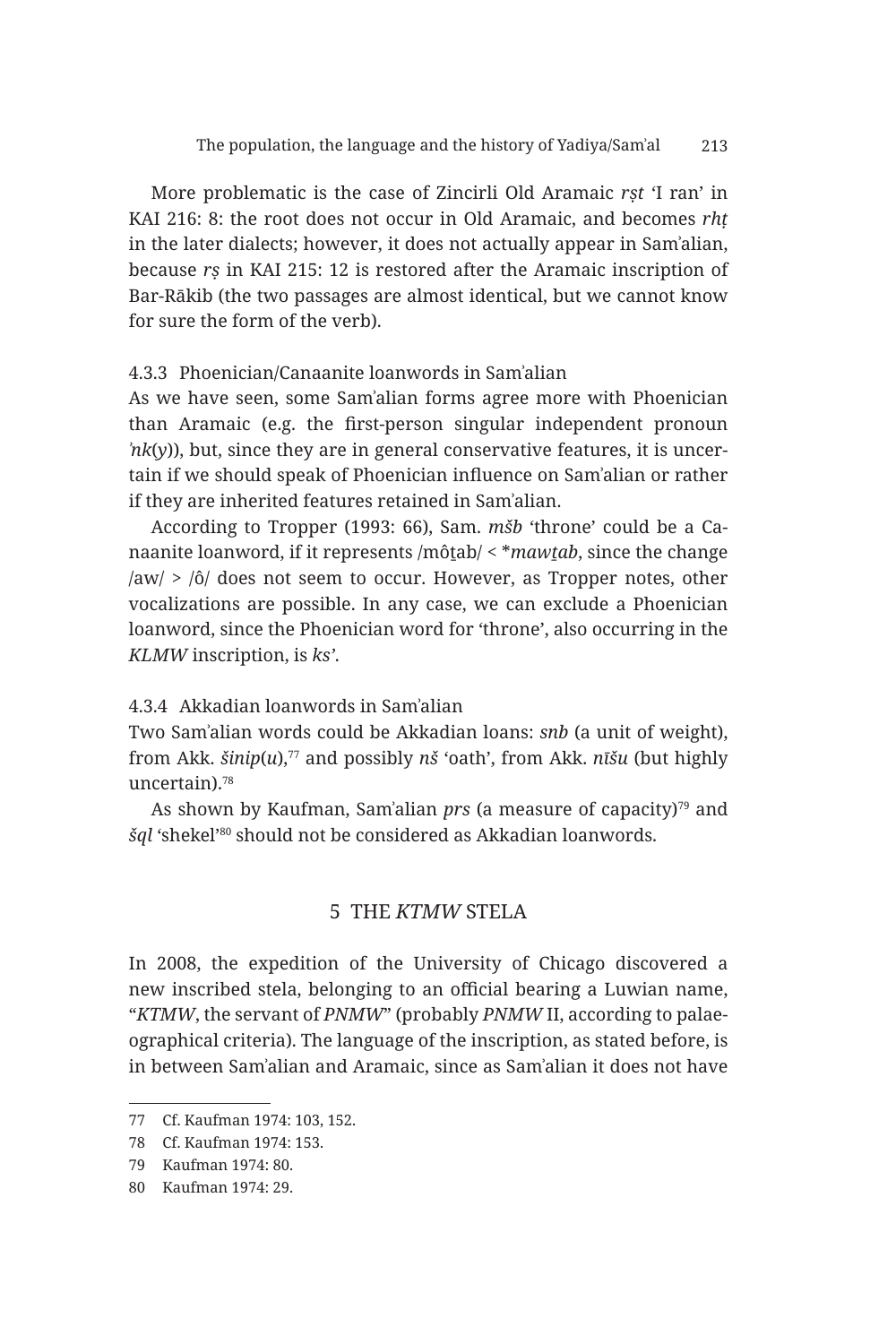the definite article, but as in Aramaic loses the case endings. For these reasons, Pardee (2009: 69) speaks of "a second, parallel, archaic dialect or a linearly developed form of Sam'alian used by other strata of society, including royal officials".

However, since certain other linguistic features shown by this text clearly point to Samʾalian – the first-person singular independent pronoun *ʾnk* in l. 1 (cf. § 4.2.2), the precative particle *lw* in l. 8 (cf. § 4.2.3), and the *nota accusativi wt-* in l. 2 (cf. § 4.2.4) – it is unlikely, in our view, that the language of the *KTMW* stela represents a parallel dialect. More plausibly, we should explain the loss of case endings in terms of variation within Sam'alian, possibly under Aramaic influence.<sup>81</sup>

Furthermore, the text shows some Luwian influence, which should not be surprising in an inscription made for a Luwian official.<sup>82</sup> From a cultural point of view, we should note that the pantheon of the inscription is fully Luwian, although the names of the gods are partly Semiticised:

(3) … *šwr . lhdd . qr/dpd/rl . wybl . lng*(4)*d/r . ṣwd/rn . wybl . lšmš . wybl . lhdd . krmn* (5) *wybl . lkbbw* … "A bull for Hadad *QR/DPD/RL*, a ram for *NGD/R ṢWD/RN*, a ram for

Šamš, a ram for Hadad of the Vineyards, a ram for Kubaba."

Some of the Semitic gods we find in the Samʾalian inscriptions – first and foremost Rākib-El – are missing here. Our list starts with an otherwise unattested hypostasis of Hadad/Tarhunza, who bears the epithet *QR/ DPD/RL*, possibly reflecting Luw. \**ḫarpatalli-* 'ally' as per Yakubovich (2011: 181). The identity of the following deity is rather unclear: *contra* Pardee (2009: 61), who doubtfully opts for the reading *ngd* 'officer', Masson (2010: 53) suggests that the writing *NGD/R* could represent the Luwian deity Nikaruhas/Nikarawas,<sup>83</sup> who ultimately is the Sumerian goddess Ninkarrak/Gula, as shown by Gelb (1938). Her determiner, *ṢWD/ RN*, is more problematic: possible explanations include 'provisions'

<sup>81</sup> Cf. Noorlander 2012: 228–229. Another difference is the demonstrative pronoun *znn*, occurring in ll. 8 and 9 of the *KTMW* stela and so far unattested in the Samʾalian language of the royal inscriptions.

<sup>82</sup> Unlike the Luwian names of the Samʾalian kings, which were probably only dynastic names, it is likely that *KTMW* was the real name of the owner of the stela.

<sup>83</sup> The spelling *NGR* suggests a reading \**Nigar*, not fully corresponding to the Luwian name. The same deity possibly occurs in Sfīre I: 10 (*nkr* = \**Nikkar*), according to Barré 1985: 208 n. 20.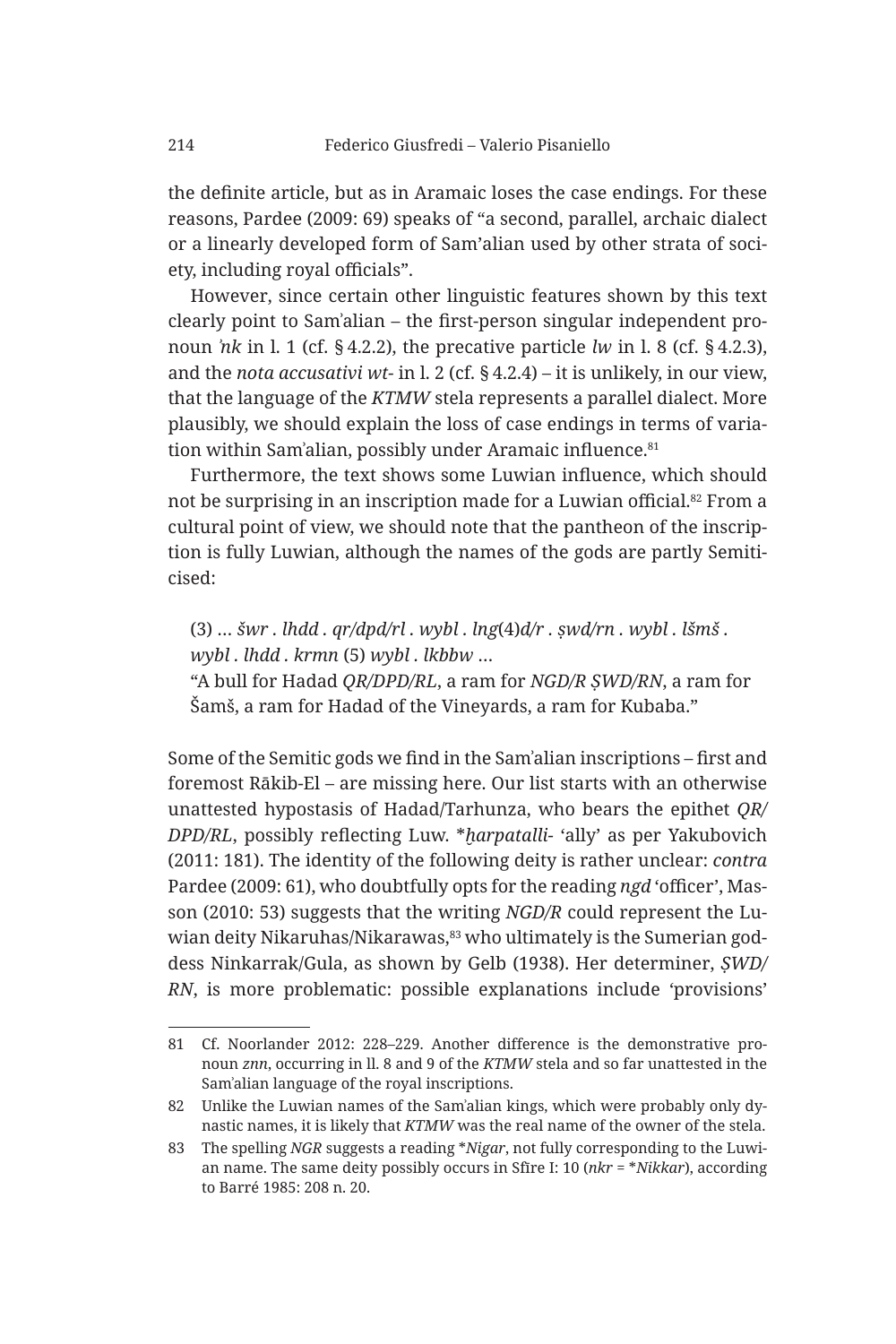(Aram. *ṣwd*), 'hunts/hunters' (Aram. *ṣyd*), and possibly 'mountains' (Hebr. /ṣūr/, but Aram. *ṭwr*). According to Masson, since Nikaruhas/Nikarawas is usually associated with dogs, 'hunters' seems to be the best solution.84 Conversely, according to Fales/Grassi (2016: 208), the most likely reading would be *ngd ṣwdn* 'ufficiale delle cacce', which may indicate another common Anatolian deity, the stag-god Runtiya. The other gods do not present particular problems: Šamš is the Sun deity, Hadad of the Vineyards is the Luwian *tuwarsassis Tarhunzas*, sometimes occurring in the Hieroglyphic Luwian inscriptions,85 and *KBBW* is the Anatolian goddess Kubaba,<sup>86</sup> also found in the Ördekburnu funerary stela (l. 6).

From a linguistic point of view, beside the aforementioned possible loanword *QRPDL* < Luw. \**ḫarpatalli-*, we should mention the case of *nbš* 'soul'. The word occurs twice in the inscription, first in the final part of the offering list, and then at the end of the text:

(5) … *wybl . lnbšy . zy . bnṣb . zn .* "and a ram for my 'soul' that (will be) in this stela."

(10) … *wyh*(11)*rg . bnbšy*

"He is also to perform the slaughter (prescribed above) in (proximity to) my 'soul'."

Against Pardee's (2009: 54) translations, quoted here, which imply that the soul of the deceased remained in the stela after having left the body,87 Hawkins (2015) suggests that *nbš* 'soul' represents a loan translation of Luw. *atr*(*i*)*-* 'self, image', referring to the representation of *KTMW* on the stela.

<sup>84</sup> As an alternative, we may suggest that *ṣwrn* are the 'Tyrians', although we have not found any evidence of the goddess Ninkarrak/Gula in Phoenician. Alternative explanations, such as *ndg ṣwrn* 'officer of the Tyrians' or *ngr ṣwrn* 'herald of the Tyrians', are possible, but equally unattested as divine epithets.

<sup>85</sup> (DEUS)TONITRUS*-hu-zá-na tu-wa/i+ra/i-sà-si-i-na* in SULTANHAN § 2, *tu-wa/i+ra/isa-sa* (DEUS)TONITRUS*-hu-za-sa* in SULTANHAN § 8, and (VITIS)*tu-wa/i+ra/i-*«*sa*» *si-na* (DEUS)TONITRUS*-hu-za-na* in BOR § 4.

<sup>86</sup> According to Younger 2009: 166–170, the spelling *KBBW* could reflect an Assyrian vocalization /kubābu/, matching the pseudo-logographic writing *kù-*KÁ (= *kubābu*) occurring in personal names in Neo-Assyrian documents.

<sup>87</sup> See also Melchert 2010. The translation of *nbš* as 'funerary monument' given by the CAL for this passage should be rejected.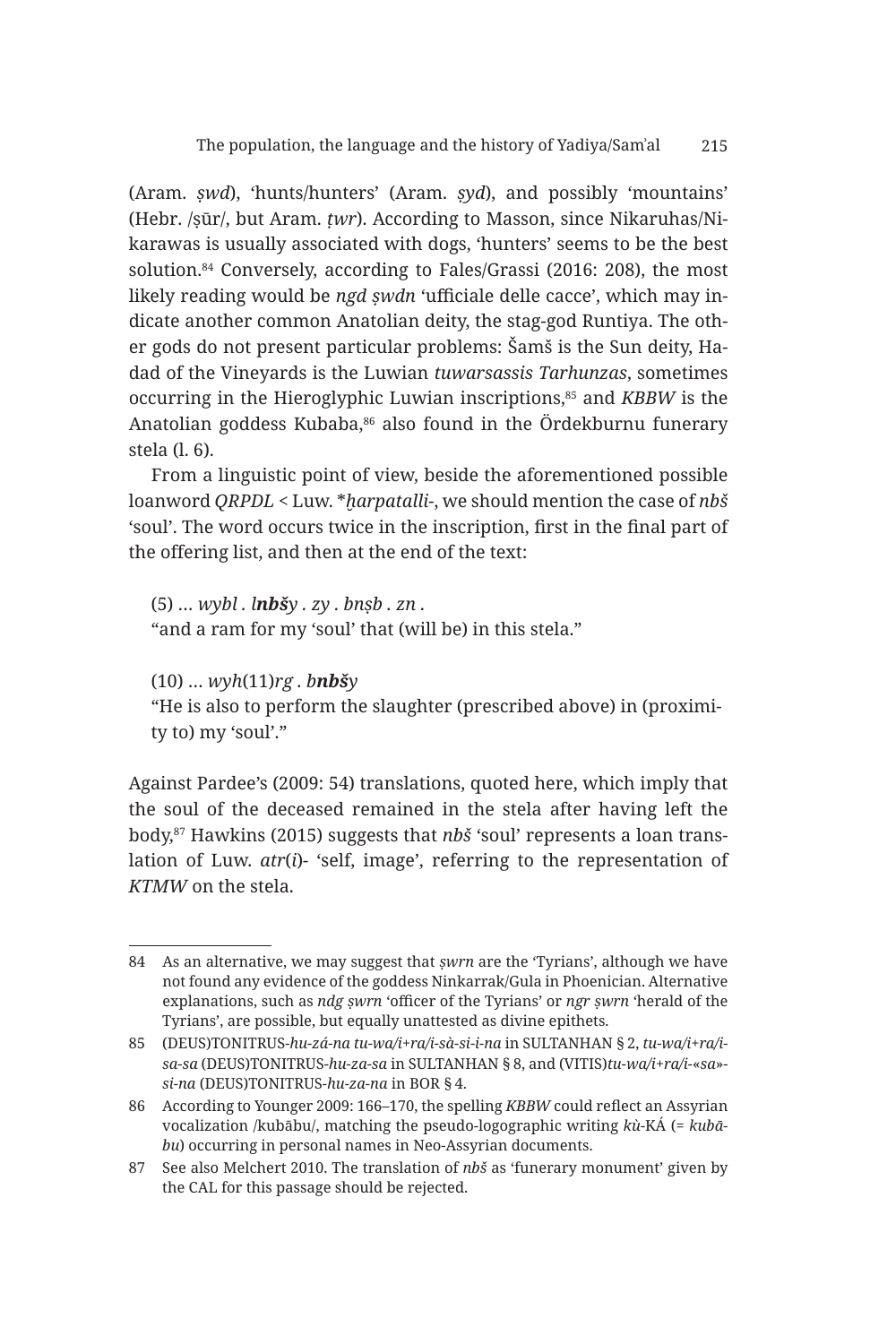Finally, Masson (2010: 55) suggests that  $w^2$  'and now' ( $w$ - + 't) in l. 6, elsewhere unattested in Samʾalian, could correspond to Luw. *zila* and *ziladuwa*/*zilatiya* 'then, subsequently', "qui ouvrent le propos final des inscriptions hiéroglyphiques au IIª et au Iªr millénaire". However, Pardee (2009: 63) notes that a similar form, *wkʿt*, occurs in Sfīre Old Aramaic (KAI 224: 24), and the use of the conjunction *w-* plus the word 'now' is well attested in the Northwest Semitic languages as a mark of transition from topic to comment.

All in all, the language of the *KTMW* stela can be provisionally considered as a diastratic variety of Samʾalian, which shows some innovative characteristics compared to the language of the royal inscriptions, as well as a noticeable Luwian influence.

#### 6 SAMʾALIAN AS A LUWIAN-INFLUENCED VARIETY OF ARAMAIC?

In his work on the genealogical tree of the Semitic languages, Huehnergard (1995) proposed a rather flat *Stammbaum*, which he derived by critically assessing the limited number of regular distinctives on which more fine-grained models were based. In his view, Samʾalian would not be a sister-language to Aramaic, but the two would simply derive from common Proto-Northwest-Semitic, together with Proto-Canaanite. Previously, Tropper had proposed a more complex model for the genealogical representation of Northwest Semitic, which, as far as Aramaic was concerned, reconstructed a phase of *Uraramäisch*, from which *Früharamäisch*, the mother-language to *Sam'alisch* and *Altaramäisch* had derived. More recently, Kogan (2015: 600) tried to combine Huehnergard's pessimism with the data that Tropper had highlighted and proposed a relabelled version of the tree, which we reproduce:

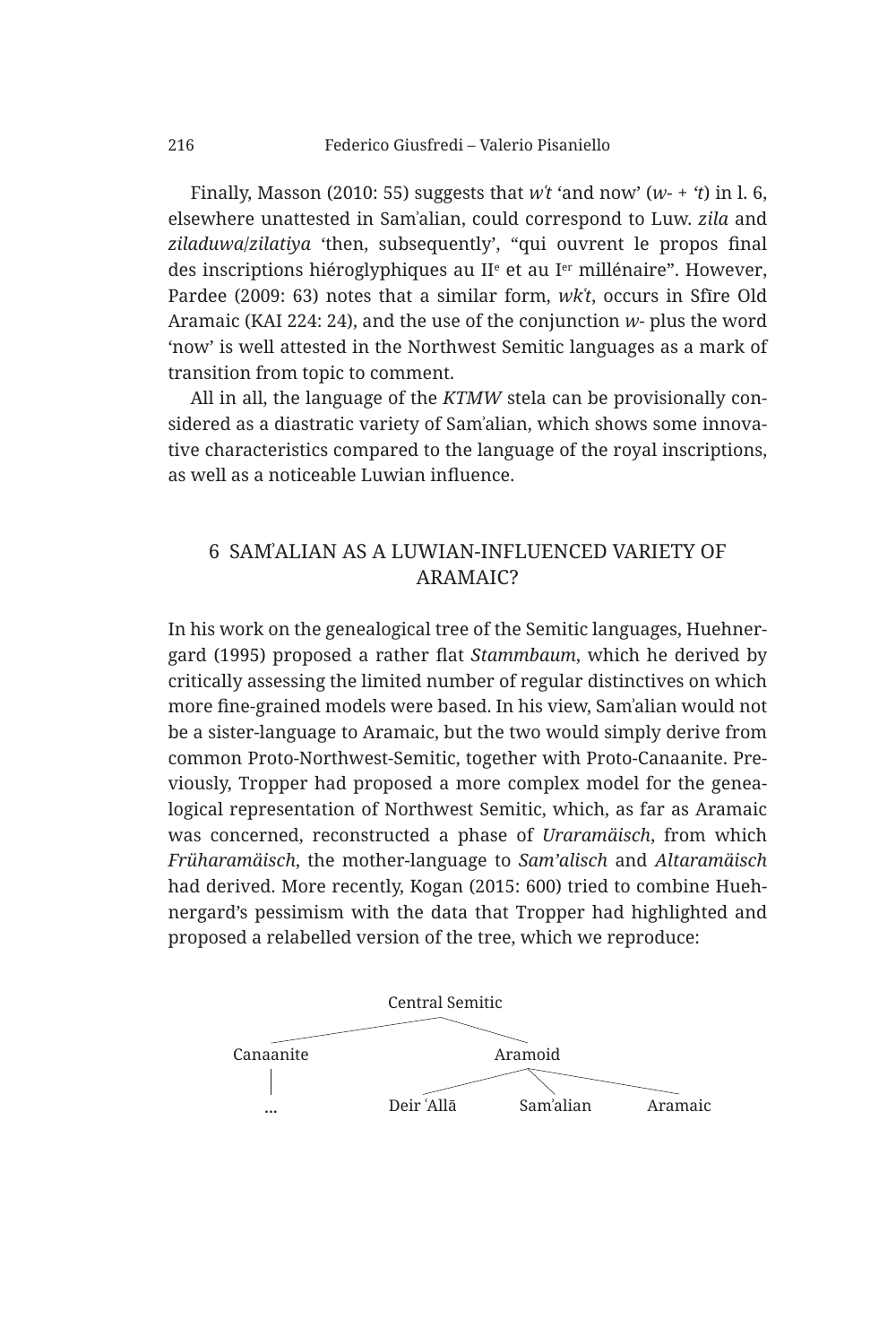What all of these models have in common, however, is an approach that relies entirely on the internal comparative method, without taking into consideration the possibility that intense phenomena of interference and contact may have shaped some of the local varieties of the Aramaic, or Aramoid, languages. If, however, we consider the peculiar features of Samʾalian, it is immediately evident that two types of such traits emerge: those that are in common with Phoenician, but not with standard Old Aramaic (dark green background in the table), and those that are opposed to both (pale green):

| <b>Feature</b>                   | Phoenician                            | Sam'alian                                                                                                                                                 | <b>Old Aramaic</b>                                                   |
|----------------------------------|---------------------------------------|-----------------------------------------------------------------------------------------------------------------------------------------------------------|----------------------------------------------------------------------|
| Article/defini-<br>teness marker | $h -$                                 | $\emptyset$                                                                                                                                               | $\cdot$ (Ø in Umq<br>and Deir 'Alla)                                 |
| f.sg.abs.                        | -t $/-at/$                            | $-h$ /- $\bar{a}$ / < *-at<br>$-t$ /-ât/ $(?)$ (III inf.)<br>-y $\frac{1}{1}$ (III y)<br>$-w$ /- $\bar{u}$ / < *- $\bar{u}$ t                             | $[-h /-\bar{a}$<br>$[-y / -i / (III y)]$<br>$[-w /-\bar{u}/(III w)]$ |
| f.pl.abs.                        | $[-t /-\bar{u}t]$                     | -t $/-\bar{a}t/$                                                                                                                                          | $[-n/-\bar{a}n/$                                                     |
| Case endings                     | Ø                                     | nom.pl.abs. -w /-ū/<br>obl.pl.abs. -y $-\frac{1}{4}$<br>nom.pl.cs. -y /-ay/ (?)<br>obl.pl.cs. $-y$ /-ay/<br>nom.pl.pron. -Ø /-ū/<br>obl.pl.pron. -y /-ay/ | Ø                                                                    |
| Mimation /<br>nunation           | m.pl.abs. -m<br>$\frac{1}{\text{Im}}$ | Ø                                                                                                                                                         | m.pl.abs. $-n$ $\overline{-}in$                                      |
| N-stem                           | preserved                             | preserved(?)(1x)                                                                                                                                          | Ø (exc. Deir<br>'Allā)                                               |
| Gt-stem                          | $t$ -infix                            | $t$ -infix                                                                                                                                                | t-prefix (exc.<br>Tell Fekheriye)                                    |
| Precative                        | $l$ - + jussive                       | $1/\overline{u}/ +$ jussive                                                                                                                               | Ø (exc. Tell<br>Fekheriye)                                           |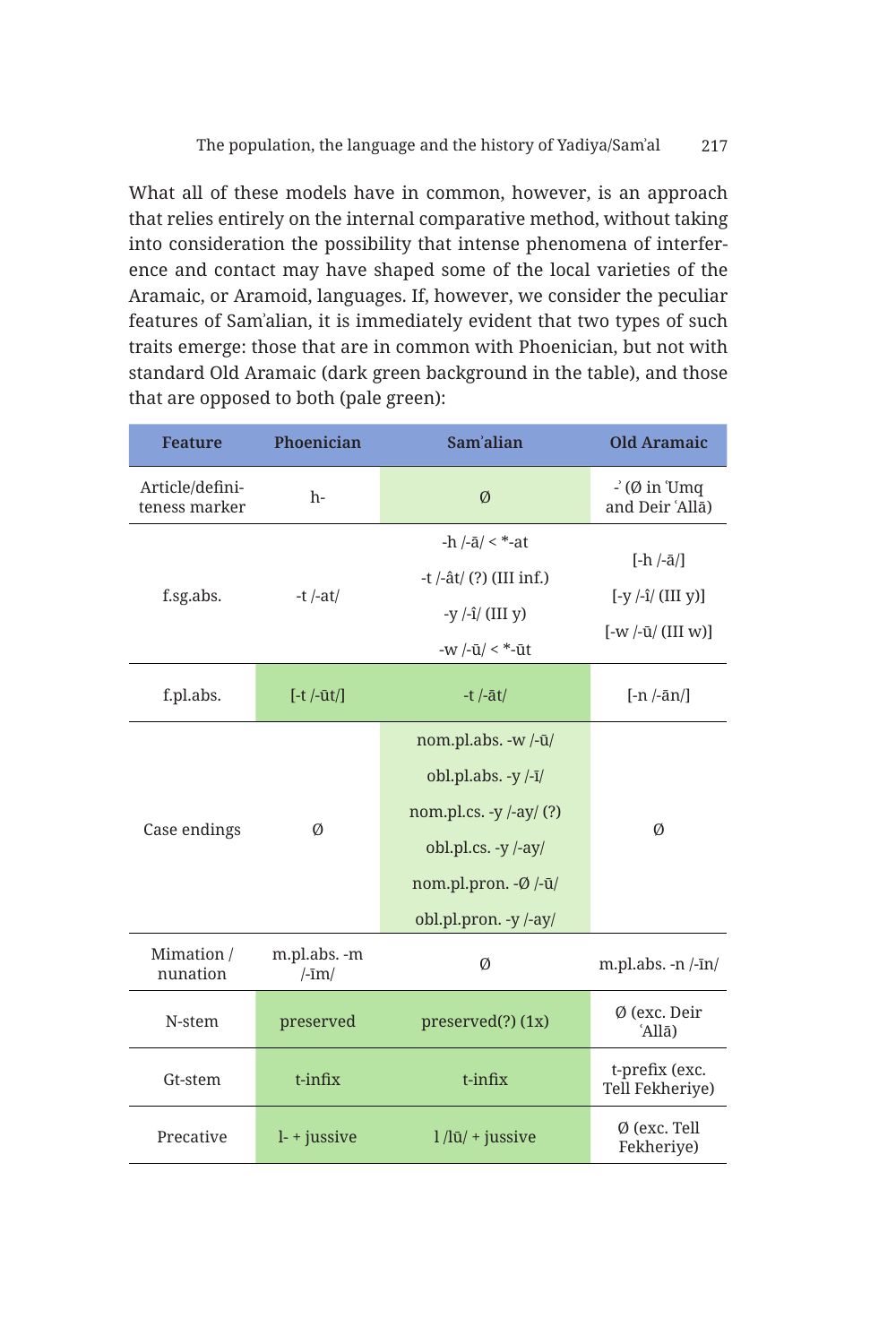The grammatical features that are common to Phoenician and Samʾalian may or may not be induced by contact. Indeed, since both languages are Northwest Semitic, all shared morphs may have been inherited independently. However, since Samʾalian is either a variety of Aramaic or a language closer to Aramaic than to Phoenician, this picture seems unlikely. Given the number of shared traits in the table, and the geographical exposure of Samʾalian to the Phoenician language spoken, for instance, in the area of the Orontes and in Cilicia, it seems more likely that some of these common grammatical features were, in fact, induced locally by contact.

As for the other two main peculiarities of Samʾalian (morphological inflection of the noun and absence of definiteness marking suffix *-ʾ*), they are not shared by any other Northwest Semitic language of the region. However, as outlined above in sections § 1–§ 3 and § 5, the coexistence of the local Aramaic population with a Luwian demographic component important enough to be the object of *KLMW*'s social reform is well documented in the history of the city. While a small number of Luwian loans and loan translations in the Semitic inscriptions of the city-state have already been discussed above (sections § 3 and § 5), we would like to emphasize that the two grammatical features that oppose Samʾalian to the other Northwest Semitic languages of the area are, in fact, shared by Luwian, and that they may have been borrowed from it:

| Article / Definiteness-assigning device |           |                    |             |            |
|-----------------------------------------|-----------|--------------------|-------------|------------|
| Luwian                                  | Sam'alian | $Neo-$<br>Assyrian | Old Aramaic | Phoenician |
| Ø                                       | Ø         | $\omega$           | ۰           | h-         |

|        |           | Case system        |             |            |
|--------|-----------|--------------------|-------------|------------|
| Luwian | Sam'alian | $Neo-$<br>Assyrian | Old Aramaic | Phoenician |
| yes    | yes       | (unclear)          | no          | no         |

Whether this influence was "active" – inducing Samʾalian to produce innovative categories – or "passive" – tending to make the language retain archaic categories resistant to innovation – is debatable. Morphological case inflection almost certainly existed in Proto-Semitic, so the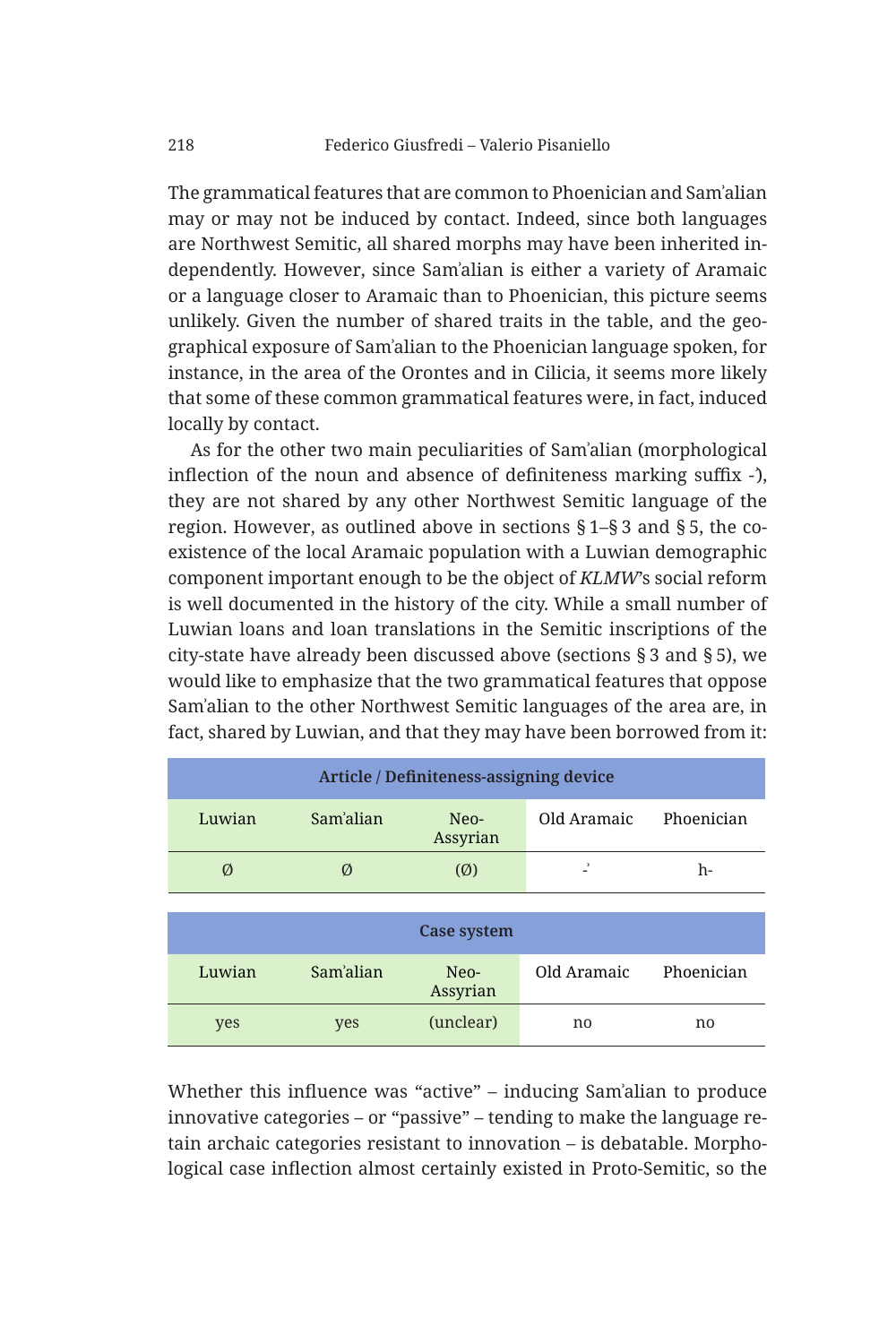influence of Luwian would have induced Samʾalian to maintain it while other varieties of Northwest Semitic throughout the region underwent morphological decay.<sup>88</sup>

While the hypothesis that Luwian influenced the morphosyntax of the Samʾalian language, and not just the lexicon, cannot be proved in a conclusive fashion, the data collected in this paper strongly indicate that, unless one were to defend the unlikely idea that no contact-phenomena existed in a multi-cultural and multilingual area such as the region of Zincirli, grammatical interference involving Aramaic, Phoenician and Luwian is a model that can successfully account for the rather complex pattern of evidence deriving from the sources.

#### 7 APPENDIX: THE READING OF THE NAMES OF *PNMW* AND *KLMW*

The vocalization of the personal names *PNMW* and *KLMW*, deliberately omitted in this contribution, is problematic. As for the first, Assyrian evidence would point to a reading *Panamuwa*:

<sup>m</sup>*pa-na-am-mu* [KUR*sa*]-*ma-al-la-a*-[*a*] (RINAP 1.35 iii 17) <sup>m</sup>*pa-na-am-mu-u* URU*sa-am-ʾa-la-a-a* (RINAP 1.14: 12; 1.27: 4; 1.47: r. 8) <sup>m</sup>*pa-na-am-mu-ú* URU*sa-am-ʾa-la-a-a* (RINAP 1.32: 4)

While this is certainly possible and consistent with the consonantal pattern attested in Aramaic, it does not admit a clear interpretation in Luwian. While the -*muwa* element is quite unproblematic, the initial *pana-* (probably *panna-*, if it is indeed a disyllable in a compound) is unrecognizable given the current state of our knowledge of the Luwian lexicon. A Greek fragment from Limyra, possibly dating to the 4<sup>th</sup> century BCE, however, contains an anthroponym that is in all likelihood connected:

<sup>88</sup> As for East Semitic, the variety of Akkadian that was possibly in contact with Samʾalian is Neo-Assyrian, which, in all likelihood, had already dropped the oppositional case-system that was still present in earlier phases, and was probably on its way to becoming a chancellery language. This was probably a consequence of the diffusion and influence of Old Aramaic and Empire Aramaic. Thus, it is extremely unlikely that Akkadian played a role in inducing Samʾalian to retain its nominal inflection.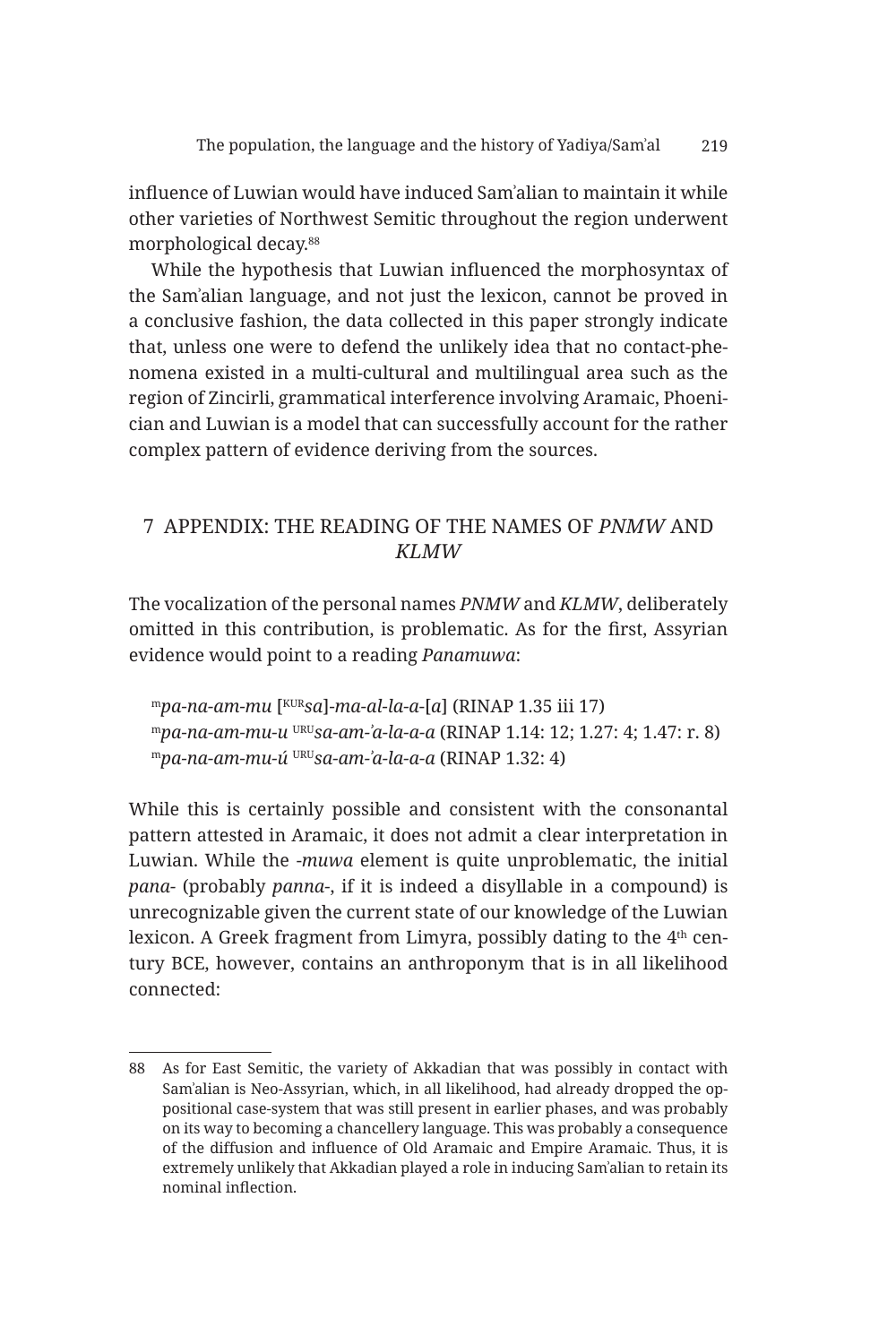Σελλιος τοῦ Ποναμοα (H II 33; Limyra,  $4<sup>th</sup>$  century BCE (?))

In this case, the name presents an o-vocalization which might go back to the Luwic form *Puna-muwa* instead. The name *Puna-muwa* is indeed attested in Lycian in Üsümlü (= TL 35: 12 cf. Neumann 2007: 292), while a Carian *punm*[-]*ś* is recorded by Schürr (2003: 95) and Adiego (2007: 405).

While we cannot reach a conclusive solution, it is important to note that the regularity in the Assyrian rendering of Luwian vowels is all but perfect, and cases of exchange of /a/ and /u/ are attested (at least with *Lubarna* for *Labarna*, cf. Simon 2018: 128). At the same time, the rendering in Lycian/Greek is not very regular, but the evidence from Lycian and Carian argues strongly for *u*-vocalization.

We will limit ourselves to conceding that both reconstructions are still possible but wish to add that if the reading were indeed *Puna-muwa-*, a connection to Luwian "all"-words *puna-* and *punata-* would be possible, which would make the name interpretable as a compound with the meaning 'Force of everyone/thing' or, perhaps, an exocentric 'Almighty (*vel sim*.)'.

As for the second name, *KLMW*, the traditional reading is *Kula-muwa*, with a connection to the Luwian substantive for 'army', *kwalan-*. In this case, the corresponding form in a Greek inscription from Delphi corroborates the hypothesis of such a vocalization:

FD 3, 4: 74[2] (Delphi, 50–75 AD; Daux 1984: 403–405)

- 1 Δελφοὶ ἔδ[ωκαν — — καὶ — — τοῖς]
- 2 Κολαμοα Τα[ρσεῦσιν, αὐτοῖς καὶ ἐκγόνοις],
- 3 προμαντείαν, [προξενίαν, προ]δι[κίαν, ἀσυλίαν, προ]-
- 4 εδρίαν, ἀτέλε[ιαν, γᾶς καὶ οἰκί]ας ἔνκ[τησιν καὶ τἆλ]-
- 5 λα τείμια ὅσα τοῖς [καλοῖς κ]αὶ ἀγαθο [ῖς ἄνδρασι]
- 6 δίδοται > ἄρχοντ[ος Μην]οδώρου [τοῦ Μηνο]-
- 7 δώρου, › βουλευ[όντων traces — τοῦ —]- κλέους καὶ Εὐκλ[είδα τοῦ Ἀστοξένου].

In conclusion, the personal name *PNMW* may have had a vocalization *Panamuwa-* or *Punamuwa-*, the former supported by Akkadian evidence (in which, however, the vocalization of foreign names does not always match the model), the latter supported by data from Greek, Lycian and Carian as well as by a possible etymology (and thus, possibly,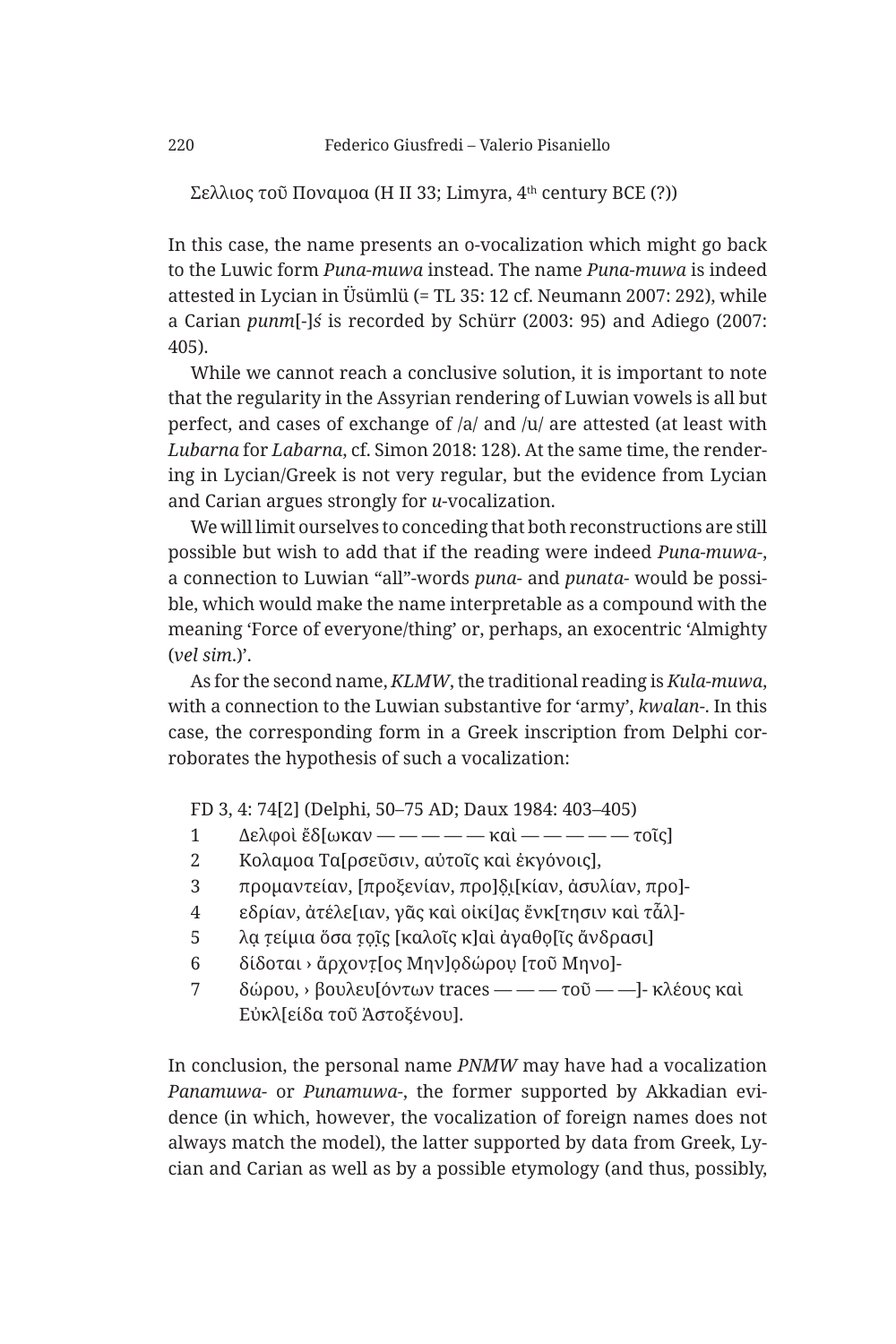to be preferred). As for *KLMW*, both the etymological analysis and the Greek occurrence from Delphi indicate a reading *Kulamuwa-*.

#### BIBLIOGRAPHY

Adiego, Ignacio J. 2007: The Carian language (= HdOr. I/86).

- Barré, Michael L. 1985: The first pair of deities in the Sefîre I God-list, JNES 44, 205–210.
- Brown, Brian 2008: The Kilamuwa relief: Ethnicity, class and power in Iron Age North Syria. In: J. M. Córdoba et al. (ed.), Proceedings of the 5<sup>th</sup> International Congress on the Archaeology of the Ancient Near East. Madrid, April 3–8 2006, 339–355.

Daux, Georges 1984: Notes de lecture, BCH 108, 391–405.

- DeGrado, Jessie/Richey, Madadh 2017: An Aramaic-inscribed Lamaštu amulet from Zincirli. BASOR 377, 107–133.
- Deutsch, Robert/Heltzer, Michael 1995: New epigraphic evidence from the Biblical period.
- Dion, Paul-Eugène 1974: La langue de Ya'udi. Description et classement de l'ancien parler de Zencirli dans le cadre des langues sémitiques du nord-ouest.
- Dupont-Sommer, André 1947–1948: Une inscription nouvelle du roi Kilamou et le dieu Rekoub-el, RHR 133, 19–33.
- Fales, Frederick Mario/Grassi, Giulia Francesca 2016: L'aramaico antico. Storia, grammatica, testi commentati.
- Friedrich, Johannes 1951: Phönizisch-punische Grammatik (= AnOr. 32).

Garbini, Giovanni 1957: La congiunzione semitica \*pa-, Biblica 38, 419–427. Gelb, Ignace J. 1938: The dogs of Nikarawas, AJSL 55, 200–203.

Gianto, Agustinus 1995: Review of Tropper 1993, Or. NS 64, 140–144.

- Greenfield, Jonas C. 1978: The dialects of Early Aramaic, JNES 37, 93–99.
- Hackett, Jo Ann 1984: The dialect of the plaster text from Deir 'Alla, Or. NS 53, 57–65.
- Hawkins, J. David 2000: Corpus of Hieroglyphic Luwian inscriptions. I. Inscriptions of the Iron Age (= UISK 8/1= CHLI 1/1–3).
- 2015: The soul in the stele? In: A. Archi (ed.), Tradition and innovation in the ancient Near East. Proceedings of the 57th Rencontre Assyriologique Internationale at Rome, 4–8 July 2011, 49–56.
- Herrmann, Virginia R./van den Hout, Theo/Beyazlar, Ahmet 2016: A new Hieroglyphic Luwian inscription from Pancarlı Höyük: Language and power in Early Iron Age Sam'al-Y'DY, JNES 75, 53–70.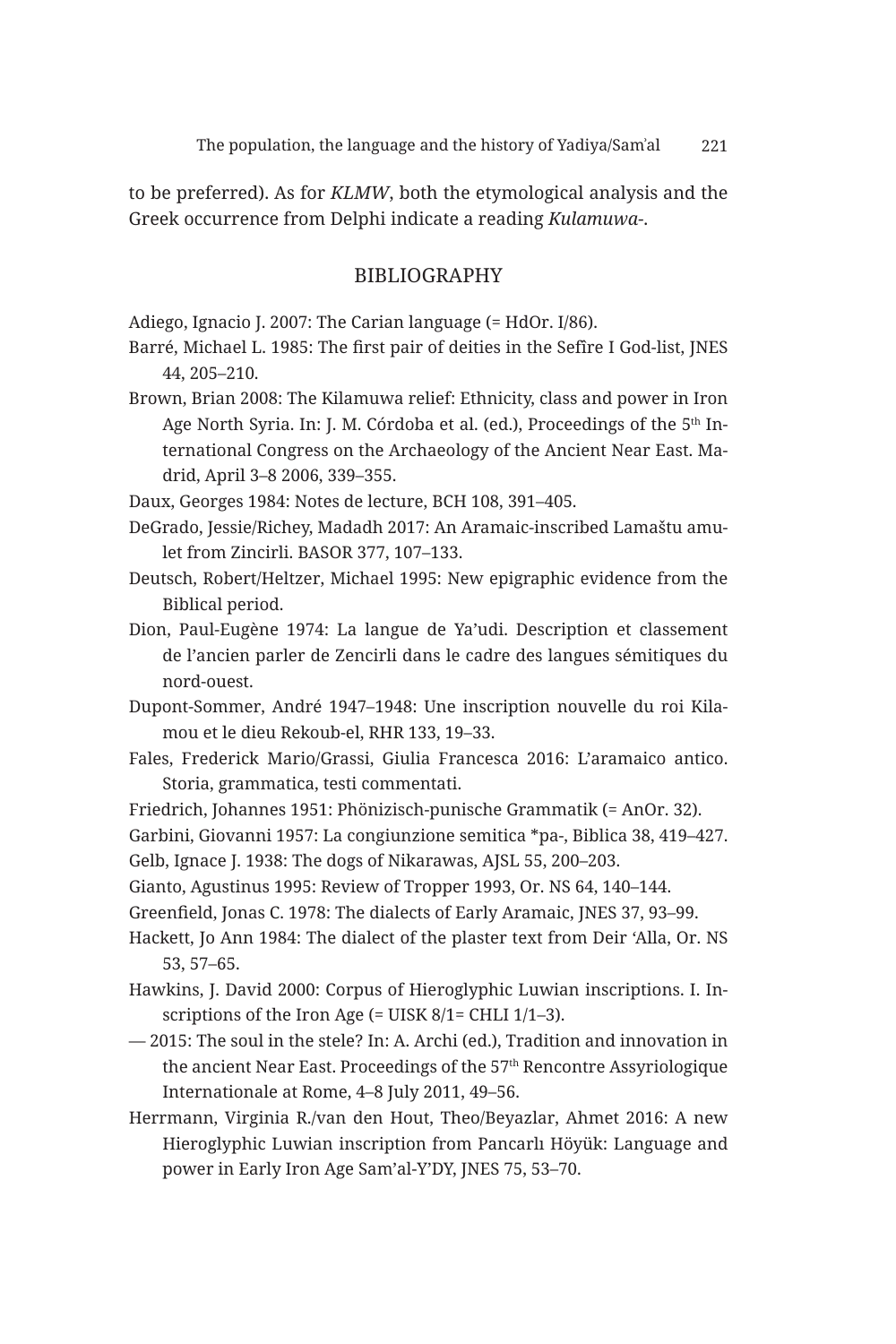- Hoftijzer, Jacob 1957–1958: Kanttekeningen bij het onderzoek van de Westsemitische epigrafie, JEOL 15, 112–125.
- Huehnergard, John 1995: What is Aramaic?, Aram 7, 261–282.
- Kaufman, Stephen A. 1974: The Akkadian influences on Aramaic (= AS 19).
- Kogan, Leonid 2015: Genealogical classification of Semitic. The lexical isoglosses.
- Koopmans, J. Jaan 1962: Aramäische Chrestomathie. Ausgewählte Texte (Inschriften, Ostraka und Papyri) bis zum 3. Jahrhundert n. Chr. Für das Studium der aramäischen Sprache gesammelt. I.–II.
- Krahmalkov, Charles R. 2000: Phoenician-Punic dictionary (= OLA 90).
- 2001: A Phoenician-Punic grammar (= HdOr. I/54).
- Krebernik, Manfred/Seidl, Ursula 1997: Ein Schildbeschlag mit Bukranion und alphabetischer Inschrift, ZA 87, 101–111.
- Landsberger, Benno 1948: Sam'al. Karatepe harabelerinin keşfi ile ilgili araştırmalar (= TTKY 7/16).
- Lemaire, André 2001: Les langues du royaume de Sam'al aux IX<sup>e\_</sup>VIII<sup>e</sup> s. av. J.-C. et leurs relations avec le royaume de Qué. In: E. Jean/A.M. Dinçol/S. Durugönül (ed.), La Cilicie: espaces et pouvoirs locaux (II<sup>e</sup> millénaire av. J.-C.–IV<sup>e</sup> siècle ap. J.-C.). Actes de la Table Ronde d'Istanbul, 2–5 novembre 1999 (= Varia Anatolica 13), 185–193.
- Lemaire, André/Sass, Benjamin 2013: The mortuary stele with Sam'alian inscription from Ördekburnu near Zincirli, BASOR 369, 57–136.
- Lieberman, Stephen J. 1986: The Afro-Asiatic background of the Semitic N-stem: Towards the origins of the stem-afformatives of the Semitic and Afro-Asiatic verb, BiOr. 43, 577–628.
- Lipiński, Edward 1994: Studies in Aramaic inscriptions and onomastics II (= OLA 57).
- von Luschan, Felix 1893: Ausgrabungen in Sendschirli. I. Einleitung und Inschriften (= Mittheilungen aus den orientalischen Sammlungen der Königlichen Museen zu Berlin 11).
- Masson, Emilia 2010: La stèle mortuaire de Kuttamuwa (Zincirli): comment l'appréhender, Semitica et Classica 3, 47–58.
- Melchert, H. Craig 2010: Remarks on the Kuttamuwa inscription, Kubaba 1, 4–11.
- Neumann, Günter 2007: Glossar des Lykischen. Überarbeitet und zum Druck gebracht von Johann Tischler (= DBH 21).
- Noorlander, Paul 2012: Sam'alian in its Northwest Semitic setting: A historical-comparative approach, Or. NS 81, 202–238.